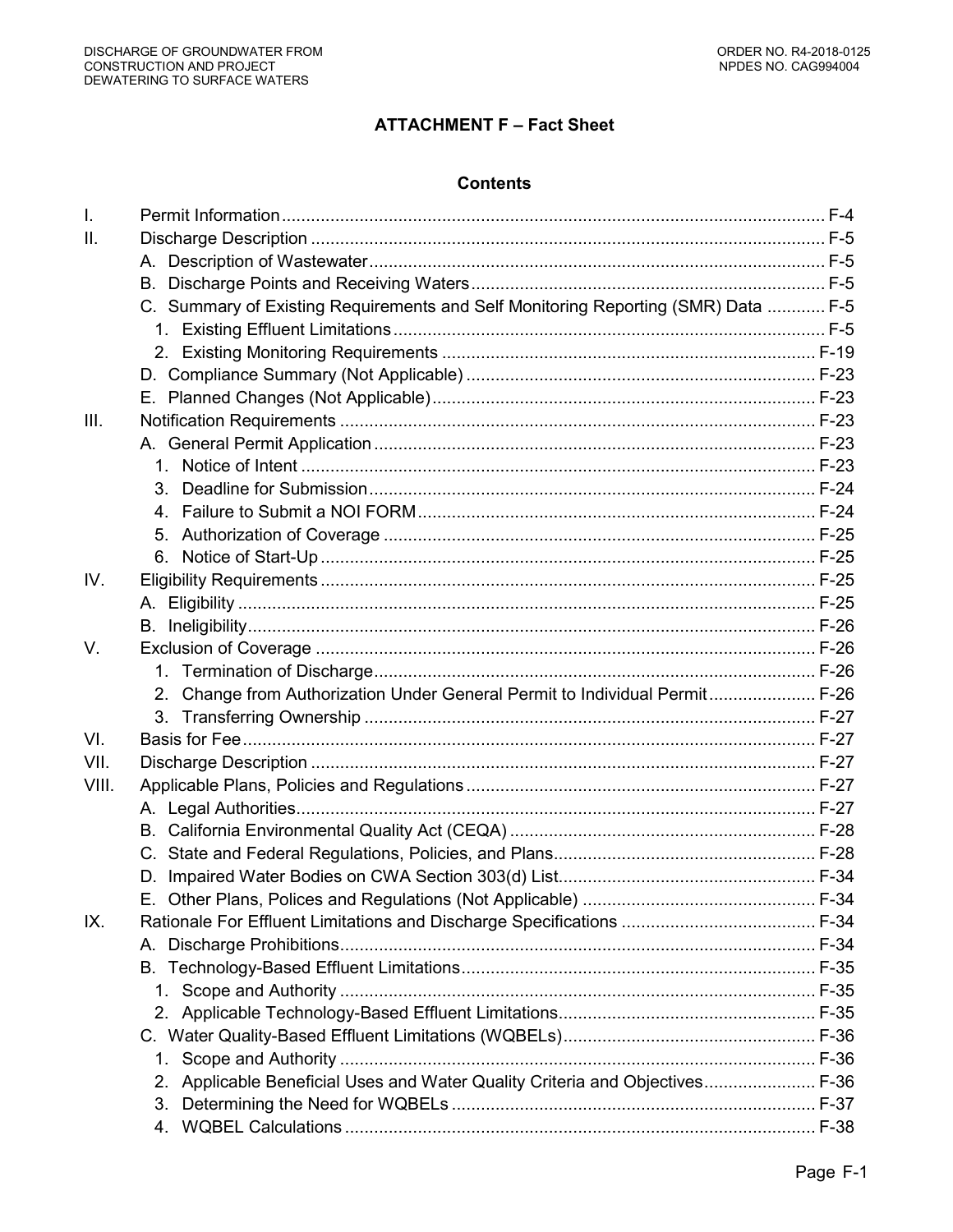|       | 6.                                                                                   |  |
|-------|--------------------------------------------------------------------------------------|--|
|       | $7_{\scriptscriptstyle{\sim}}$                                                       |  |
|       | 8. Specific Rationales for Each of the Numerical Effluent Limitations  F-42          |  |
|       |                                                                                      |  |
|       |                                                                                      |  |
|       | 2.                                                                                   |  |
|       | 3.                                                                                   |  |
|       | 4.                                                                                   |  |
|       | 5.                                                                                   |  |
|       | 6.                                                                                   |  |
|       | 7.                                                                                   |  |
| Χ.    |                                                                                      |  |
|       |                                                                                      |  |
|       |                                                                                      |  |
| XI.   |                                                                                      |  |
|       |                                                                                      |  |
|       |                                                                                      |  |
|       |                                                                                      |  |
|       | Special Studies and Additional Monitoring Requirements (Not Applicable) F-54<br>2.   |  |
|       | 3.                                                                                   |  |
|       | 4.                                                                                   |  |
|       | Special Provisions for Municipal Facilities (POTWs Only) (Not Applicable) F-54<br>5. |  |
|       | 6.                                                                                   |  |
|       |                                                                                      |  |
| XII.  |                                                                                      |  |
|       |                                                                                      |  |
|       | В.                                                                                   |  |
|       |                                                                                      |  |
|       |                                                                                      |  |
|       |                                                                                      |  |
|       |                                                                                      |  |
| XIII. |                                                                                      |  |
|       |                                                                                      |  |
|       |                                                                                      |  |
|       |                                                                                      |  |
|       |                                                                                      |  |
|       | Е.                                                                                   |  |
|       |                                                                                      |  |
|       |                                                                                      |  |
|       |                                                                                      |  |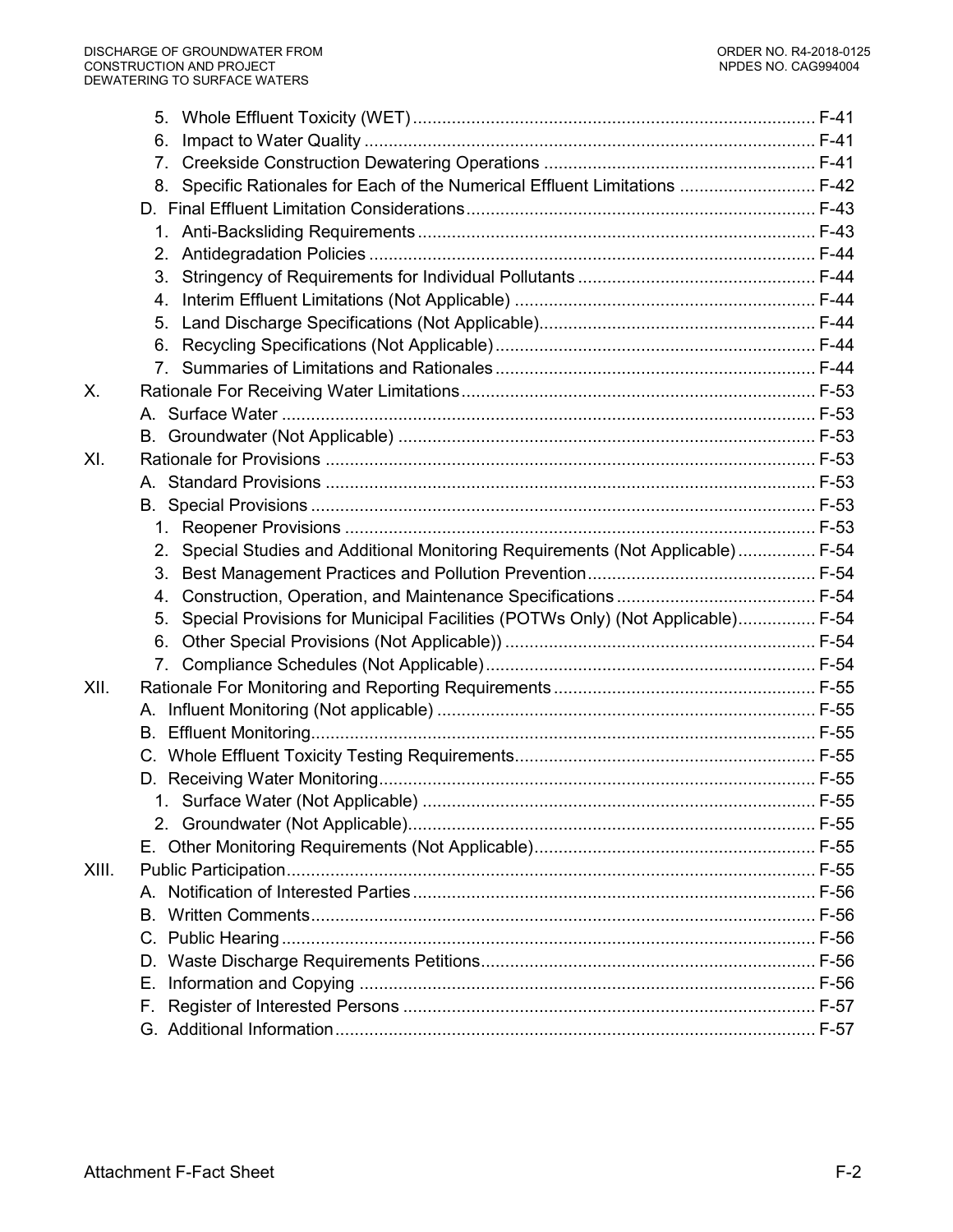| Effluent Limitations Applicable to Freshwater or Saltwater Bodies  F-5                         |
|------------------------------------------------------------------------------------------------|
|                                                                                                |
|                                                                                                |
|                                                                                                |
| Effluent Limitations Applicable to Saltwater Bodies  F-10                                      |
|                                                                                                |
|                                                                                                |
| Existing Monitoring Requirements for Specific Constituents <b>William Contact F-20</b>         |
|                                                                                                |
| Summary of Lead Criteria Adjusted for Hardness  F-39                                           |
| Summaries of Effluent Limitations and Rationales for Freshwater · · · · · · · · · · · · · F-45 |
| Summaries of Effluent Limitations and Rationales for Saltwater  F-49                           |
|                                                                                                |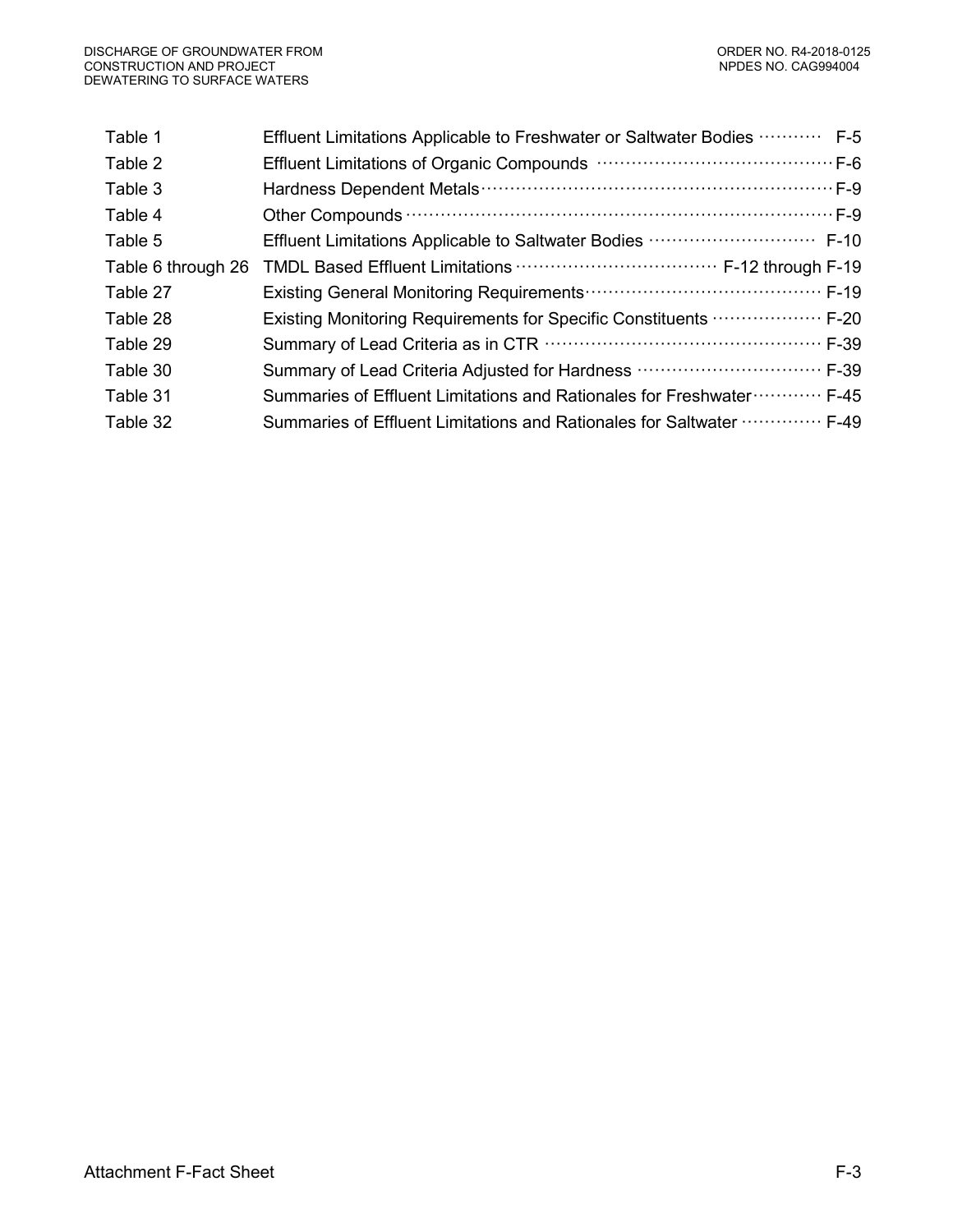# **ATTACHMENT F – FACT SHEET**

The Fact Sheet includes the legal requirements and technical rationale that serve as the basis for the requirements of this Order.

### <span id="page-3-0"></span>**I. PERMIT INFORMATION**

Background. The State Water Resources Control Board (State Water Board) has been authorized by the USEPA, pursuant to Section 402 of the CWA, to administer the NPDES program in California since 1973. The procedures for the State Water Board and the Regional Water Board to issue NPDES permits pursuant to NPDES regulations at Parts 122 and123, title 40 of the Code of Federal Regulations (40 CFR), were established through the NPDES Memorandum of Agreement between the USEPA and the State Water Board on September 22, 1989.

40 CFR section 122.28 provides for issuance of General NPDES permits to regulate a category of point sources if the sources: a) involve the same or substantially similar types of operations; b) discharge the same type of waste; c) require the same type of effluent limitations or operating conditions; d) require similar monitoring; and e) are more appropriately regulated under a general permit rather than individual permits. General NPDES permits enable Regional Water Board staff to expedite the processing of requirements, simplify the application process for Dischargers, better utilize limited staff resources, and avoid the expense and time involved in repetitive public noticing, hearings, and permit adoptions.

On June 6, 2013, this Regional Water Board adopted the General NPDES Permit and WDRs for Discharges of Groundwater from Construction Sites to Surface Waters in Coastal Watersheds of Los Angeles and Ventura Counties (NPDES No. CAG994004, Order No. R4- 2013-0095). The General NPDES Permit covered discharges of groundwater to surface waters resulting from the permanent, temporary dewatering operations or other applicable wastewater discharges not specifically covered in other general or individual NPDES permits.

In accordance with Title 40, Code of Federal Regulations (CFR), the Regional Water Board must meet general program requirements prior to the re-issuance and adoption of a general NPDES permit. General program requirements include preparing a draft General NPDES Permit, public noticing, allowing a public comment period, and conducting a public hearing. To meet these requirements, the Regional Water Board prepared a draft General NPDES Permit. The draft General NPDES Permit was sent to interested parties on July xx, 2018 for comments. A public hearing to receive testimony from interested parties was scheduled for September 13, 2018. The Notice of Public Hearing was sent to the interested party list at the same time the draft General NPDES Permit was sent. A public hearing notice was also posted in major newspapers in the counties of Los Angeles and Ventura.

Major conditions in the expiring Order No. R4-2013-0095 General NPDES Permit CAG9994004 remain in this Order, including Effluent Limitations and Discharge Provisions. TMDL requirements approved so far in the jurisdiction of the Regional Water Board are considered and corresponding limits are applied. This Order is formatted consistent with the State Water Board NPDES permit template. In addition, this Order requires filing of Notice of Intent for all dischargers under this General NPDES Permit to streamline the permit application process.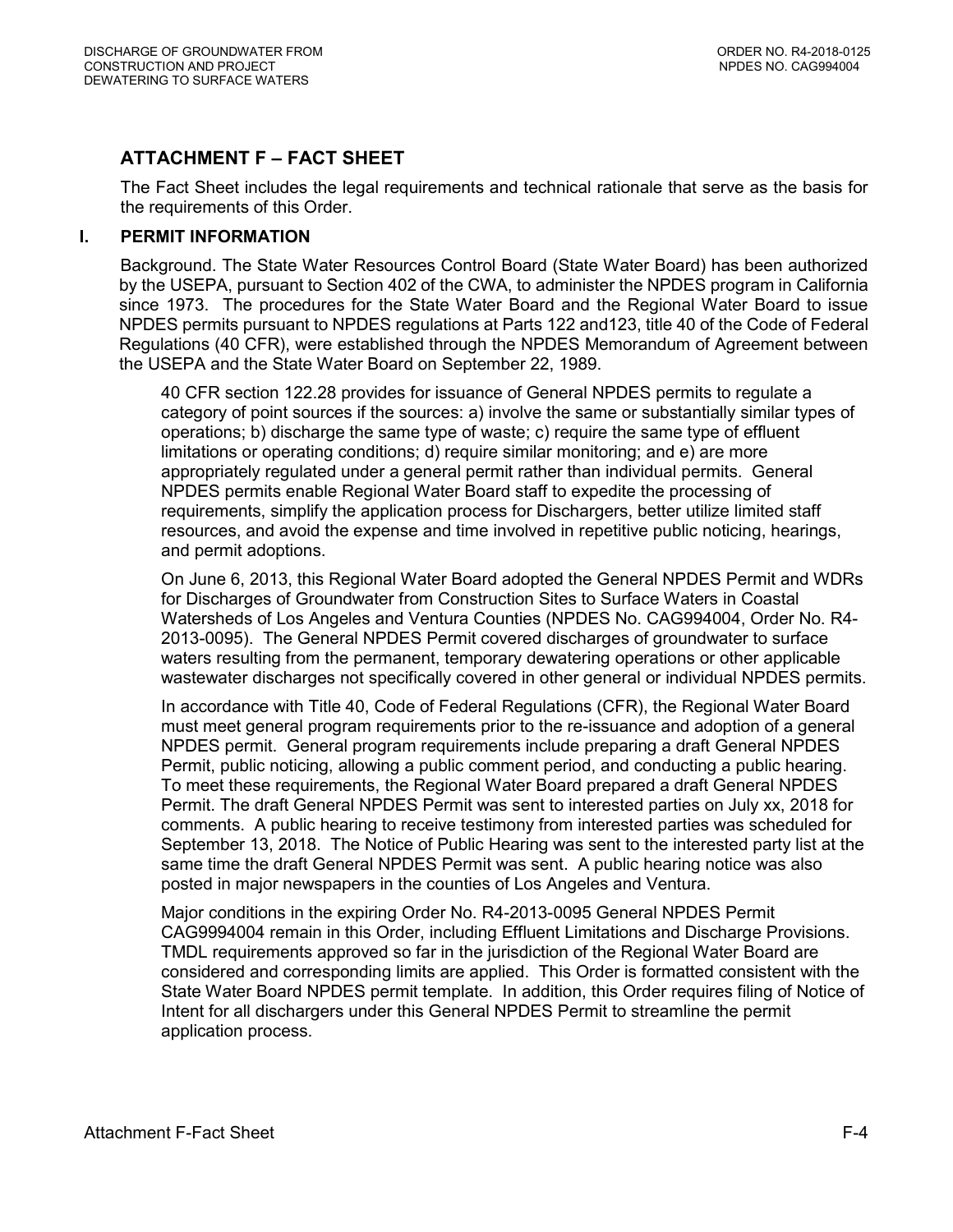### <span id="page-4-5"></span><span id="page-4-1"></span><span id="page-4-0"></span>**II. DISCHARGE DESCRIPTION**

#### **A. Description of Wastewater**

Groundwater is extracted and discharged to surface water at hundreds of sites throughout the region. These discharges cause, or threaten to cause, adverse impacts to existing and potential beneficial uses of the surface water. Many of these discharges are small and/or temporary and waste discharges from these sites will be more efficiently regulated with general permits rather than individual permits. The accompanying Order establishes requirements to regulate discharges of wastewaters generated from dewatering operations and other process and non-process wastewater discharges not covered under other specific general NPDES permits to surface waters of the United States under the jurisdiction of this Regional Water Board.

Wastewater discharge from permanent or temporary dewatering activities include, but are not limited to the following:

- **1.** Treated or untreated wastewater from permanent or temporary construction dewatering operations.
- **2.** Groundwater pumped as an aid in the containment of contaminated groundwater plume
- **3.** Groundwater extracted during short-term and long-term pumping /aquifer tests
- **4.** Groundwater generated from well drilling, construction or development and purging of wells
- **5.** Equipment decontamination water
- **6.** Subterranean seepage dewatering
- **7.** Any stormwater and/or wastewater that discharges into sump, that may commingle with groundwater beneath the facility and is pumped and discharged through an outfall permitted under the General Permit

These waste streams may contain only uncontaminated waters or may be contaminated with petroleum products, volatile organic compounds (VOCs), and metals or other regulated chemical constituents. In the case of groundwater that is contaminated, treatment before discharge will be required.

#### <span id="page-4-2"></span>**B. Discharge Points and Receiving Waters**

Under the General Permit, there may be multiple discharge points. Information regarding the discharge points and applicable receiving waters can be found in the completed NOI and will be included in the enrollment letter, Fact Sheet and Monitoring and Reporting Program.

# <span id="page-4-4"></span><span id="page-4-3"></span>**C. Summary of Existing Requirements and Self Monitoring Reporting (SMR) Data**

#### **1. Existing Effluent Limitations**

Effluent limitations/Discharge Specifications contained in the existing Order No. R4- 2013-0095 are as follows:

**a.** Limitations applicable to discharges to freshwater or saltwater bodies

# **Table 1. Effluent Limitations Applicable to All Discharges**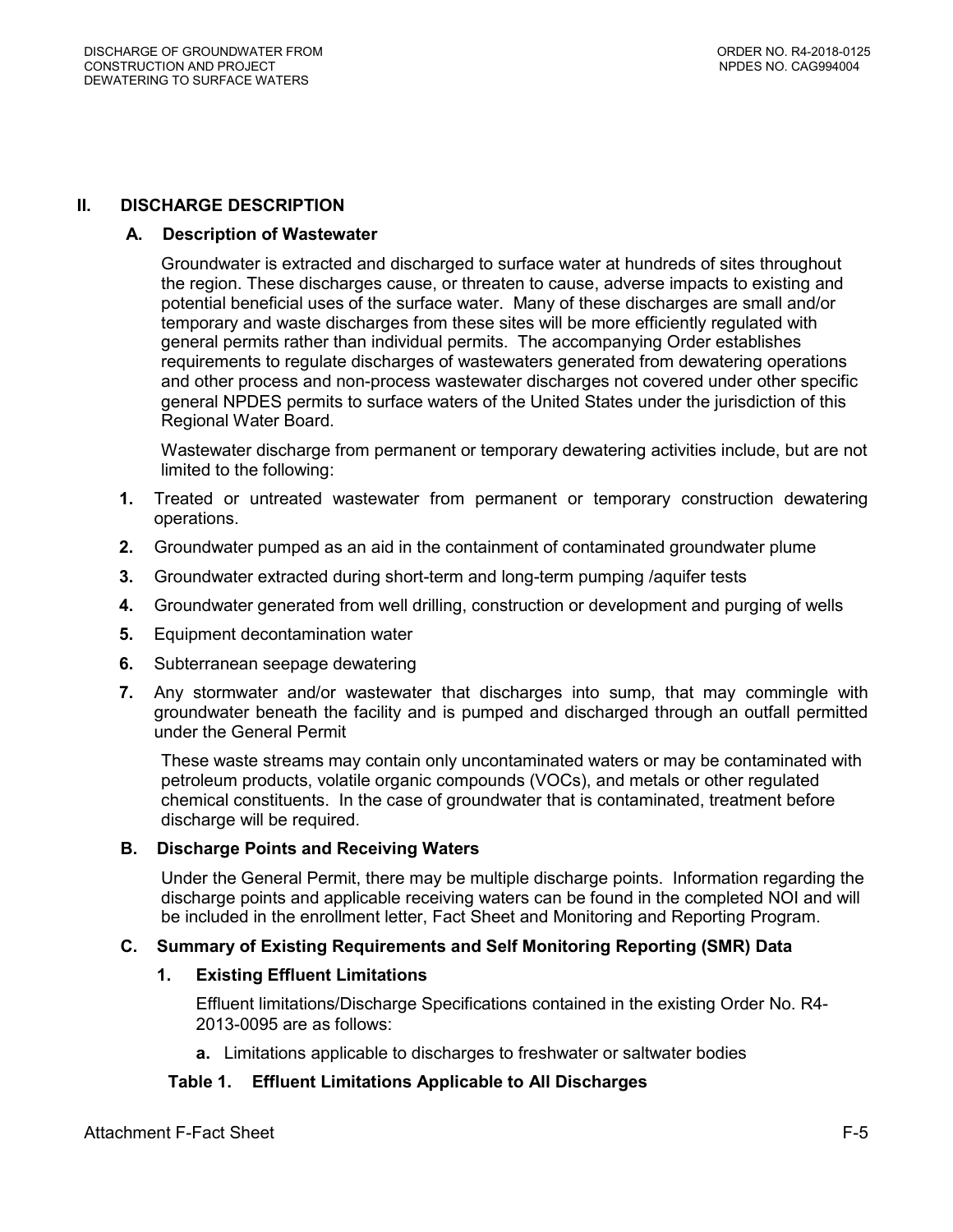<span id="page-5-0"></span>

|                                            |              | <b>Effluent Limitations</b> |                        |  |
|--------------------------------------------|--------------|-----------------------------|------------------------|--|
| <b>Parameters</b>                          | <b>Units</b> | <b>Maximum Daily</b>        | <b>Average Monthly</b> |  |
| <b>Total Suspended Solids</b>              | mg/L         | 75                          | 50                     |  |
| Turbidity                                  | <b>NTU</b>   | 150                         | 50                     |  |
| BODs 20°C                                  | mg/L         | 30                          | 20                     |  |
| Oil and Grease                             | mg/L         | 15                          | 10                     |  |
| Settleable Solids                          | mI/L         | 0.3                         | 0.1                    |  |
| Sulfides                                   | mg/L         | 1.0                         |                        |  |
| Phenols                                    | mg/L         | 1.0                         |                        |  |
| <b>Residual Chlorine</b>                   | mg/L         | 0.1                         |                        |  |
| Methylene Blue Active Substances<br>(MBAS) | mg/L         | 0.5                         |                        |  |

# **Table 2. Organic Compounds Effluent Limitations**

|                                   |              | <b>Discharge Limitations</b> |                     |                  |                    |  |
|-----------------------------------|--------------|------------------------------|---------------------|------------------|--------------------|--|
| <b>Constituent</b>                | <b>Units</b> |                              | <b>Other Waters</b> | MUN <sup>1</sup> |                    |  |
|                                   |              | Max. Daily                   | Avg. Monthly        | Max. Daily       | Avg. Monthly       |  |
| <b>Volatile Organic Compounds</b> |              |                              |                     |                  |                    |  |
| 1,1,2,2-tetrachloroethane         | $\mu$ g/L    | 1                            |                     | 0.34             | 0.17 <sup>2</sup>  |  |
| 1,1,2-trichloroethane             | µg/L         | 5                            |                     | 1.2              | 0.6                |  |
| 1,1,1-trichloroethane             | µg/L         | 200                          |                     | 200              |                    |  |
| 1,1-dichloroethane                | µg/L         | 5                            |                     | 5                |                    |  |
| 1,1-dichloroethylene              | µg/L         | $6\phantom{1}6$              | 3.2                 | 0.11             | 0.057 <sup>2</sup> |  |
| 1,2-dichloroethane                | µg/L         | 0.50                         |                     | 0.50             | 0.38 <sup>2</sup>  |  |
| 1,2-dichloropropane               | µg/L         | 5                            |                     | 1.1              | 0.52 <sup>2</sup>  |  |
| 1,2-trans-dichloroethylene        | µg/L         | 10                           |                     | 10               |                    |  |
| 1,3-dichloropropylene             | μg/L         | 0.5                          |                     | 0.5              |                    |  |
| Acrolein                          | µg/L         | 100                          |                     | 100              |                    |  |
| Acrylonitrile                     | µg/L         | 1.7                          | 0.66                | 0.12             | 0.059 <sup>2</sup> |  |
| Acetone                           | µg/L         | 700                          |                     | 700              |                    |  |
| <b>Benzene</b>                    | µg/L         | 1.0                          |                     | 1.0              |                    |  |
| <b>Bromoform</b>                  | μg/L         | 720                          | 360                 | 8.6              | 4.3                |  |
| Carbon tetrachloride              | μg/L         | 0.5                          |                     | 0.5              | 0.25               |  |

<sup>1</sup> MUN refers to discharges to those waterbodies designated MUN (Municipal and Domestic Supply) identified in the Basin Plan with an "E" or and "I" designation.

 $\overline{a}$ 

<sup>2</sup> If the reported detection level is greater than the effluent limit for this constituent, then a non-detect using ML detection is deemed to be in compliance.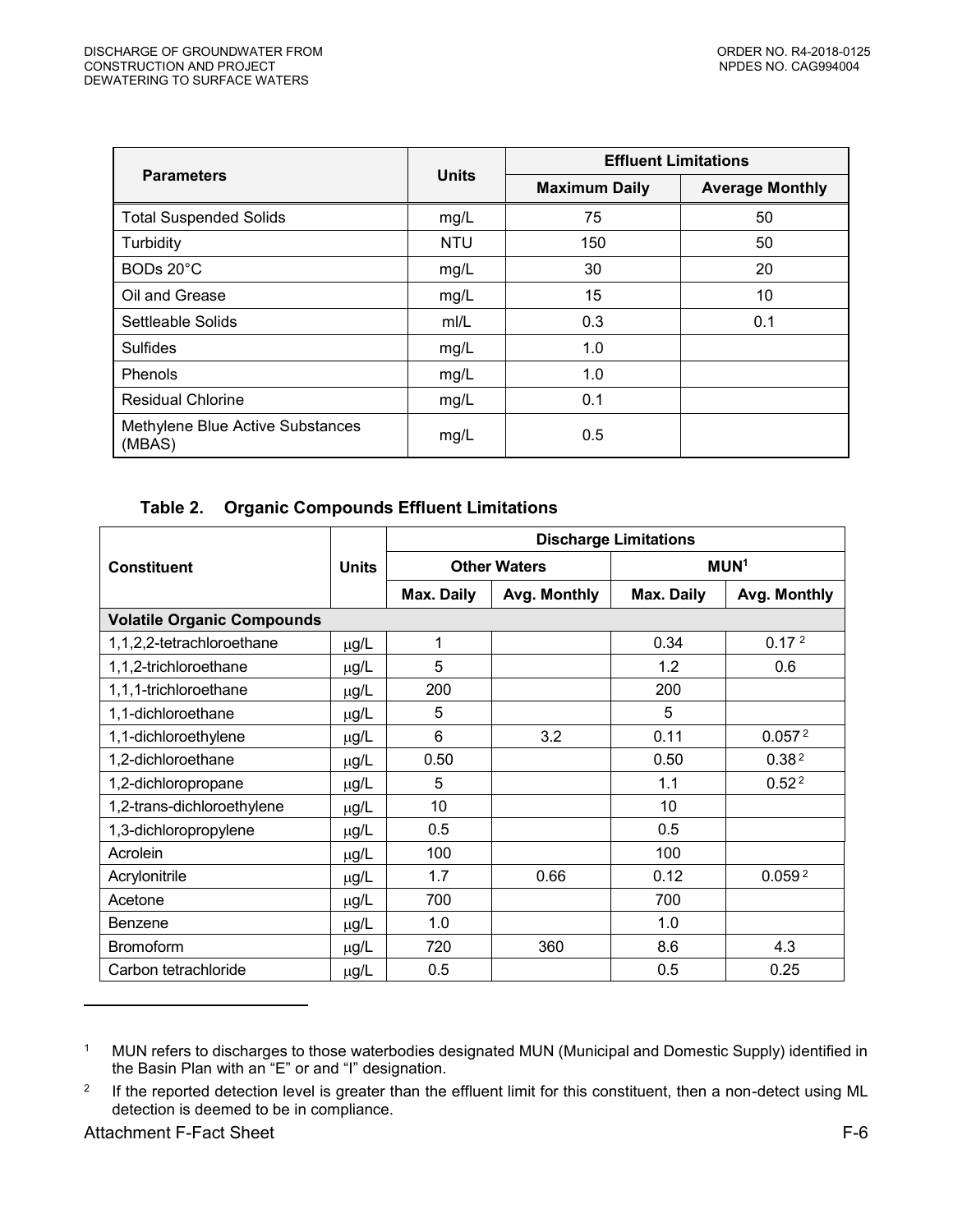|                                        |                       | <b>Discharge Limitations</b> |                     |                  |                      |  |
|----------------------------------------|-----------------------|------------------------------|---------------------|------------------|----------------------|--|
| <b>Constituent</b>                     | <b>Units</b>          |                              | <b>Other Waters</b> | MUN <sup>1</sup> |                      |  |
|                                        |                       | Max. Daily                   | Avg. Monthly        | Max. Daily       | Avg. Monthly         |  |
| Chlorobenzene                          | µg/L                  | 30                           |                     | 30               |                      |  |
| Chlorodibromomethane                   | $\mu$ g/L             | 68                           | 34                  | 0.81             | 0.40 <sup>2</sup>    |  |
| Dichlorobromomethane                   | µg/L                  | 92                           | 46                  | 1.1              | 0.56                 |  |
| Chloroethane                           | $\mu$ g/L             | 100                          |                     | 100              |                      |  |
| Chloroform                             | $\mu$ g/L             | 100                          |                     | 100              |                      |  |
| Methyl ethyl ketone                    | $\mu$ g/L             | 700                          |                     | 700              |                      |  |
| Ethylbenzene                           | $\mu$ g/L             | 700                          |                     | 700              |                      |  |
| Ethylene dibromide                     | $\mu$ g/L             | 0.05                         |                     | 0.05             |                      |  |
| Methyl tertiary butyl ether<br>(MTBE)  | $\mu$ g/L             | 5                            |                     | 5                |                      |  |
| Methylbromide                          | µg/L                  | 10                           |                     | 10               |                      |  |
| Methylchloride                         | µg/L                  | 3                            |                     | 3                |                      |  |
| Methylene chloride                     | µg/L                  | 3,200                        | 1,600               | 9.5              | 4.7                  |  |
| Tetrachloroethylene                    | µg/L                  | 5.0                          |                     | 1.6              | 0.8                  |  |
| Toluene                                | $\mu$ g/L             | 150                          |                     | 150              |                      |  |
| Trichloroethylene                      | µg/L                  | 5.0                          |                     | 5.0              | 2.7                  |  |
| Vinyl chloride                         | µg/L                  | 0.5                          |                     | 0.5              |                      |  |
| Xylenes                                | $\mu$ g/L             | 1750                         |                     | 1750             |                      |  |
| <b>Pesticides and PCBs</b>             |                       |                              |                     |                  |                      |  |
| 4,4'-DDD                               | µg/L                  | 0.0017                       | 0.00084             | 0.0017           | 0.000832             |  |
| 4,4'-DDE                               | µg/L                  | 0.0012                       | 0.00059             | 0.0012           | 0.000592             |  |
| Aldrin                                 | µg/L                  | 0.00028                      | 0.00014             | 0.00027          | 0.00013 <sup>2</sup> |  |
| alpha-BHC                              | µg/L                  | 0.026                        | 0.013               | 0.0079           | 0.0039 <sup>2</sup>  |  |
| beta-BHC                               | µg/L                  | 0.092                        | 0.046               | 0.028            | 0.014                |  |
| <b>Endosulfan Sulfate</b>              | $\mu$ g/L             | 480                          | 240                 | 220              | 110                  |  |
| Endrin Aldehyde                        | $\mu$ g/L             | 1.6                          | 0.81                | 1.5              | 0.76                 |  |
| Gamma-BHC                              | $\underline{\mu g/L}$ | 0.12                         | 0.063               | 0.039            | 0.019 <sup>2</sup>   |  |
| <b>PCBs</b>                            | $\mu$ g/L             | 0.00034                      | 0.00017             | 0.00034          | 0.000172             |  |
| <b>Semi-Volatile Organic Compounds</b> |                       |                              |                     |                  |                      |  |
| 1,2 Dichlorobenzene                    | μg/L                  | 600                          |                     | 600              |                      |  |
| 1,2-Diphenylhydrazine                  | µg/L                  | 1.1                          | 0.54                | 0.081            | 0.040 <sup>2</sup>   |  |
| 1,3 Dichlorobenzene                    | µg/L                  | 5,200                        | 2,600               | 800              | 400                  |  |
| 1,4 Dichlorobenzene                    | μg/L                  | 5                            |                     | 5                |                      |  |
| 2,4,6-Trichlorophenol                  | μg/L                  | 13                           | 6.5                 | 4.3              | 2.1 <sup>2</sup>     |  |
| 2,4-Dichlorophenol                     | µg/L                  | 1600                         | 790                 | 190              | 93                   |  |
| 2,4-Dimethylphenol                     | µg/L                  | 4,600                        | 2,300               | 1100             | 540                  |  |
| 2,4-Dinitrophenol                      | µg/L                  | 28,000                       | 14,000              | 140              | 70                   |  |
| 2,4-Dinitrotoluene                     | μg/L                  | 18                           | 9.1                 | 0.23             | 0.11 <sup>2</sup>    |  |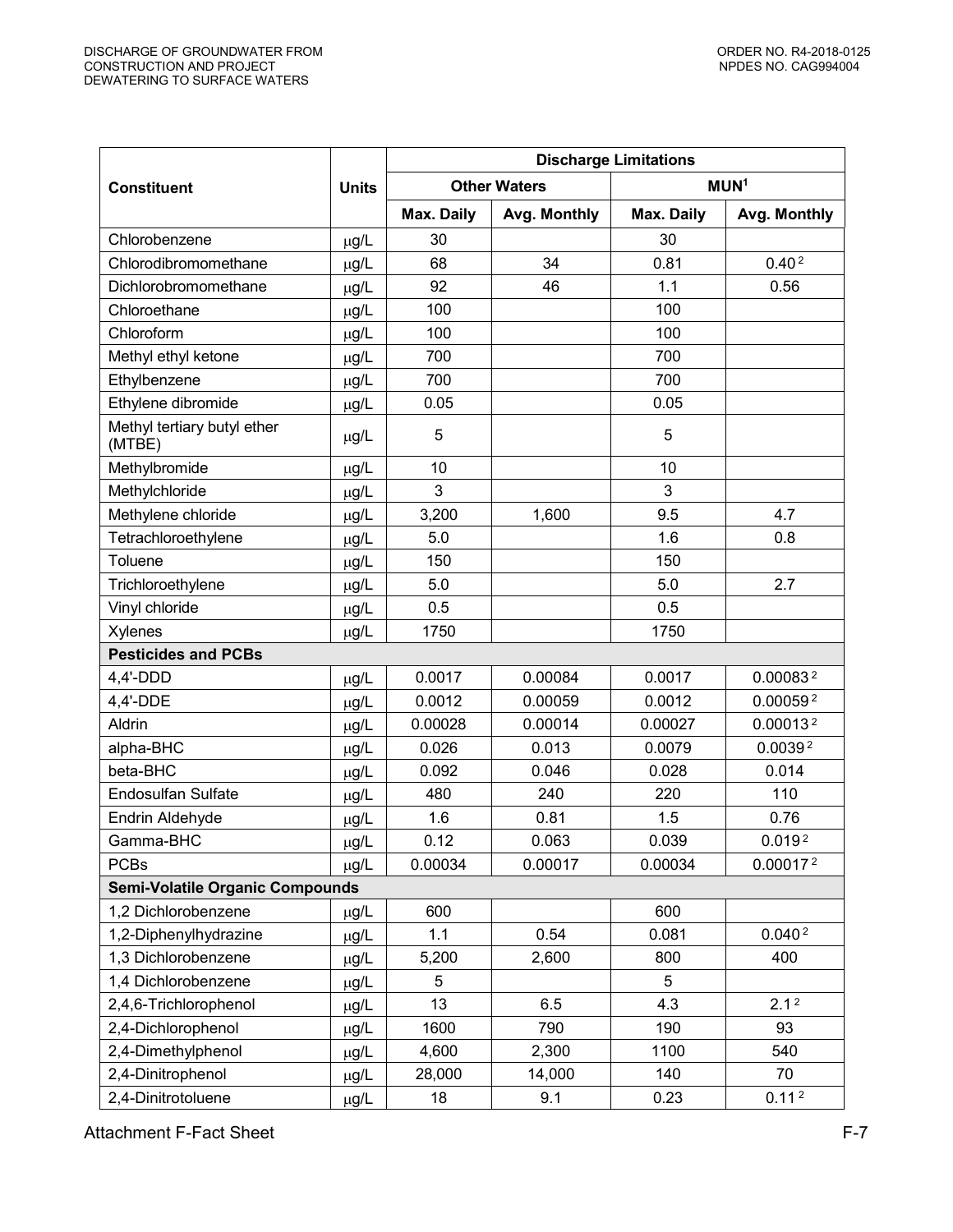|                                   |              | <b>Discharge Limitations</b> |                     |            |                      |  |
|-----------------------------------|--------------|------------------------------|---------------------|------------|----------------------|--|
| <b>Constituent</b>                | <b>Units</b> |                              | <b>Other Waters</b> |            | MUN <sup>1</sup>     |  |
|                                   |              | Max. Daily                   | Avg. Monthly        | Max. Daily | Avg. Monthly         |  |
| 2-Chloronaphthalene               | µg/L         | 8,600                        | 4,300               | 3,400      | 1,700                |  |
| 2-Chlorophenol                    | $\mu$ g/L    | 800                          | 400                 | 241        | 120                  |  |
| 2-Methyl-4,6-Dinitrophenol        | $\mu$ g/L    | 1540                         | 765                 | 26.9       | 13.4                 |  |
| 3,3-Dichlorobenzidine             | $\mu$ g/L    | 0.16                         | 0.077               | 0.088      | 0.04 <sup>2</sup>    |  |
| Acenaphthene                      | $\mu$ g/L    | 5,400                        | 2,700               | 2,400      | 1,200                |  |
| Anthracene                        | $\mu$ g/L    | 220,000                      | 110,000             | 19,000     | 9,600                |  |
| Benzidine                         | µg/L         | 0.0011                       | 0.00054             | 0.00025    | 0.00012 <sup>2</sup> |  |
| Benzo(a)Anthracene                | $\mu$ g/L    | 0.098                        | 0.049               | 0.0089     | 0.0044 <sup>2</sup>  |  |
| Benzo(a)Pyrene                    | $\mu$ g/L    | 0.098                        | 0.049               | 0.0089     | 0.0044 <sup>2</sup>  |  |
| Benzo(b)Fluoranthene              | $\mu$ g/L    | 0.098                        | 0.049               | 0.0089     | 0.0044 <sup>2</sup>  |  |
| Benzo(k)Fluoranthene              | µg/L         | 0.098                        | 0.049               | 0.0089     | 0.0044 <sup>2</sup>  |  |
| Bis(2-Chloroethyl)Ether           | $\mu$ g/L    | 2.8                          | 1.4                 | 0.063      | 0.031 <sup>2</sup>   |  |
| Bis(2-Chloroisopropyl)Ether       | $\mu$ g/L    | 340,000                      | 170,000             | 2,800      | 1,400                |  |
| Bis(2-Ethylhexyl)Phthalate        | $\mu$ g/L    | 11                           | 5.9                 | 3.7        | 1.8 <sup>2</sup>     |  |
| <b>Butylbenzyl Phthalate</b>      | $\mu$ g/L    | 10,000                       | 5,200               | 6,000      | 3,000                |  |
| Chrysene                          | $\mu$ g/L    | 0.098                        | 0.049               | 0.0089     | 0.0044 <sup>2</sup>  |  |
| Dibenzo(a,h)Anthracene            | µg/L         | 0.098                        | 0.049               | 0.0089     | 0.0044 <sup>2</sup>  |  |
| Diethyl Phthalate                 | $\mu$ g/L    | 240,000                      | 120,000             | 46,000     | 23,000               |  |
| Dimethyl Phthalate                | $\mu$ g/L    | 5,800,000                    | 2,900,000           | 629,000    | 313,000              |  |
| Di-n-Butyl Phthalate              | $\mu$ g/L    | 24,000                       | 12,000              | 5,400      | 2,700                |  |
| Fluoranthene                      | $\mu$ g/L    | 740                          | 370                 | 600        | 300                  |  |
| Fluorene                          | $\mu$ g/L    | 28,000                       | 14,000              | 2,600      | 1,300                |  |
| Hexachlorobenzene                 | µg/L         | 0.0016                       | 0.00077             | 0.0015     | 0.000752             |  |
| Hexachlorobutadiene               | $\mu$ g/L    | 100                          | 50                  | 0.89       | 0.44 <sup>2</sup>    |  |
| Hexachlorocyclopentadiene         | $\mu$ g/L    | 34,000                       | 17,000              | 480        | 240                  |  |
| Hexachloroethane                  | μg/L         | 18                           | 8.9                 | 3.8        | 1.9                  |  |
| Indeno(1,2,3-cd) Pyrene           | µg/L         | 0.098                        | 0.049               | 0.0088     | 0.0044 <sup>2</sup>  |  |
| Isophorone                        | $\mu$ g/L    | 1200                         | 600                 | 17         | 8.4                  |  |
| Naphthalene                       | µg/L         | 21                           |                     | 21         |                      |  |
| Nitrobenzene                      | $\mu$ g/L    | 3,800                        | 1,900               | 34         | 17                   |  |
| N-Nitrosodimethyl amine<br>(NDMA) | µg/L         | 16                           | 8.1                 | 0.0014     | 0.000692             |  |
| N-Nitrosodi-n-Propylamine         | µg/L         | 2.8                          | 1.4                 | 0.011      | 0.005 <sup>2</sup>   |  |
| N-Nitrosodiphenylamine            | µg/L         | 32                           | 16                  | 10         | 5.0                  |  |
| Phenol                            | µg/L         | 1,000                        | no limit            | 1,000      | no limit             |  |
| Pyrene                            | µg/L         | 22,000                       | 11,000              | 1930       | 960                  |  |
| <b>Miscellaneous</b>              |              |                              |                     |            |                      |  |
| Asbestos                          | fib/L        | no limit                     | no limit            | 14,000,000 | 7,000,000            |  |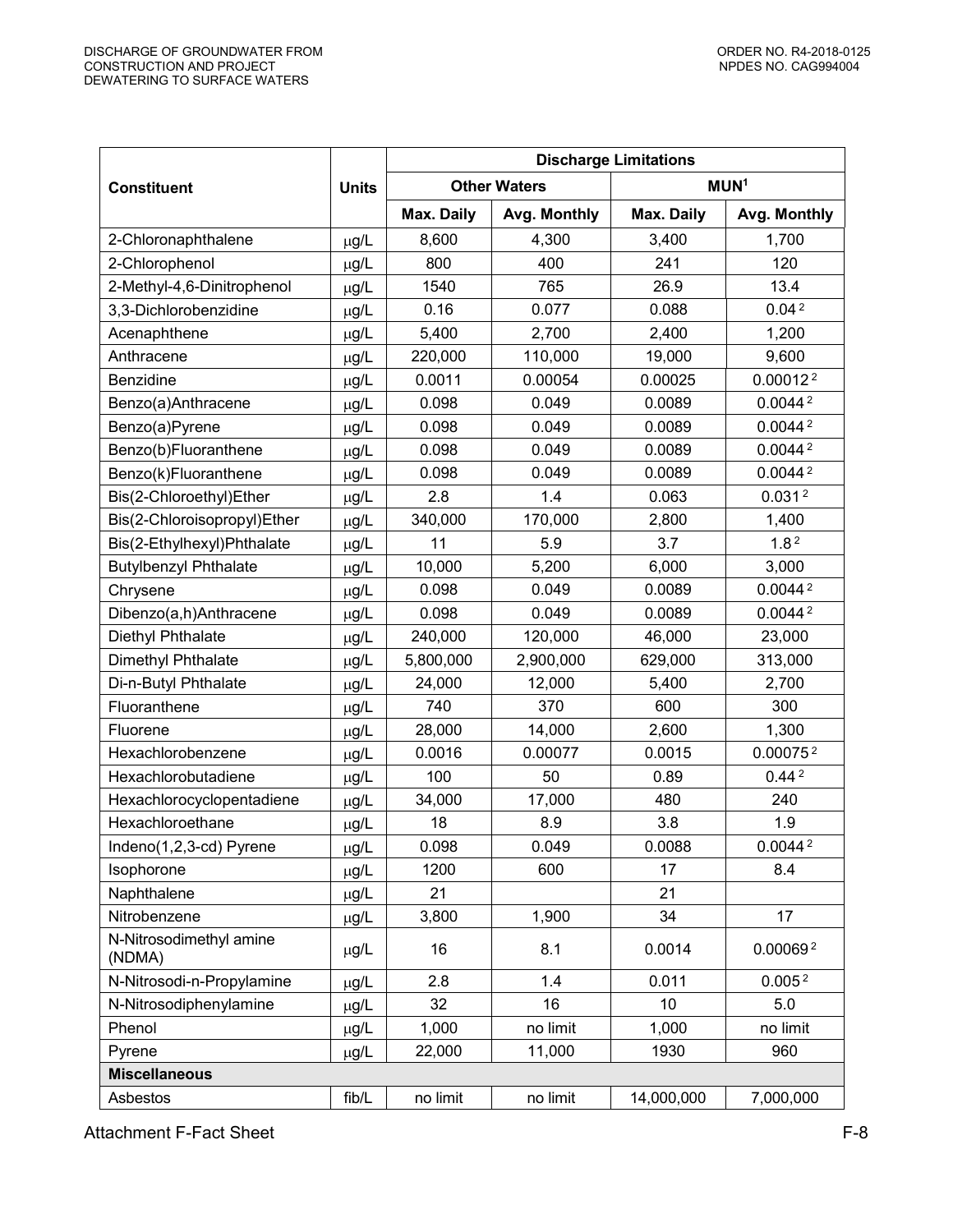<span id="page-8-0"></span>

|                              |              | <b>Discharge Limitations</b> |                     |                  |              |  |
|------------------------------|--------------|------------------------------|---------------------|------------------|--------------|--|
| <b>Constituent</b>           | <b>Units</b> |                              | <b>Other Waters</b> | MUN <sup>1</sup> |              |  |
|                              |              | Max. Daily                   | Avg. Monthly        | Max. Daily       | Avg. Monthly |  |
| Di-isopropyl ether (DIPE)    | $\mu$ g/L    | 0.8                          | 0                   | 0.8 <sup>2</sup> |              |  |
| 1,4-Dioxane                  | µg/L         | 3                            |                     | 3                |              |  |
| Perchlorate                  | $\mu$ g/L    | 6                            |                     | 6                |              |  |
| 2,3,7,8-TCDD (Dioxin)        | µg/L         | 0.00000002<br>8              | 0.000000014         | 0.000000026      | 0.0000000132 |  |
| Tertiary butyl alcohol (TBA) | µg/L         | 12                           |                     | 12               |              |  |
| Total petroleum hydrocarbons | µg/L         | 100                          |                     | 100              |              |  |

**b.** Limits (Tables 3, 4, and 5) applicable to discharges to freshwater and saltwater waterbodies where no TMDLs has been established (All metal limitations in the Order, including Tables 3, 4, and 5 are in the form of total recoverable or TR, for short, whether they are specified or otherwise.

|                    |           | Hardness (mg/L)      |                        |                      |                        |                      |                        |
|--------------------|-----------|----------------------|------------------------|----------------------|------------------------|----------------------|------------------------|
| <b>Constituent</b> | Unit      | up to 200            |                        | $200 - 300$          |                        | 300 and above        |                        |
|                    |           | Max.<br><b>Daily</b> | Avg.<br><b>Monthly</b> | Max.<br><b>Daily</b> | Avg.<br><b>Monthly</b> | Max.<br><b>Daily</b> | Avg.<br><b>Monthly</b> |
| Cadmium            | $\mu$ g/L | 5                    | 2.8                    | 5                    | 4.1                    | 5                    | 5                      |
| Copper             | $\mu$ g/L | 20.8                 | 10.4                   | 33.3                 | 16.6                   | 44.4                 | 22.1                   |
| Lead               | $\mu$ g/L | 8.7                  | 4.4                    | 16.7                 | 8.3                    | 25.6                 | 12.8                   |
| <b>Nickel</b>      | $\mu$ g/L | 100                  | 60                     | 100                  | 90                     | 100                  | 100                    |
| Silver             | $\mu$ g/L | 8.1                  | 4.0                    | 20                   | 10                     | 41                   | 20                     |
| Zinc               | $\mu$ g/L | 170                  | 86                     | 260                  | 130                    | 350                  | 170                    |

#### **Table 3. Hardness-Dependent Metals Effluent Limitations**

#### **Table 4. Other Compounds Effluent Limitations**

|                    |              | <b>Discharge Limitations</b> |                     |            |                   |  |  |
|--------------------|--------------|------------------------------|---------------------|------------|-------------------|--|--|
| <b>Constituent</b> | <b>Units</b> |                              | <b>Other Waters</b> | <b>MUN</b> |                   |  |  |
|                    |              | Max. Daily                   | Avg. Monthly        | Max. Daily | Avg. Monthly      |  |  |
| <b>Metals</b>      |              |                              |                     |            |                   |  |  |
| Antimony           | $\mu$ g/L    | 6                            |                     | 6          |                   |  |  |
| Arsenic            | $\mu$ g/L    | 10                           |                     | 10         |                   |  |  |
| Beryllium          | $\mu$ g/L    | $\overline{4}$               |                     | 4          |                   |  |  |
| Chromium III       | $\mu$ g/L    | 50                           |                     | 50         |                   |  |  |
| Chromium VI        | $\mu$ g/L    | 16                           | 8                   | 16         | 8                 |  |  |
| Cyanide            | $\mu$ g/L    | 8.5                          | 4.2                 | 8.5        | 4.2               |  |  |
| Mercury            | $\mu$ g/L    | 0.1                          | 0.05 <sup>2</sup>   | 0.1        | 0.05 <sup>2</sup> |  |  |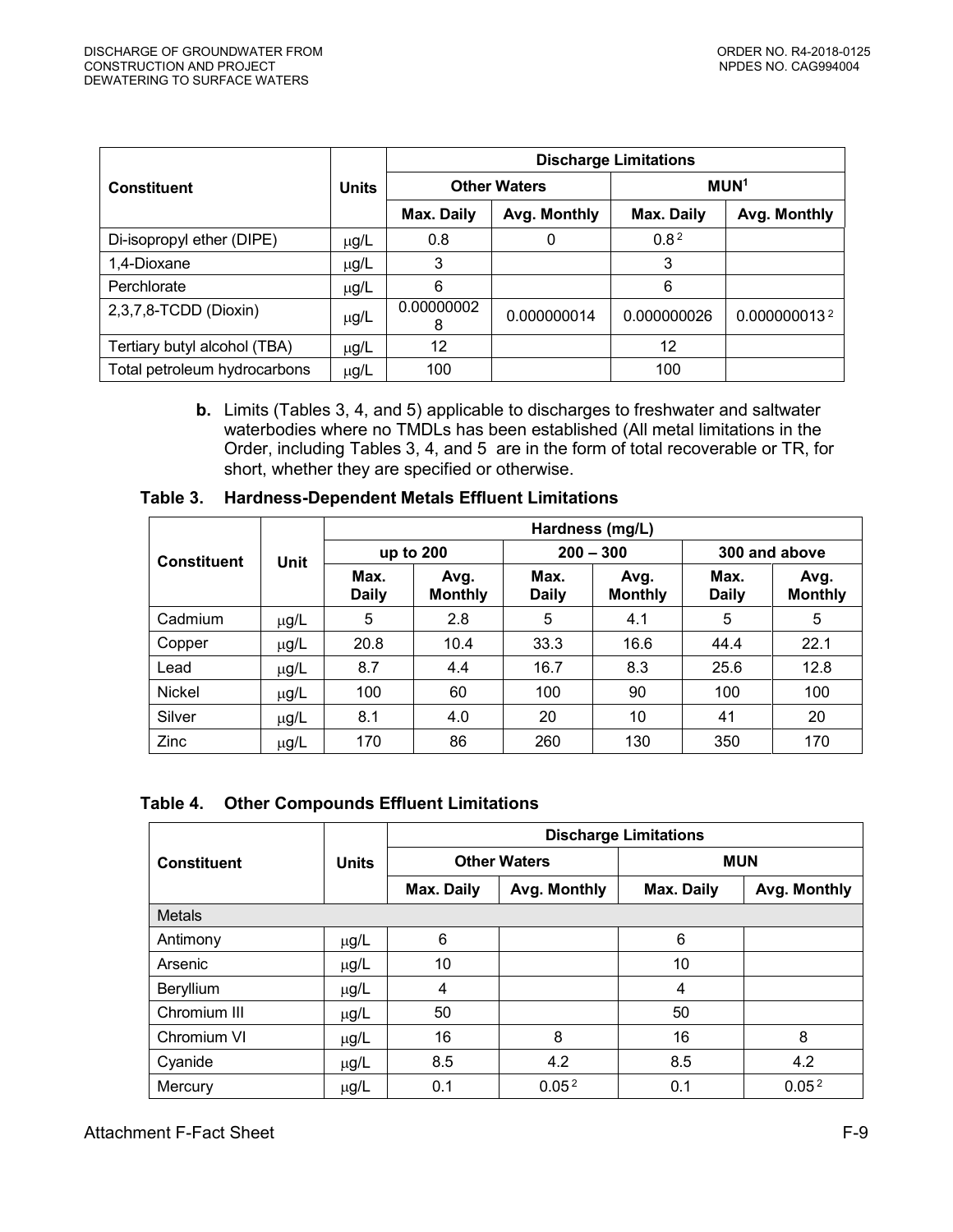<span id="page-9-0"></span>

|                           |              | <b>Discharge Limitations</b> |                     |            |                      |  |  |
|---------------------------|--------------|------------------------------|---------------------|------------|----------------------|--|--|
| <b>Constituent</b>        | <b>Units</b> |                              | <b>Other Waters</b> | <b>MUN</b> |                      |  |  |
|                           |              | Max. Daily                   | Avg. Monthly        | Max. Daily | Avg. Monthly         |  |  |
| Selenium                  | $\mu$ g/L    | 8                            | 4                   | 8          | 4                    |  |  |
| Thallium                  | $\mu$ g/L    | 13                           | 6                   | 3.4        | 1.7                  |  |  |
| Organic Compounds         |              |                              |                     |            |                      |  |  |
| Pentachlorophenol         | $\mu$ g/L    | 1.5                          | 0.73                | 0.56       | 0.28 <sup>2</sup>    |  |  |
| Chlordane                 | $\mu$ g/L    | 0.0012                       | 0.00059             | 0.0012     | 0.00057 <sup>2</sup> |  |  |
| $4,4'$ -DDT               | µg/L         | 0.0012                       | 0.00059             | 0.0012     | 0.00059 <sup>2</sup> |  |  |
| <b>Dieldrin</b>           | $\mu$ g/L    | 0.00028                      | 0.00014             | 0.00028    | 0.00014 <sup>2</sup> |  |  |
| alpha-Endosulfan          | $\mu$ g/L    | 0.092                        | 0.046               | 0.092      | 0.046 <sup>2</sup>   |  |  |
| beta-Endosulfan           | $\mu$ g/L    | 0.092                        | 0.046               | 0.092      | 0.046 <sup>2</sup>   |  |  |
| Endrin                    | $\mu$ g/L    | 0.059                        | 0.029               | 0.059      | 0.029 <sup>2</sup>   |  |  |
| Heptachlor                | $\mu$ g/L    | 0.00042                      | 0.00021             | 0.00042    | 0.00021 <sup>2</sup> |  |  |
| <b>Heptachlor Epoxide</b> | $\mu$ g/L    | 0.00022                      | 0.00011             | 0.00020    | 0.00010 <sup>2</sup> |  |  |
| Toxaphene                 | $\mu$ g/L    | 0.0015                       | 0.00075             | 0.0015     | 0.00073 <sup>2</sup> |  |  |

# **Table 5. Effluent Limitations applicable to discharges to saltwater waterbodies**

| <b>Constituents</b>      | <b>Units</b> | <b>Discharge Limitations</b> |                   |  |
|--------------------------|--------------|------------------------------|-------------------|--|
|                          |              | Max. Daily                   | Avg. Monthly      |  |
| <b>Metals</b>            |              |                              |                   |  |
| Antimony                 | $\mu$ g/L    | 6                            |                   |  |
| Arsenic                  | $\mu$ g/L    | 10                           | 5                 |  |
| Beryllium                | $\mu$ g/L    | 4                            |                   |  |
| Cadmium                  | $\mu$ g/L    | 5                            |                   |  |
| Chromium III             | $\mu$ g/L    | 50                           |                   |  |
| Chromium VI              | $\mu$ g/L    | 82                           | 41                |  |
| Copper                   | $\mu$ g/L    | 5.8                          | 2.9               |  |
| Cyanide                  | $\mu$ g/L    | 1.0                          | 0.50 <sup>2</sup> |  |
| Lead                     | $\mu$ g/L    | 14                           | $\overline{7}$    |  |
| Mercury                  | $\mu$ g/L    | 0.1                          | 0.05 <sup>2</sup> |  |
| <b>Nickel</b>            | $\mu$ g/L    | 14                           | 6.7               |  |
| Selenium                 | $\mu$ g/L    | 120                          | 58                |  |
| Silver                   | µg/L         | 2.2                          | 1.1               |  |
| Thallium                 | $\mu$ g/L    | 13                           | 6                 |  |
| Zinc                     | µg/L         | 95                           | 47                |  |
| <b>Organic Compounds</b> |              |                              |                   |  |
| Pentachlorophenol        | $\mu$ g/L    | 13                           | 6.4               |  |
| Chlordane                | $\mu$ g/L    | 0.0012                       | 0.000592          |  |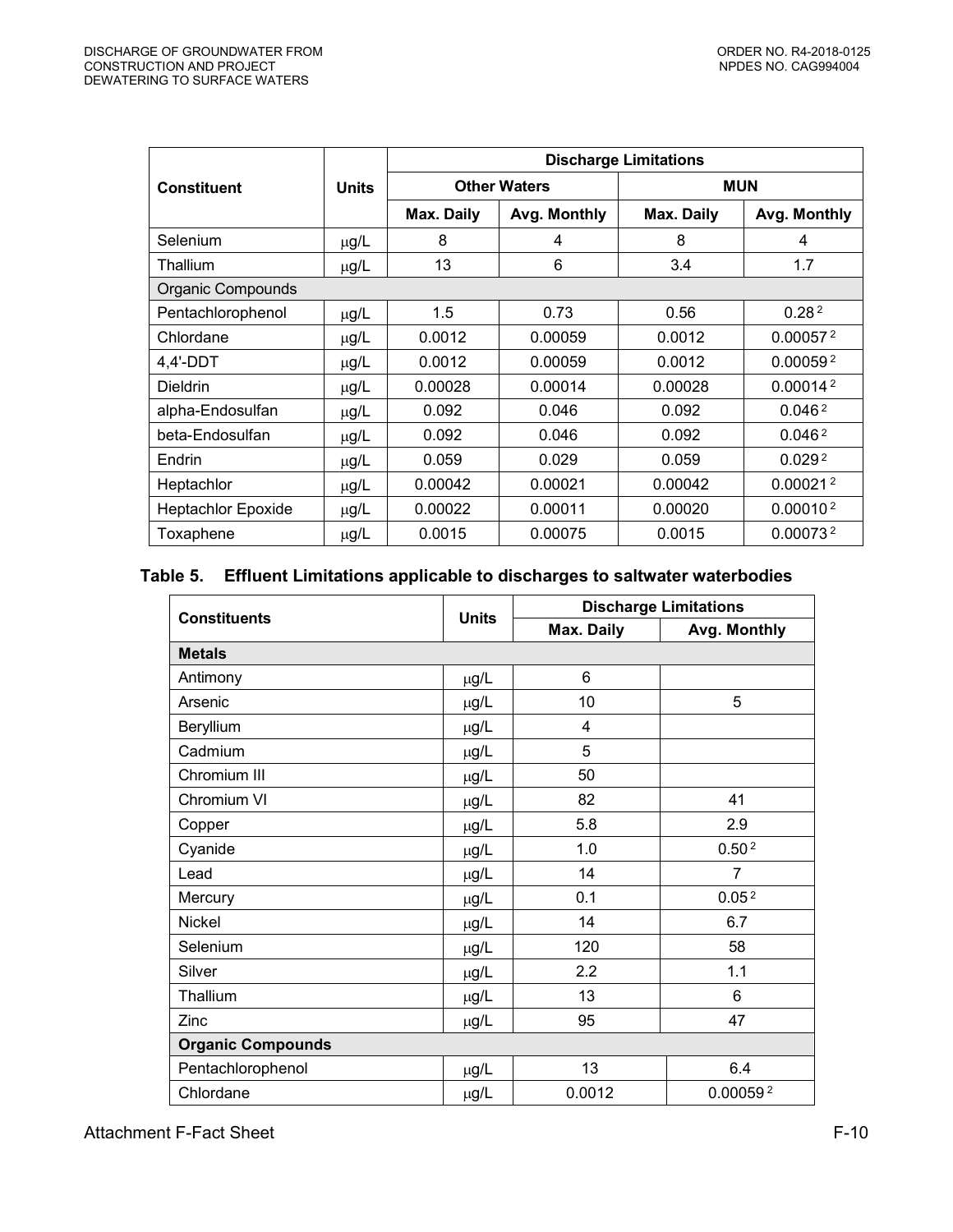<span id="page-10-0"></span>

| <b>Constituents</b> | <b>Units</b> | <b>Discharge Limitations</b> |                      |  |
|---------------------|--------------|------------------------------|----------------------|--|
|                     |              | Max. Daily                   | Avg. Monthly         |  |
| $4,4'$ -DDT         | $\mu$ g/L    | 0.0012                       | 0.000592             |  |
| <b>Dieldrin</b>     | $\mu$ g/L    | 0.00028                      | 0.00014 <sup>2</sup> |  |
| Alpha-Endosulfan    | $\mu$ g/L    | 0.014                        | 0.0071 <sup>2</sup>  |  |
| Beta-Endosulfan     | $\mu$ g/L    | 0.014                        | 0.0071 <sup>2</sup>  |  |
| Endrin              | $\mu$ g/L    | 0.0038                       | 0.0019 <sup>2</sup>  |  |
| Heptachlor          | $\mu$ g/L    | 0.00042                      | 0.00021 <sup>2</sup> |  |
| Heptachlor Epoxide  | $\mu$ g/L    | 0.00022                      | 0.00011 <sup>2</sup> |  |
| Toxaphene           | $\mu$ g/L    | 0.00033                      | 0.00016 <sup>2</sup> |  |

Limits (Table 6 through 26) based on Wasteload Allocations specified in corresponding TMDLs

| Table 6. WQBELs based on Basin Plan section 7-13 - Los Angeles River and Tributaries |
|--------------------------------------------------------------------------------------|
| Metals TMDL Wasteload Allocations (WLAs), Dry Weather <sup>3</sup>                   |

|                                                          |              | Copper, TR           |                        | Lead, TR             |                        | Zinc, TR             |                        | Selenium, TR         |                        |
|----------------------------------------------------------|--------------|----------------------|------------------------|----------------------|------------------------|----------------------|------------------------|----------------------|------------------------|
| Reach                                                    | <b>Units</b> | Max.<br><b>Daily</b> | Avg.<br><b>Monthly</b> | Max.<br><b>Daily</b> | Avg.<br><b>Monthly</b> | Max.<br><b>Daily</b> | Avg.<br><b>Monthly</b> | Max.<br><b>Daily</b> | Avg.<br><b>Monthly</b> |
| Reach 5 & 6 & Bell Creek                                 | μg/L         | 49                   | 25                     | 31                   | 16                     |                      |                        | 8.2                  | 4.1                    |
| Reach 4                                                  | µg/L         | 43                   | 21                     | 16                   | 8.2                    |                      |                        |                      |                        |
| Reach 3 above LA-<br>Glendale WRP and<br>Verdugo         | $\mu$ g/L    | 38                   | 19                     | 20                   | 9.8                    |                      | ---                    | ---                  |                        |
| Reach 3 below LA-<br>Glendale WRP                        | $\mu$ g/L    | 43                   | 21                     | 20                   | 9.8                    |                      |                        |                      |                        |
| <b>Burbank Western</b><br>Channel (above Burbank<br>WRP) | $\mu$ g/L    | 43                   | 21                     | 23                   | 11                     |                      |                        |                      |                        |
| <b>Burbank Western</b><br>Channel (below Burbank<br>WRP) | $\mu$ g/L    | 31                   | 16                     | 15                   | 7.4                    |                      |                        |                      |                        |
| Reach 2 & Arroyo Seco                                    | $\mu$ g/L    | 36                   | 18                     | 18                   | 9                      |                      |                        |                      |                        |
| Reach 1                                                  | μg/L         | 38                   | 19                     | 20                   | 9.8                    | ---                  | ---                    | ---                  |                        |
| <b>Compton Creek</b>                                     | $\mu$ g/L    | 31                   | 16                     | 15                   | 7.3                    | ---                  | ---                    | ---                  |                        |
| Rio Hondo Rch. 1                                         | µg/L         | 21                   | 11                     | 8.2                  | 4.1                    | 210                  | 110                    | ---                  |                        |

 $\overline{a}$ 

<sup>3</sup> For purposes of this General Permit, discharges occurring from April 15<sup>th</sup> through November 14<sup>th</sup> are considered dry weather discharges.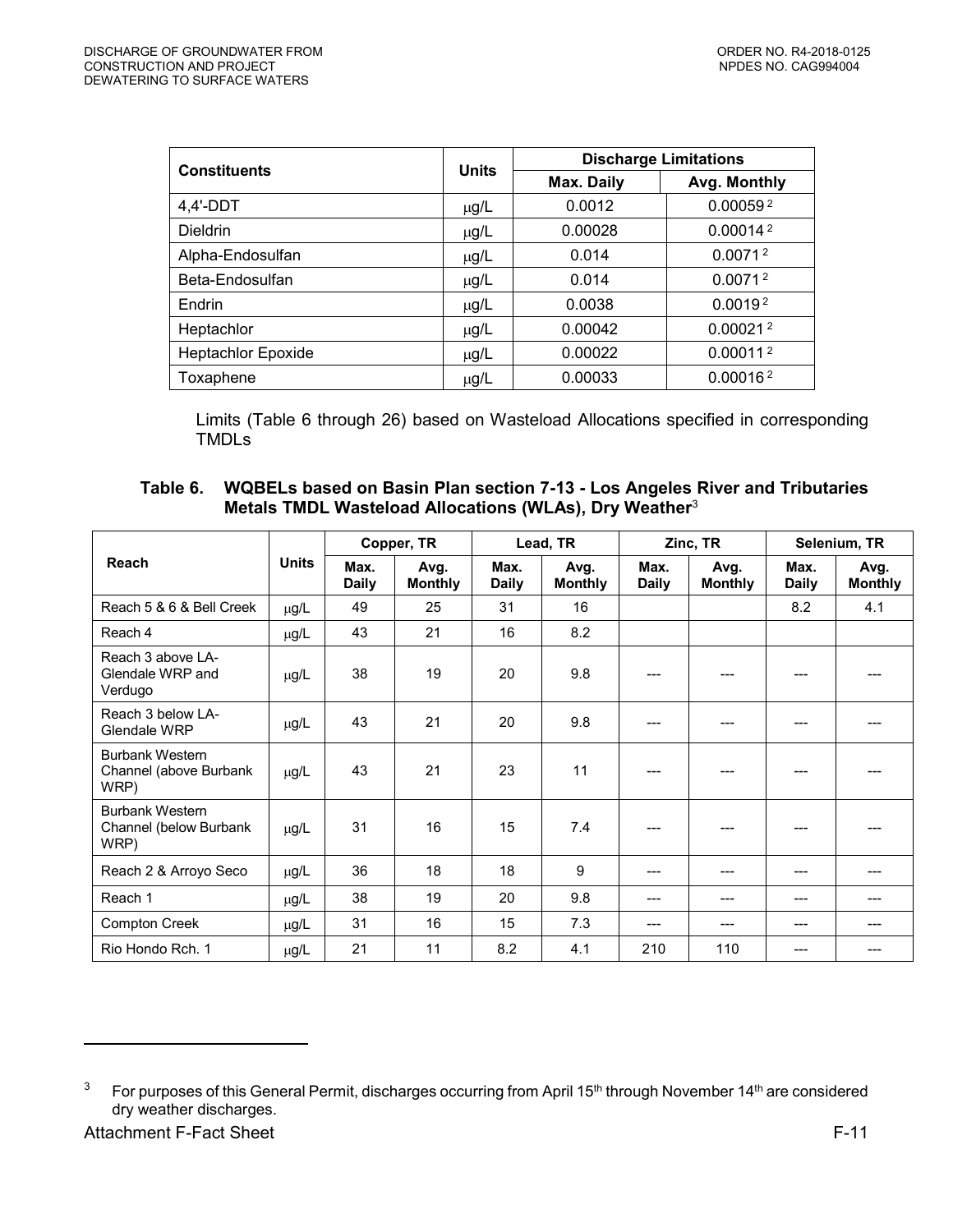### **Table 7. WQBELs based on Basin Plan section 7-13 - Los Angeles River and Tributaries Metals TMDL WLAs, Wet Weather**<sup>4</sup>

|                     | <b>Units</b> | <b>Effluent Limitations</b> |                        |  |
|---------------------|--------------|-----------------------------|------------------------|--|
| <b>Constituents</b> |              | <b>Maximum Daily</b>        | <b>Average Monthly</b> |  |
| Cadmium, TR         | $\mu$ g/L    | 3.1                         | 1.5                    |  |
| Copper, TR          | $\mu$ g/L    | 17                          | 8.5                    |  |
| Lead, TR            | $\mu$ g/L    | 62                          | 31                     |  |
| Zinc, TR            | μg/L         | 160                         | 79                     |  |

# **Table 8. WQBELs based on Basin Plan section 7-39 - Los Angeles River Watershed Bacteria TMDL WLAs**

|                     |            | <b>Effluent Limitations</b> |                      |  |
|---------------------|------------|-----------------------------|----------------------|--|
| <b>Constituents</b> | Units      | <b>Geometric Mean</b>       | <b>Single Sample</b> |  |
| E.coli density      | MPN/100 mL | 126                         | 235                  |  |

### **Table 9. WQBELs based on Basin Plan section 7-12 - Ballona Creek Metals TMDL WLAs**

|                     |              | <b>Effluent Limitations</b> |                    |            |                    |  |  |
|---------------------|--------------|-----------------------------|--------------------|------------|--------------------|--|--|
| <b>Constituents</b> | <b>Units</b> |                             | <b>Dry Weather</b> |            | <b>Wet Weather</b> |  |  |
|                     |              | Max. Daily<br>Avg. Monthly  |                    | Max. Daily | Avg. Monthly       |  |  |
| Copper, TR          | $\mu$ g/L    | 39                          | 20                 | 18         | 9                  |  |  |
| Lead, TR            | $\mu$ g/L    | 21                          | 11                 | 59         | 29                 |  |  |
| Selenium, TR        | $\mu$ g/L    | 8.2                         | 4.1                | 5          | 2.5                |  |  |
| Zinc, TR            | μg/L         | 304                         | 151                | 119        | 59                 |  |  |

### **Table 10. WQBELs based on Basin Plan section 7-14 - Ballona Creek Estuary Toxic Pollutants TMDL WLAs in Sediment**

| <b>Constituents</b> | <b>Units</b> | <b>Effluent Limitations*</b> |
|---------------------|--------------|------------------------------|
| Cadmium             | mg/kg dry    | 1.2                          |
| Copper              | mg/kg dry    | 34                           |
| Lead                | mg/kg dry    | 46.7                         |
| Silver              | mg/kg dry    | 1.0                          |
| Zinc                | mg/kg dry    | 150                          |

 $^4$  For purposes of this General Permit, discharges occurring from November 15<sup>th</sup> through April 14<sup>th</sup> are considered wet weather discharges.

 $\overline{a}$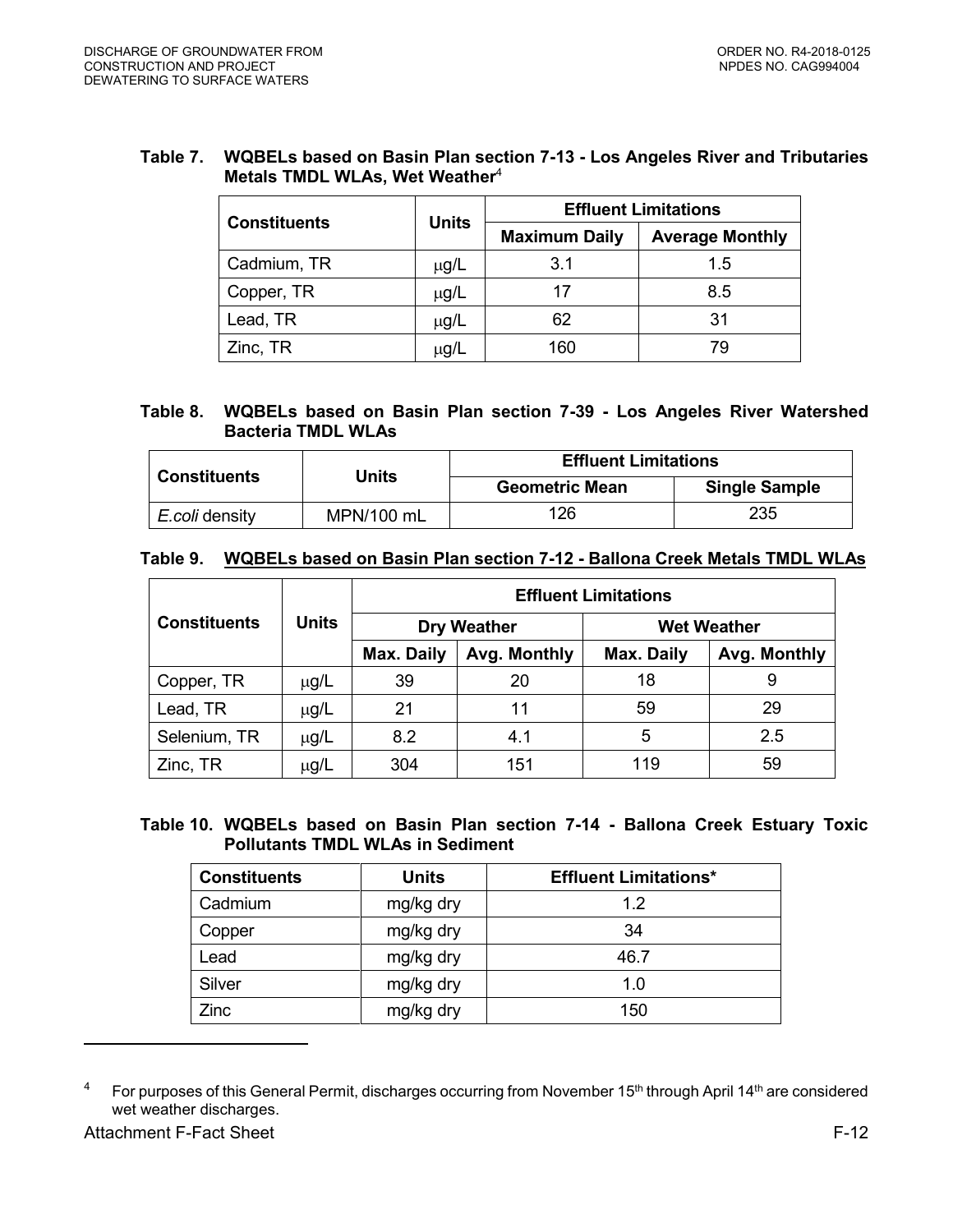| <b>Constituents</b> | Units     | <b>Effluent Limitations*</b> |
|---------------------|-----------|------------------------------|
| Chlordane           | μg/kg dry | 0.5                          |
| <b>DDTs</b>         | μg/kg dry | 1.58                         |
| <b>Total PCBs</b>   | μg/kg dry | 22.7                         |
| Total PAHs          | μg/kg dry | 4,022                        |

\*: See Section VIII. H. for compliance determination.

### **Table 11. WQBELs based on USEPA's Los Cerritos Channel Metals TMDL**

|                     |           |                    |              | <b>Effluent Limitations</b> |                    |
|---------------------|-----------|--------------------|--------------|-----------------------------|--------------------|
| <b>Constituents</b> | Units     | <b>Dry Weather</b> |              |                             | <b>Wet Weather</b> |
|                     |           | Max. Daily         | Avg. Monthly | Max. Daily                  | Avg. Monthly       |
| Copper, TR          | $\mu$ g/L | 31                 | 16           | 9.8                         | 4.8                |
| Lead, TR            | µg/L      |                    |              | 59                          | 28                 |
| Zinc, TR            | $\mu$ g/L |                    |              | 96                          | 48                 |

# **Table 12. WQBELs based on Basin Plan section 7-30 – Colorado Lagoon OC Pesticides, PCBs, Sediment Toxicity, PAHs, and Metals TMDL WLAs, Portion of Sediment Toxicity**

| <b>Constituents</b> | <b>Units</b> | <b>Effluent Limitations*</b> |
|---------------------|--------------|------------------------------|
| Chlordane           | µg/kg dry    | 0.50                         |
| <b>Dieldrin</b>     | µg/kg dry    | 0.02                         |
| Lead                | µg/kg dry    | 46,700.00                    |
| Zinc                | µg/kg dry    | 150,000.00                   |
| <b>PAHs</b>         | µg/kg dry    | 4,022.00                     |
| <b>PCBs</b>         | µg/kg dry    | 22.70                        |
| <b>DDT</b>          | µg/kg dry    | 1.58                         |

\*: See Section VIII. H. for compliance determination.

### **Table 13. WQBELs based on Basin Plan section 7-40 – Dominguez Channel and Greater Los Angeles and Long Beach Harbor Waters Toxic Pollutants TMDL WLAs (for the Freshwater Segment of Dominguez Channel) Wet Weather**

| <b>Constituent</b> | <b>Units</b>             | <b>Effluent Limitations</b> |              |  |
|--------------------|--------------------------|-----------------------------|--------------|--|
|                    |                          | Max. Daily                  | Avg. Monthly |  |
| Copper, TR         | µg/L (water, unfiltered) | 9.7                         | 4.8          |  |
| Lead, TR           | μg/L (water, unfiltered) | 43                          | 21           |  |
| Zinc, TR           | $\mu$ g/L                |                             | 35           |  |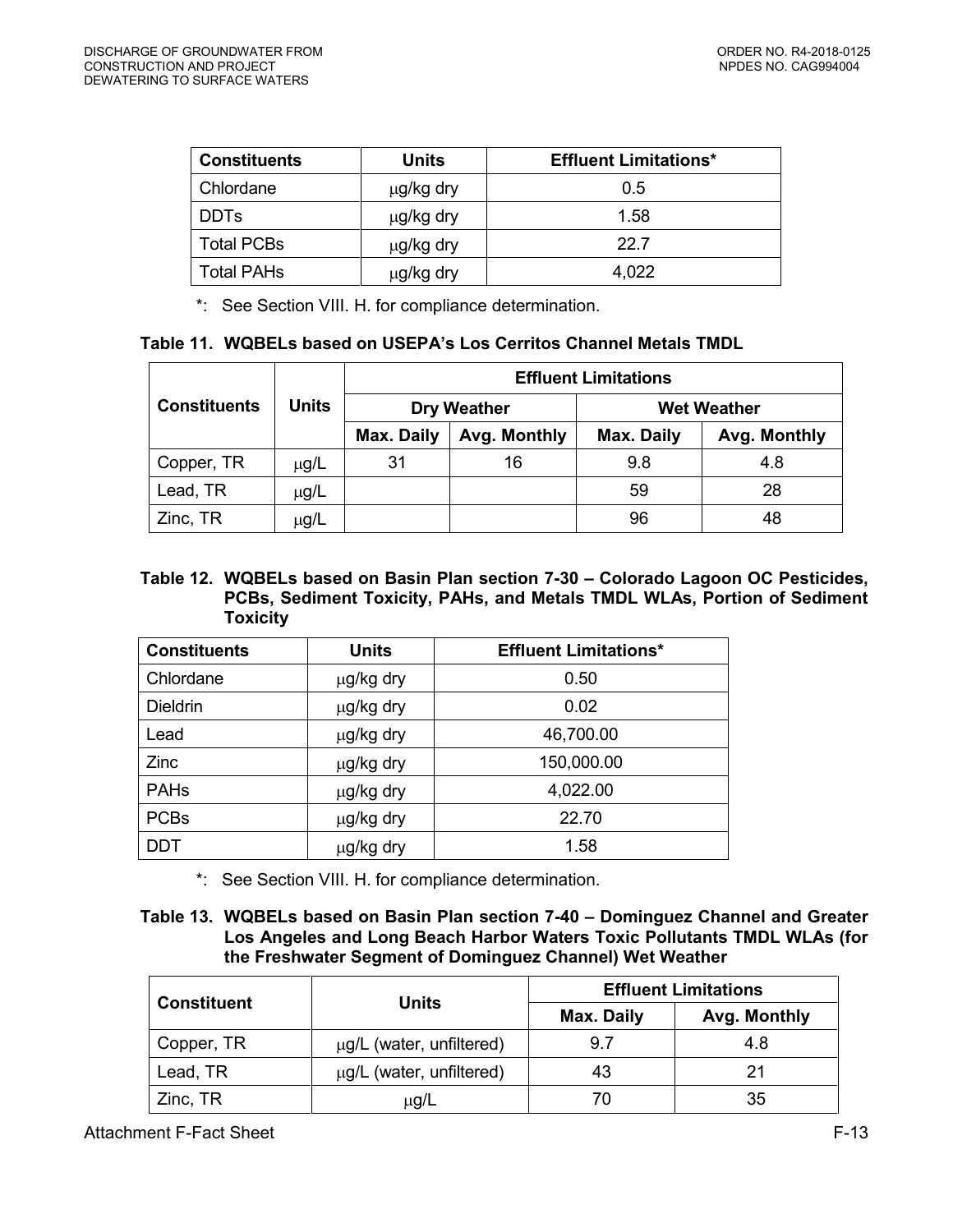#### **Table 14. WQBELs based on Basin Plan section 7-40 – Dominguez Channel and Greater Los Angeles and Long Beach Harbor Waters Toxic Pollutants TMDL WLAs (for the Dominguez Channel Estuary Segment and the Harbors)**

| <b>Constituent</b> | <b>Units</b> |                   | <b>Dominguez Channel Estuary</b> | <b>Greater Harbor Waters</b> |              |  |
|--------------------|--------------|-------------------|----------------------------------|------------------------------|--------------|--|
|                    |              | <b>Max. Daily</b> | Avg. Monthly                     | <b>Max. Daily</b>            | Avg. Monthly |  |
| Copper, TR         | $\mu$ g/L    | 6.1               | 3                                | 6.1                          | 3            |  |
| Lead, TR           | $\mu$ g/L    | 14                |                                  | 14                           |              |  |
| Zinc, TR           | $\mu$ g/L    | 140               | 70                               | 140                          | 70           |  |
| <b>PAHs</b>        | $\mu$ g/L    | 0.098             | 0.049                            |                              |              |  |
| Chlordane          | $\mu$ g/L    | 0.0012            | 0.00059                          |                              | ---          |  |
| $4,4'$ -DDT        | $\mu$ g/L    | 0.0012            | 0.00059                          | 0.0012                       | 0.00059      |  |
| <b>Dieldrin</b>    | $\mu$ g/L    | 0.00028           | 0.00014                          |                              | ---          |  |
| <b>Total PCBs</b>  | $\mu$ g/L    | 0.00034           | 0.00017                          | 0.00034                      | 0.00017      |  |

# **Table 15. WQBELs based on Basin Plan section 7-40 – Dominguez Channel and Greater Los Angeles and Long Beach Harbor Waters Toxic Pollutants TMDL WLAs in Sediment**

|                                              | <b>Effluent Limitations (mg/kg)*</b> |             |             |  |  |
|----------------------------------------------|--------------------------------------|-------------|-------------|--|--|
| Waterbody                                    | Lead                                 | <b>Zinc</b> | <b>PAHs</b> |  |  |
| Long Beach Outer Harbor (inside breakwater)  | 46.7                                 | 150         | 4.022       |  |  |
| Los Angeles Outer Harbor (inside breakwater) | 46.7                                 | 150         | 4.022       |  |  |
| Los Angeles River Estuary                    | 46.7                                 |             | 4.022       |  |  |
| Los Angeles Harbor-Inner Cabrillo Beach Area | 46.7                                 |             | 4.022       |  |  |

\*: See Section VIII. H. for compliance determination.

# **Table 16. WQBELs based on Basin Plan section 7-18 - Marina del Rey Harbor Toxic Pollutants TMDL WLAs in Sediment**

| <b>Constituent</b> | <b>Units</b> | <b>Effluent Limitations*</b> |
|--------------------|--------------|------------------------------|
| Copper             | mg/kg        | 34                           |
| Lead               | mg/kg        | 46.7                         |
| Zinc               | mg/kg        | 150                          |
| Chlordane          | μg/kg        | 0.5                          |
| <b>Total PCBs</b>  | μg/kg        | 22.7                         |

\*: See Section VIII. H. for compliance determination.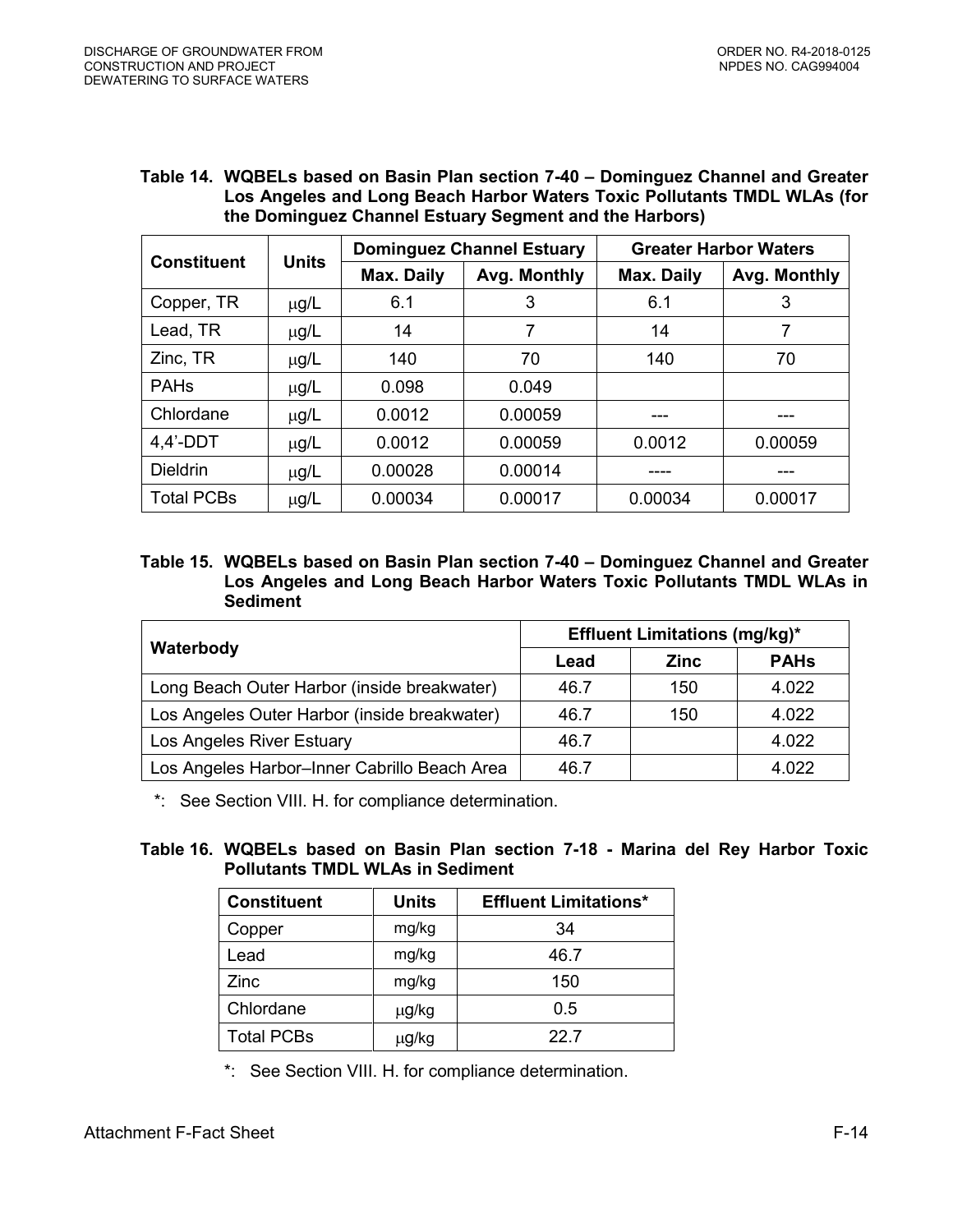| <b>Reaches</b>          | <b>Units</b> |                            | Copper, TR | Selenium, TR |              |  |  |
|-------------------------|--------------|----------------------------|------------|--------------|--------------|--|--|
|                         |              | Max. Daily<br>Avg. Monthly |            | Max. Daily   | Avg. Monthly |  |  |
| SJC R-1, 2 <sup>1</sup> | $\mu$ g/L    |                            |            | 8.2          | 4.1          |  |  |
| SGR R-1 $2$             | $\mu$ g/L    | 30                         | 15         |              |              |  |  |
| SGRR $23$               | $\mu$ g/L    |                            |            |              |              |  |  |
| Coyote Creek            | $\mu$ g/L    | 33                         | 16         |              |              |  |  |
| Estuary                 | $\mu$ g/L    | 5.1                        | 2.5        |              |              |  |  |

### **Table 17. WQBELs based on Basin Plan section 7-20 - San Gabriel River and Impaired Tributaries Metals and Selenium TMDL WLAs, Dry Weather**

1. San Jose Creek Reach 1 (Confluence to Temple Street) and San Jose Reach 2 (Temple Street to I-10 Freeway at White Avenue)

- 2. San Gabriel River Reach 1 (Firestone Avenue to Estuary.
- 3. San Gabriel River Reach 2 (Whittier Narrows to Firestone Avenue), and upstream reaches and tributaries

### **Table 18. WQBELs based on Basin Plan section 7-20 - San Gabriel River and Impaired Tributaries Metals and Selenium TMDL WLAs, Wet-Weather**

|                      |              | Copper, TR           |                        |                      | Lead, TR               | Zinc, TR             |                        |
|----------------------|--------------|----------------------|------------------------|----------------------|------------------------|----------------------|------------------------|
| <b>Reaches</b>       | <b>Units</b> | Max.<br><b>Daily</b> | Avg.<br><b>Monthly</b> | Max.<br><b>Daily</b> | Avg.<br><b>Monthly</b> | Max.<br><b>Daily</b> | Avg.<br><b>Monthly</b> |
| SJC R-1, $21$        | $\mu$ g/L    |                      |                        |                      |                        |                      |                        |
| SGR R-1 <sup>2</sup> | µg/L         |                      |                        |                      |                        |                      |                        |
| SGRR $23$            | µg/L         |                      |                        | 166                  | 83                     |                      |                        |
| Coyote Creek         | $\mu$ g/L    | 15                   | 7.5                    | 87                   | 43                     | 125                  | 62                     |
| Estuary              | $\mu$ g/L    |                      |                        |                      |                        |                      |                        |

1. San Jose Creek Reach 1 (Confluence to Temple Street) and San Jose Reach 2 (Temple Street to I-10 Freeway at White Avenue)

- 2. San Gabriel River Reach 1 (Firestone Avenue to Estuary.
- 3. San Gabriel River Reach 2 (Whittier Narrows to Firestone Avenue), and upstream reaches and tributaries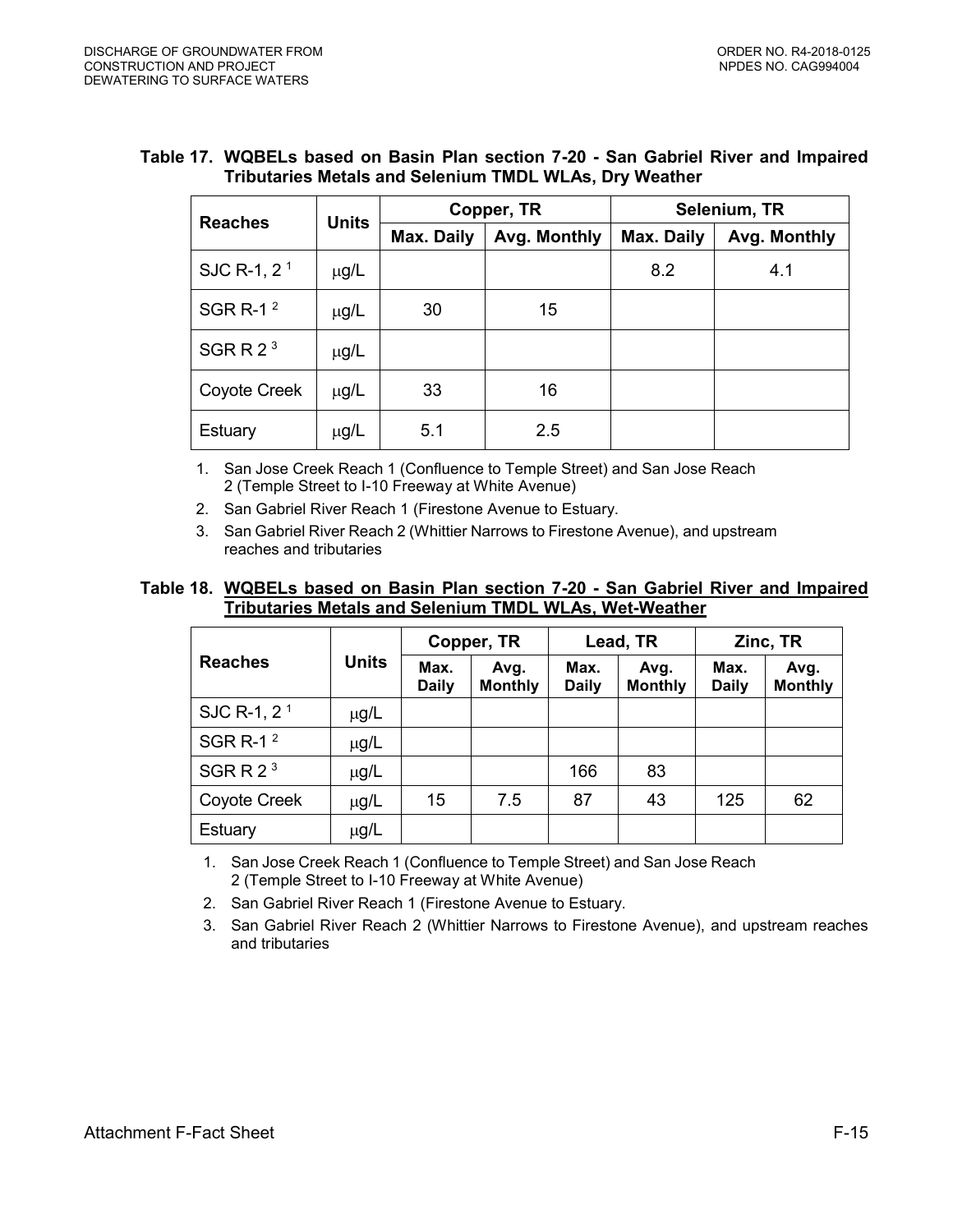| Table 19. WQBELs based on Basin Plan section 7-9 - Santa Clara River Nitrogen |  |  |  |  |  |  |
|-------------------------------------------------------------------------------|--|--|--|--|--|--|
| <b>Compounds TMDL</b>                                                         |  |  |  |  |  |  |

|         | <b>Reaches</b>                                                  | <b>Ammonia Effluent Limitations (mg/L)</b> |                        |  |  |
|---------|-----------------------------------------------------------------|--------------------------------------------|------------------------|--|--|
|         |                                                                 | <b>Maximum Daily</b>                       | <b>Average Monthly</b> |  |  |
| Reach 3 | (Between A Street, Fillmore and<br>Freeman Diversion)           | 4.2                                        | 2.0                    |  |  |
| Reach 7 | (Between Lang gaging station and<br>Bouquet Canyon Road Bridge) | 5.2                                        | 1.75                   |  |  |

# **Table 20. WQBELs based on Basin Plan section 7-16 - Calleguas Creek Watershed Toxicity TMDL WLAs**

| <b>Parameters</b> | <b>Units</b> | <b>Effluent Limitations</b> |              |                       |  |  |  |
|-------------------|--------------|-----------------------------|--------------|-----------------------|--|--|--|
|                   |              | Max. Daily                  | Avg. Monthly | <b>Toxicity Limit</b> |  |  |  |
| Chlorpyrifos      | $\mu$ g/L    | 0.025                       | 0.014        |                       |  |  |  |
| Diazinon          | $\mu$ g/L    | 0.10                        | 0.10         |                       |  |  |  |
| Toxicity          | TUc          |                             |              |                       |  |  |  |

### **Table 21. WQBELs based on Basin Plan section 7-17 - Calleguas Creek Organochlorine Pesticides, Polychlorinated Biphenyls, and Siltation TMDL WLAs**

|                     | <b>Units</b> | <b>Effluent Limitations</b> |                        |  |  |
|---------------------|--------------|-----------------------------|------------------------|--|--|
| <b>Constituents</b> |              | <b>Maximum Daily</b>        | <b>Average Monthly</b> |  |  |
| Chlordane           | ng/L         | 1.2                         | 0.59                   |  |  |
| $4,4$ -DDD          | ng/L         | 1.7                         | 0.84                   |  |  |
| $4,4-DDE$           | ng/L         | 1.2                         | 0.59                   |  |  |
| $4,4-DDT$           | ng/L         | 1.2                         | 0.59                   |  |  |
| <b>Dieldrin</b>     | ng/L         | 0.28                        | 0.14                   |  |  |
| <b>PCBs</b>         | ng/L         | 0.34                        | 0.17                   |  |  |
| Toxaphene           | ng/L         | 0.33                        | 0.16                   |  |  |

# **Table 22. WQBELs based on Basin Plan section 7-19 - Calleguas Creek Watershed Metals and Selenium TMDL WLAs –Dry and Wet Weather**

|                     | Units     |                      | <b>Effluent Limitations</b> |
|---------------------|-----------|----------------------|-----------------------------|
| <b>Constituents</b> |           | <b>Maximum Daily</b> | <b>Average Monthly</b>      |
| Mercury             | $\mu$ g/L | 0.1                  | 0.051                       |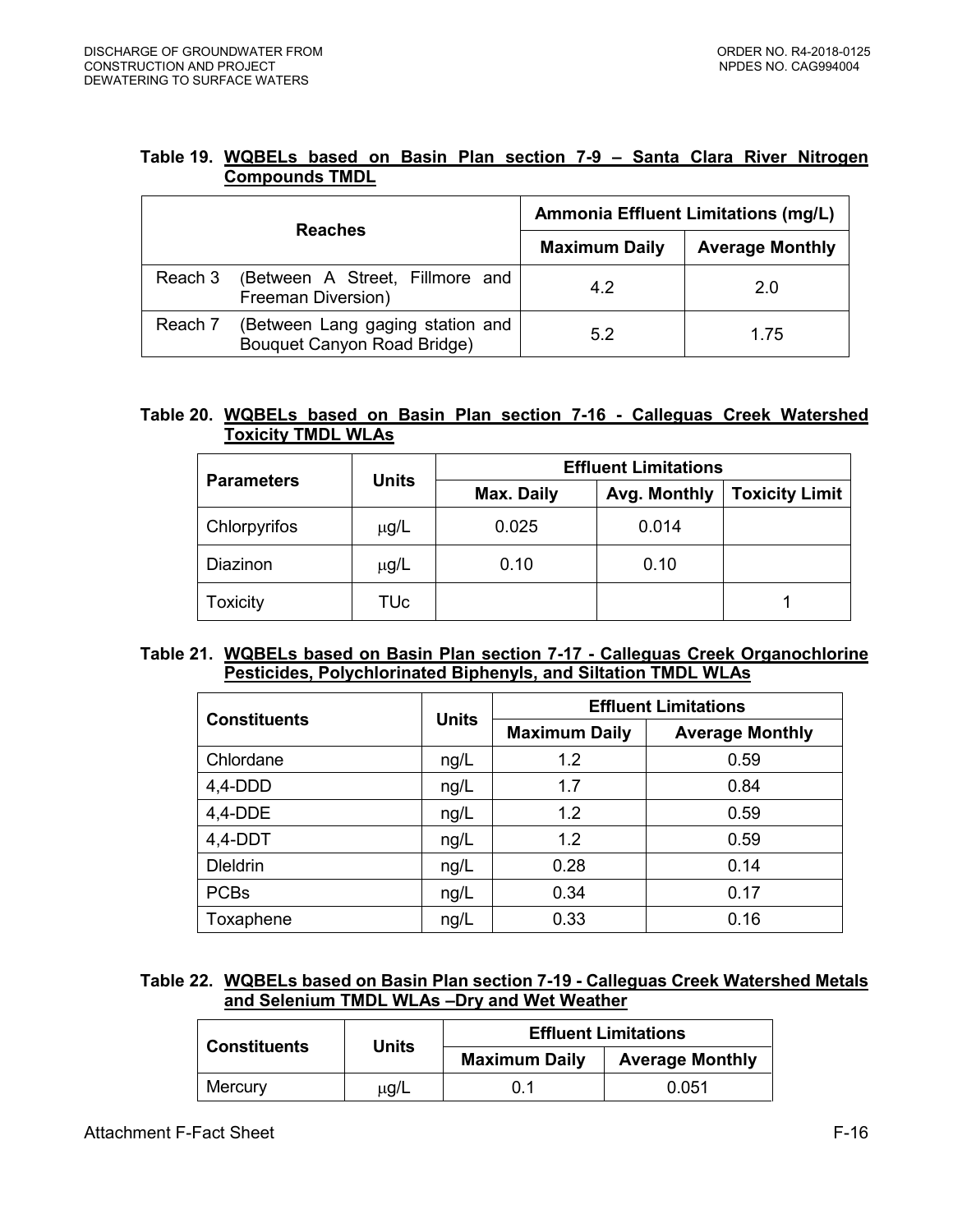|                                         |              |               | Copper $1, 2$          |               | Nickel $3$             | <b>Selenium</b>      |                        |
|-----------------------------------------|--------------|---------------|------------------------|---------------|------------------------|----------------------|------------------------|
| <b>Reaches</b>                          | <b>Units</b> | Max.<br>Daily | Avg.<br><b>Monthly</b> | Max.<br>Daily | Avg.<br><b>Monthly</b> | Max.<br><b>Daily</b> | Avg.<br><b>Monthly</b> |
| 1-Mabu Lagoon                           | μg/L         | 6.1           | 3.0                    | 13.5          | 6.7                    |                      |                        |
| 2-Calleguas Creek South                 | µg/L         | 6.1           | 3.0                    | 13.5          | 6.7                    |                      |                        |
| 3-Revolon Slough                        | $\mu$ g/L    | 44            | 22                     | 244           | 122                    |                      |                        |
| 4-Calleguas Creek North                 | $\mu$ g/L    | 6.1           | 3.0                    | 13.6          | 6.8                    | 8.2                  | 4.1                    |
| 5-Beardsley Channel                     | μg/L         | 6.1           | 3.0                    | 13.6          | 6.8                    | 8.2                  | 4.1                    |
| 9-Conejo Creek                          | $\mu$ g/L    | 48            | 24                     | 262           | 131                    |                      |                        |
| 10-Hill Canyon reach of<br>Conejo Creek | μg/L         | 48            | 24                     | 262           | 131                    |                      |                        |
| 11-Arroyo Santa Rosa                    | $\mu$ g/L    | 48            | 24                     | 262           | 131                    |                      |                        |
| 12-North Fork Conejo<br>Creek           | μg/L         | 48            | 24                     | 262           | 131                    |                      |                        |
| 13-Arroyo Conejo (S.Fork<br>Conejo Cr)  | μg/L         | 48            | 24                     | 262           | 131                    |                      |                        |

| Table 23.  WQBELs based on Basin Plan section 7-19 - Calleguas Creek Watershed Metals |
|---------------------------------------------------------------------------------------|
| and Selenium TMDL WLAs - Dry Weather                                                  |

Notes:

- 1. Site Specific Water-Effect Ratios (WER) for copper have been developed by the Regional Water Board for Reach1 (WER = 1.51) and Reach 2 (WER = 3.69). The effluent limitations for copper for these two reaches have been recalculated based on WERs.
- 2. Concentration based targets have been converted to total recoverable allocations using the CTR default translator of 0.96 for freshwater reaches and 0.83 for salt water reaches.
- 3. Concentration based targets have been converted to total recoverable allocations using the CTR default translator of 0.997 for freshwater reaches and 0.99 for salt water reaches.

**Table 24. WQBELs based on Basin Plan section 7-19 - Calleguas Creek Watershed Metals and Selenium TMDL WLAs –Wet Weather**

|                         |              | Copper $1, 2$        |                        | Nickel $3$    |                        | <b>Selenium</b>      |                        |
|-------------------------|--------------|----------------------|------------------------|---------------|------------------------|----------------------|------------------------|
| <b>Reaches</b>          | <b>Units</b> | Max.<br><b>Daily</b> | Avg.<br><b>Monthly</b> | Max.<br>Daily | Avg.<br><b>Monthly</b> | Max.<br><b>Daily</b> | Avg.<br><b>Monthly</b> |
| 1-Mabu Lagoon           | $\mu$ g/L    | 5.8                  | 2.9                    | 74            | 37                     | <b>NA</b>            | <b>NA</b>              |
| 2-Calleguas Creek South | $\mu$ g/L    | 5.8                  | 2.9                    | 74            | 37                     | <b>NA</b>            | <b>NA</b>              |
| 3-Revolon Slough        | $\mu$ g/L    | 27.4                 | 13.7                   | 858           | 427                    | <b>NA</b>            | <b>NA</b>              |
| 4-Calleguas Creek North | $\mu$ g/L    | 5.8                  | 2.9                    | 75            | 37                     | 289                  | 144                    |
| 5-Beardsley Channel     | $\mu$ g/L    | 5.8                  | 2.9                    | 75            | 37                     | 289                  | 144                    |
| 9-Conejo Creek          | $\mu$ g/L    | 31                   | 15                     | 956           | 477                    | <b>NA</b>            | <b>NA</b>              |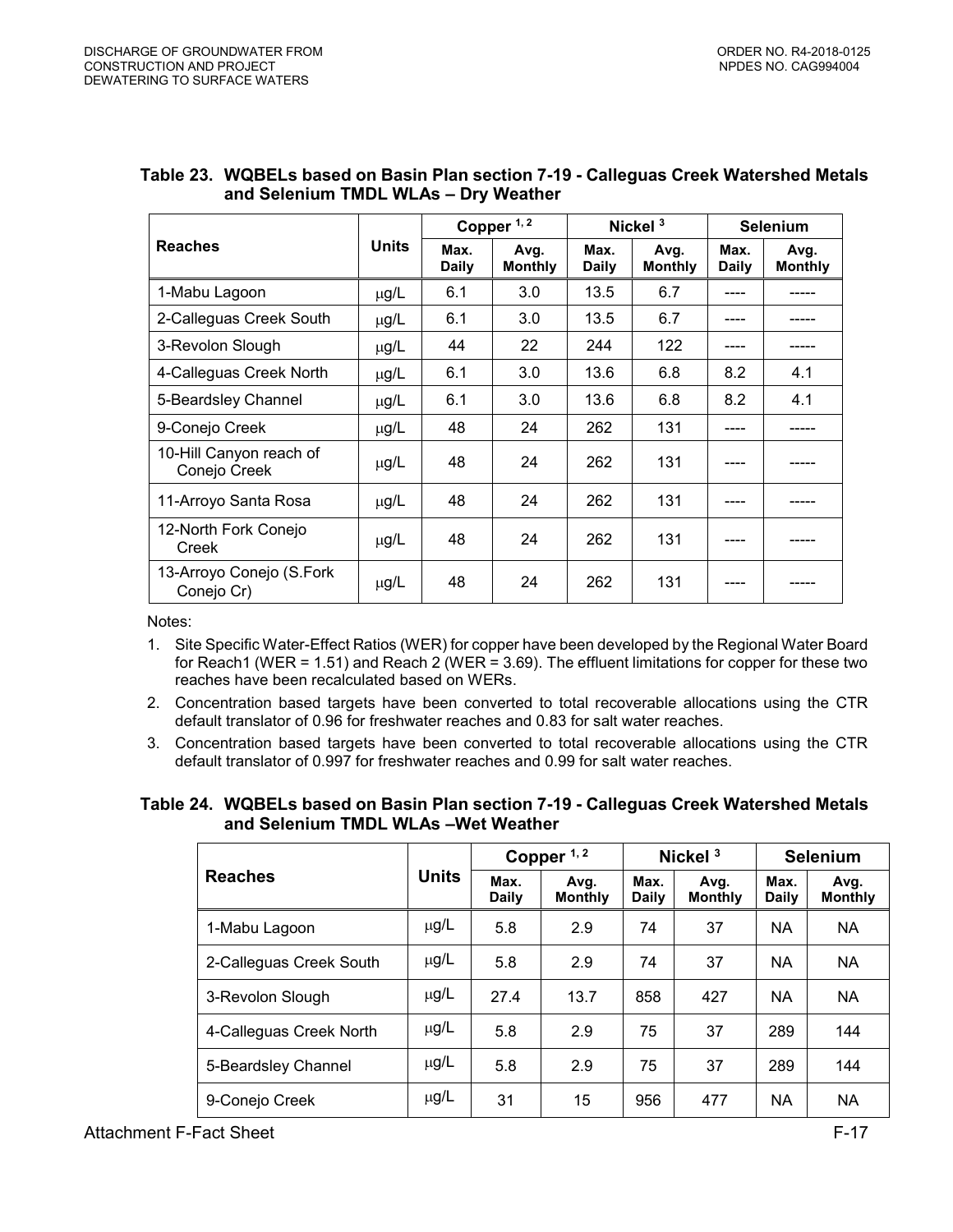|                                         |              |                      | Copper $1, 2$          | Nickel <sup>3</sup>  |                        | <b>Selenium</b>      |                        |
|-----------------------------------------|--------------|----------------------|------------------------|----------------------|------------------------|----------------------|------------------------|
| <b>Reaches</b>                          | <b>Units</b> | Max.<br><b>Daily</b> | Avg.<br><b>Monthly</b> | Max.<br><b>Daily</b> | Avg.<br><b>Monthly</b> | Max.<br><b>Daily</b> | Avg.<br><b>Monthly</b> |
| 10-Hill Canyon reach of<br>Conejo Creek | $\mu$ g/L    | 31                   | 15                     | 956                  | 477                    | <b>NA</b>            | NA                     |
| 11-Arroyo Santa Rosa                    | $\mu$ g/L    | 31                   | 15                     | 956                  | 477                    | <b>NA</b>            | <b>NA</b>              |
| 12-North Fork Conejo<br>Creek           | $\mu$ g/L    | 43                   | 21                     | 129<br>4             | 645                    | <b>NA</b>            | <b>NA</b>              |
| 13-Arroyo Conejo (S.Fork<br>Conejo Cr)  | $\mu$ g/L    | 43                   | 21                     | 129<br>4             | 645                    | <b>NA</b>            | <b>NA</b>              |

Notes:

- 1. Site Specific Water-Effect Ratios (WER) for copper have been developed by the Regional Water Board for Reach1 (WER = 1.51) and Reach 2 (WER = 3.69). The effluent limitations for copper for these two reaches have been recalculated based on WERs.
- 2. Concentration based targets have been converted to total recoverable allocations using the CTR default translator of 0.96 for freshwater reaches and 0.83 for salt water reaches.
- 3. Concentration based targets have been converted to total recoverable allocations using the CTR default translator of 0.997 for freshwater reaches and 0.99 for salt water reaches.

### **Table 25. WQBELs based on Basin Plan section 7-37 – McGrath Lake PCBs, Pesticides and Sediment Toxicity TMDL WLAs, Portion of Sediment Toxicity**

| <b>Constituents</b> | <b>Units</b> | <b>Effluent Limitations*</b> |
|---------------------|--------------|------------------------------|
| Chlordane           | μg/kg dry    | 0.50                         |
| <b>Dieldrin</b>     | µg/kg dry    | 0.02                         |
| Lead                | µg/kg dry    | 46,700.00                    |
| Zinc                | µg/kg dry    | 150,000.00                   |
| <b>PAHs</b>         | µg/kg dry    | 4,022.00                     |
| <b>PCBs</b>         | μg/kg dry    | 22.70                        |
| <b>DDT</b>          | μg/kg dry    | 1.58                         |

\*: See Section VIII. H. for compliance determination.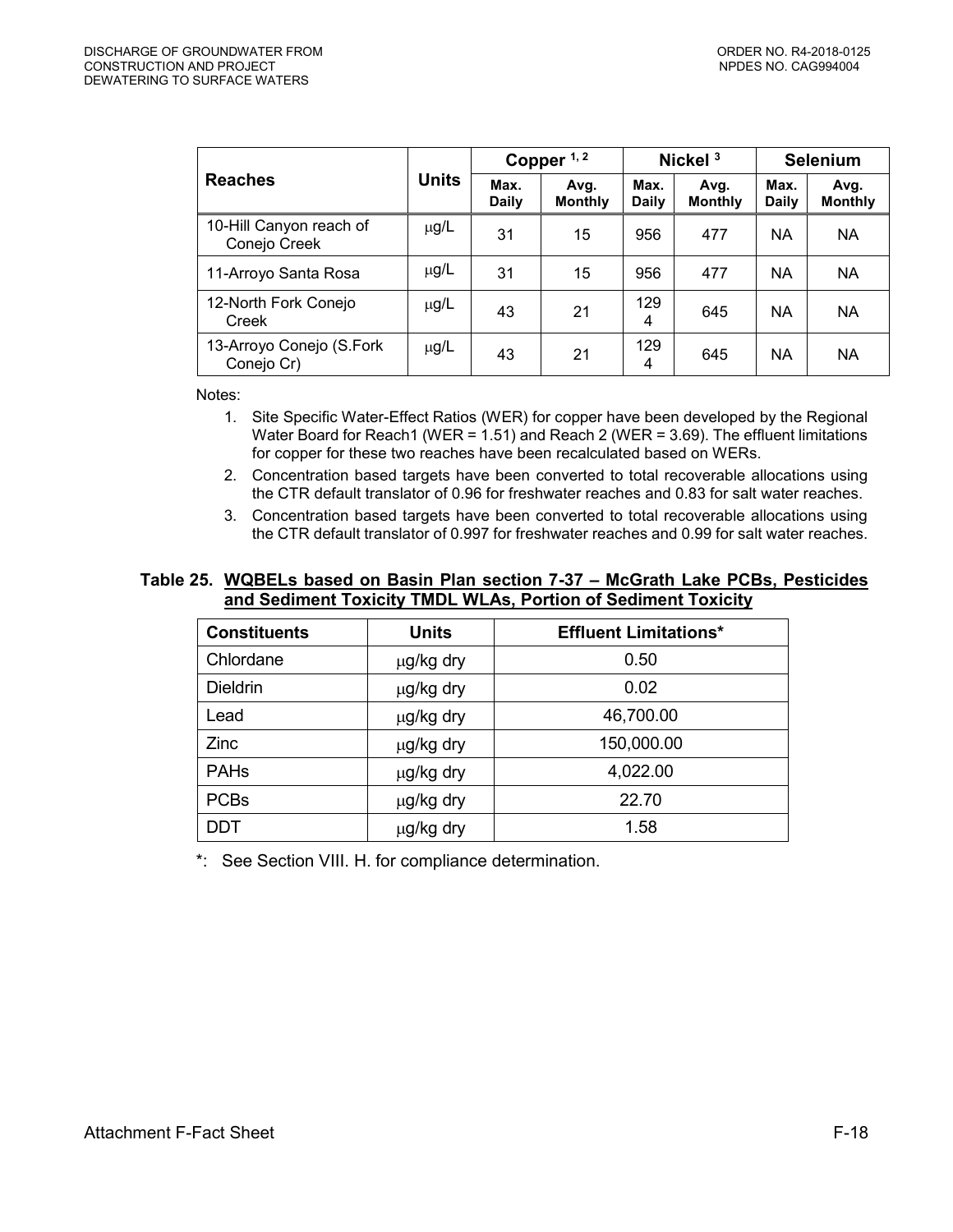<span id="page-18-1"></span>**Table 26. WQBELs based on Basin Plan section 7-10 Malibu Creek and Lagoon, section 7-11 Los Angeles Harbor (Inner Cabrillo Beach and Main Ship Channel), section 7-5 Marina del Rey Harbor Mothers' Beach and Back Basin, section 7-28 Harbor Beaches of Ventura County (Kiddie Beach and Hobie Beach), section 7-36 Santa Clara River Estuary and Reaches 3,5,6, and 7, section 7-4 Santa Monica Bay Beaches, and USEPA's Long Beach City Beaches and Los Angeles River Estuary Bacteria TMDL WLAs**

|                                                    |              | <b>Effluent Limitations</b> |                      |  |  |  |
|----------------------------------------------------|--------------|-----------------------------|----------------------|--|--|--|
| <b>Parameters</b>                                  | <b>Units</b> | <b>GeometricMean</b>        | <b>Single Sample</b> |  |  |  |
| Total Coliform (T)                                 | MPN/100 mL   | 1,000                       | 10,000               |  |  |  |
| Fecal Coliform (F)                                 | MPN/100 mL   | 200                         | 400                  |  |  |  |
| Enterococcus                                       | MPN/100 mL   | 35                          | 104                  |  |  |  |
| If ratio of $F/T > 0.1$ ,<br><b>Total Coliform</b> | MPN/100 mL   |                             | 1,000                |  |  |  |

# <span id="page-18-0"></span>**2. Existing Monitoring Requirements**

Order No. R4-2013-0095 requires the effluent monitoring in accordance with the following schedule.

**a.** Monitoring requirements when treatment for toxics is not required

| <b>Constituent</b>            | <b>Unit</b> | Type of<br><b>Sample</b> | <b>Minimum</b><br><b>Frequency</b> |
|-------------------------------|-------------|--------------------------|------------------------------------|
| Total Waste Flow              | gal/day     | totalizer                | continuously                       |
| pH                            | pH unit     | grab                     | monthly                            |
| <b>Total Suspended Solids</b> | mg/L        | grab                     | monthly                            |
| Turbidity                     | <b>NTU</b>  | grab                     | monthly                            |
| $BOD_5$ @ 20 $°C$             | mg/L        | grab                     | monthly                            |
| Oil and Grease                | mg/L        | grab                     | monthly                            |
| Settleable Solids             | m/L         | grab                     | monthly                            |
| <b>Sulfides</b>               | mg/L        | grab                     | monthly                            |
| Phenols                       | mg/L        | grab                     | monthly                            |
| Temperature                   | ٥F          | grab                     | monthly                            |
| <b>Total Dissolved Solids</b> | mg/L        | grab                     | monthly                            |
| Sulfate                       | mg/L        | grab                     | monthly                            |
| Chloride                      | mg/L        | grab                     | monthly                            |
| Boron                         | mg/L        | grab                     | monthly                            |
| Nitrogen                      | mg/L        | grab                     | monthly                            |
| Residual chlorine             | mg/L        | grab                     | monthly                            |
| <b>Acute Toxicity</b>         | µg/L        | grab                     | annually                           |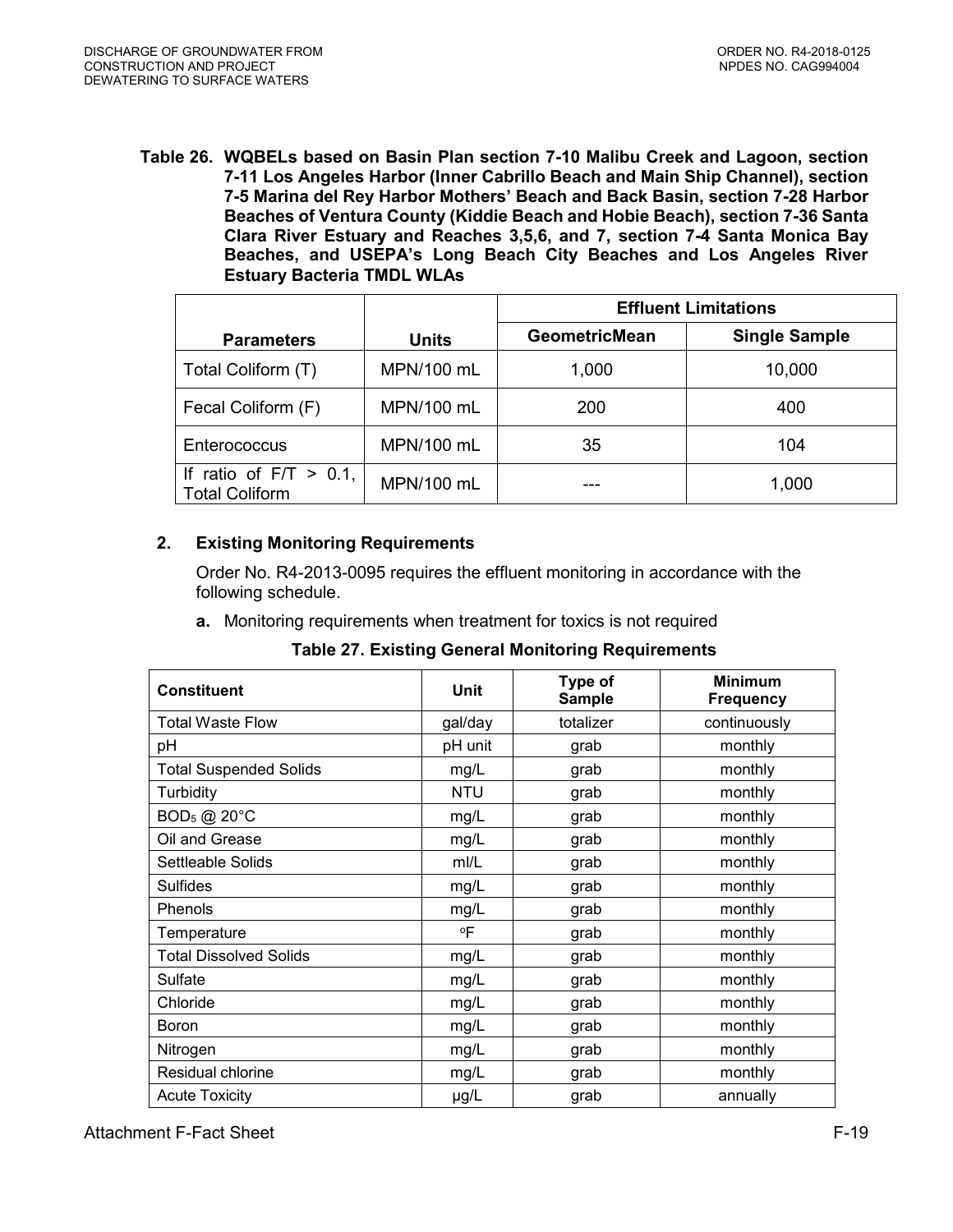**b.** Monitoring requirements when treatment for toxics pollutants is required.

<span id="page-19-0"></span>Monitoring will be required only for those toxics that have been shown to have reasonable potential to be in the discharge from analytical data supplied by the Discharger. Monitoring Frequency tbd in the table below means that monitoring will be required when the constituent has been shown to have reasonable potential to be in the discharge from analytical data supplied by the Discharger, and when treatment for the constituent is required.

| <b>Constituent</b>                         | Unit         | Type of<br><b>Sample</b> | <b>Minimum</b><br><b>Frequency</b> |
|--------------------------------------------|--------------|--------------------------|------------------------------------|
| <b>Conventional Pollutants</b>             |              |                          |                                    |
| <b>Total Waste Flow</b>                    | gal/day      | totalizer                | continuously                       |
| pH                                         | pH unit      | grab                     | monthly                            |
| Temperature                                | $^{\circ}$ F | grab                     | monthly                            |
| <b>Total Suspended Solids</b>              | mg/L         | grab                     | monthly                            |
| Turbidity                                  | <b>NTU</b>   | grab                     | monthly                            |
| BOD <sub>5</sub> 20°C                      | mg/L         | grab                     | monthly                            |
| Oil and Grease                             | mg/L         | grab                     | monthly                            |
| Settleable Solids                          | mI/L         | grab                     | monthly                            |
| <b>Sulfides</b>                            | mg/L         | grab                     | monthly                            |
| Phenols                                    | mg/L         | grab                     | monthly                            |
| <b>Residual Chlorine</b>                   | mg/L         | grab                     | monthly                            |
| Methylene Blue Active Substances<br>(MBAS) | mg/L         | grab                     | monthly                            |
| <b>Metals</b>                              |              |                          |                                    |
| Cadmium                                    | $\mu$ g/L    | grab                     | tbd (to be determined)             |
| Copper                                     | $\mu$ g/L    | grab                     | tbd                                |
| Lead                                       | µg/L         | grab                     | tbd                                |
| Nickel                                     | $\mu$ g/L    | grab                     | tbd                                |
| Silver                                     | µg/L         | grab                     | tbd                                |
| Zinc                                       | $\mu$ g/L    | grab                     | tbd                                |
| Antimony                                   | $\mu$ g/L    | grab                     | tbd                                |
| Arsenic                                    | $\mu$ g/L    | grab                     | tbd                                |
| Beryllium                                  | $\mu$ g/L    | grab                     | tbd                                |
| Chromium III                               | $\mu$ g/L    | grab                     | tbd                                |
| Chromium IV                                | $\mu$ g/L    | grab                     | tbd                                |
| Mercury                                    | $\mu$ g/L    | grab                     | tbd                                |
| <b>Volatile Organics</b>                   |              |                          |                                    |
| 1,1,2,2-tetrachloroethane                  | $\mu$ g/L    | grab                     | tbd                                |
| 1,1,2-trichloroethane                      | $\mu$ g/L    | grab                     | tbd                                |
| 1,1-dichloroethane                         | µg/L         | grab                     | tbd                                |

Table 28. Existing Monitoring Requirements for Specific Constituents

Attachment F-Fact Sheet F-20 and the state of the state of the state of the state of the state of the state of the state of the state of the state of the state of the state of the state of the state of the state of the sta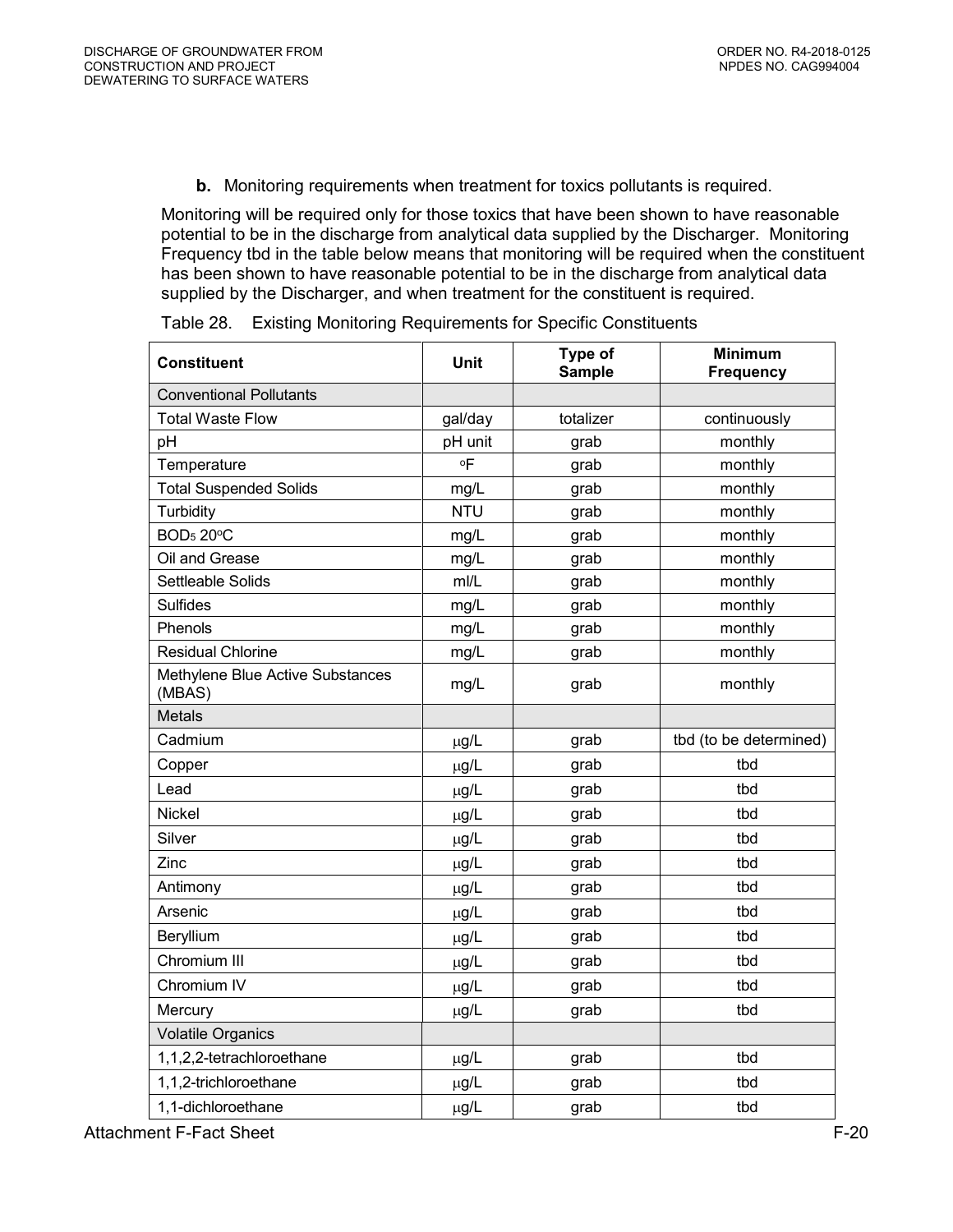| <b>Constituent</b>                 | <b>Unit</b> | Type of<br><b>Sample</b> | <b>Minimum</b><br><b>Frequency</b> |
|------------------------------------|-------------|--------------------------|------------------------------------|
| 1,1-dichloroethylene               | µg/L        | grab                     | tbd                                |
| 1,2-dichloroethane                 | $\mu$ g/L   | grab                     | tbd                                |
| 1,2-dichloropropane                | µg/L        | grab                     | tbd                                |
| 1,2-trans-dichloroethylene         | µg/L        | grab                     | tbd                                |
| 1,3-dichloropropylene              | $\mu$ g/L   | grab                     | tbd                                |
| Acrolein                           | $\mu$ g/L   | grab                     | tbd                                |
| Acrylonitrile                      | $\mu$ g/L   | grab                     | tbd                                |
| <b>Benzene</b>                     | μg/L        | grab                     | tbd                                |
| Bromoform                          | $\mu$ g/L   | grab                     | tbd                                |
| Carbon tetrachloride               | $\mu$ g/L   | grab                     | tbd                                |
| Chlorobenzene                      | $\mu$ g/L   | grab                     | tbd                                |
| Chlorodibromomethane               | µg/L        | grab                     | tbd                                |
| Dichlorobromomethane               | $\mu$ g/L   | grab                     | tbd                                |
| Ethylbenzene                       | $\mu$ g/L   | grab                     | tbd                                |
| Ethylene dibromide                 | $\mu$ g/L   | grab                     | tbd                                |
| Methyl tertiary butyl ether (MTBE) | μg/L        | grab                     | tbd                                |
| Methylbromide                      | µg/L        | grab                     | tbd                                |
| Methylchloride                     | $\mu$ g/L   | grab                     | tbd                                |
| Methylene chloride                 | µg/L        | grab                     | tbd                                |
| Tetrachloroethylene                | µg/L        | grab                     | tbd                                |
| Toluene                            | $\mu$ g/L   | grab                     | tbd                                |
| Trichloroethylene                  | $\mu$ g/L   | grab                     | tbd                                |
| Vinyl chloride                     | $\mu$ g/L   | grab                     | tbd                                |
| Xylenes                            | $\mu$ g/L   | grab                     | tbd                                |
| Pesticides and PCBs                |             |                          |                                    |
| 4,4'-DDD                           | $\mu$ g/L   | grab                     | tbd                                |
| 4,4'-DDE                           | $\mu g/L$   | grab                     | tbd                                |
| $4,4'$ -DDT                        | µg/L        | grab                     | tbd                                |
| Dieldrin                           | µg/L        | grab                     | tbd                                |
| alpha-Endosulfan                   | µg/L        | grab                     | tbd                                |
| beta-Endosulfan                    | $\mu$ g/L   | grab                     | tbd                                |
| Endrin                             | $\mu$ g/L   | grab                     | tbd                                |
| Heptachlor                         | µg/L        | grab                     | tbd                                |
| <b>Heptachlor Epoxide</b>          | $\mu$ g/L   | grab                     | tbd                                |
| Toxaphene                          | $\mu$ g/L   | grab                     | tbd                                |
| Aldrin                             | µg/L        | grab                     | tbd                                |
| alpha-BHC                          | μg/L        | grab                     | tbd                                |
| beta-BHC                           | $\mu$ g/L   | grab                     | tbd                                |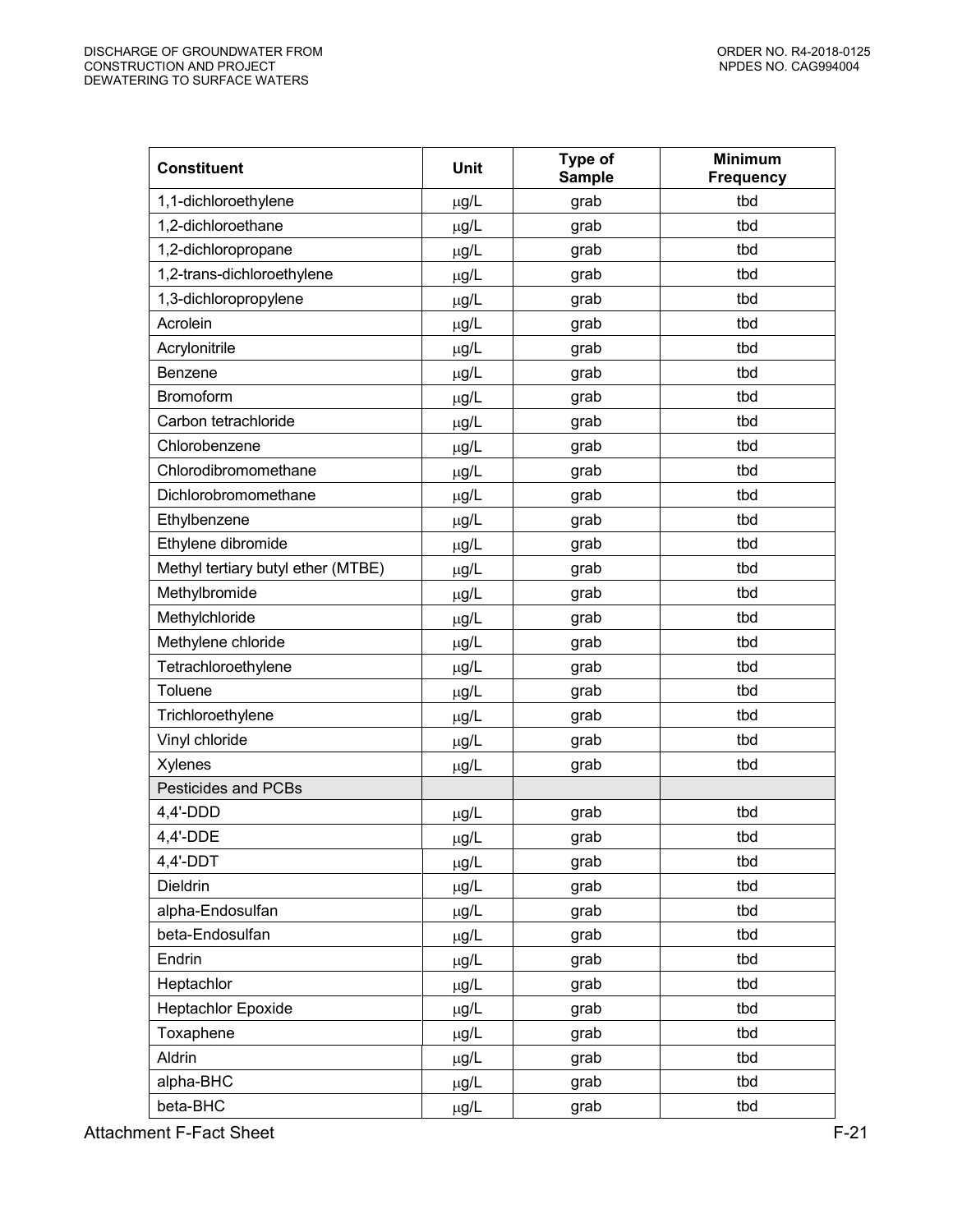| <b>Constituent</b>           | <b>Unit</b> | Type of<br><b>Sample</b> | <b>Minimum</b><br><b>Frequency</b> |
|------------------------------|-------------|--------------------------|------------------------------------|
| Chlordane                    | $\mu$ g/L   | grab                     | tbd                                |
| <b>Endosulfan Sulfate</b>    | µg/L        | grab                     | tbd                                |
| Endrin Aldehyde              | µg/L        | grab                     | tbd                                |
| gamma-BHC                    | $\mu$ g/L   | grab                     | tbd                                |
| Semi-Volatile Organics       |             |                          |                                    |
| 1,2 Dichlorobenzene          | $\mu$ g/L   | grab                     | tbd                                |
| 1,2-Diphenylhydrazine        | µg/L        | grab                     | tbd                                |
| 1,3 Dichlorobenzene          | $\mu$ g/L   | grab                     | tbd                                |
| 1,4 Dichlorobenzene          | $\mu$ g/L   | grab                     | tbd                                |
| 2,4,6-Trichlorophenol        | $\mu$ g/L   | grab                     | tbd                                |
| 2,4-Dichlorophenol           | µg/L        | grab                     | tbd                                |
| 2,4-Dimethylphenol           | $\mu$ g/L   | grab                     | tbd                                |
| 2,4-Dinitrophenol            | $\mu$ g/L   | grab                     | tbd                                |
| 2,4-Dinitrotoluene           | $\mu$ g/L   | grab                     | tbd                                |
| 2-Chloronaphthalene          | µg/L        | grab                     | tbd                                |
| 2-Chlorophenol               | $\mu$ g/L   | grab                     | tbd                                |
| 2-Methyl-4,6-Dinitrophenol   | $\mu$ g/L   | grab                     | tbd                                |
| 3,3-Dichlorobenzidine        | $\mu$ g/L   | grab                     | tbd                                |
| Acenaphthene                 | µg/L        | grab                     | tbd                                |
| Anthracene                   | $\mu$ g/L   | grab                     | tbd                                |
| Benzidine                    | $\mu$ g/L   | grab                     | tbd                                |
| Benzo(a)Anthracene           | $\mu$ g/L   | grab                     | tbd                                |
| Benzo(a)Pyrene               | µg/L        | grab                     | tbd                                |
| Benzo(b)Fluoranthene         | $\mu$ g/L   | grab                     | tbd                                |
| Benzo(k)Fluoranthene         | $\mu$ g/L   | grab                     | tbd                                |
| Bis(2-Chloroethyl)Ether      | $\mu$ g/L   | grab                     | tbd                                |
| Bis(2-Chloroisopropyl)Ether  | $\mu$ g/L   | grab                     | tbd                                |
| Bis(2-Ethylhexyl)Phthalate   | $\mu$ g/L   | grab                     | tbd                                |
| <b>Butylbenzyl Phthalate</b> | µg/L        | grab                     | tbd                                |
| Chrysene                     | µg/L        | grab                     | tbd                                |
| Dibenzo(a,h)Anthracene       | µg/L        | grab                     | tbd                                |
| Diethyl Phthalate            | µg/L        | grab                     | tbd                                |
| Dimethyl Phthalate           | $\mu$ g/L   | grab                     | tbd                                |
| Di-n-Butyl Phthalate         | µg/L        | grab                     | tbd                                |
| Fluoranthene                 | µg/L        | grab                     | tbd                                |
| Fluorene                     | $\mu$ g/L   | grab                     | tbd                                |
| Hexachlorobenzene            | μg/L        | grab                     | tbd                                |
| Hexachlorobutadiene          | µg/L        | grab                     | tbd                                |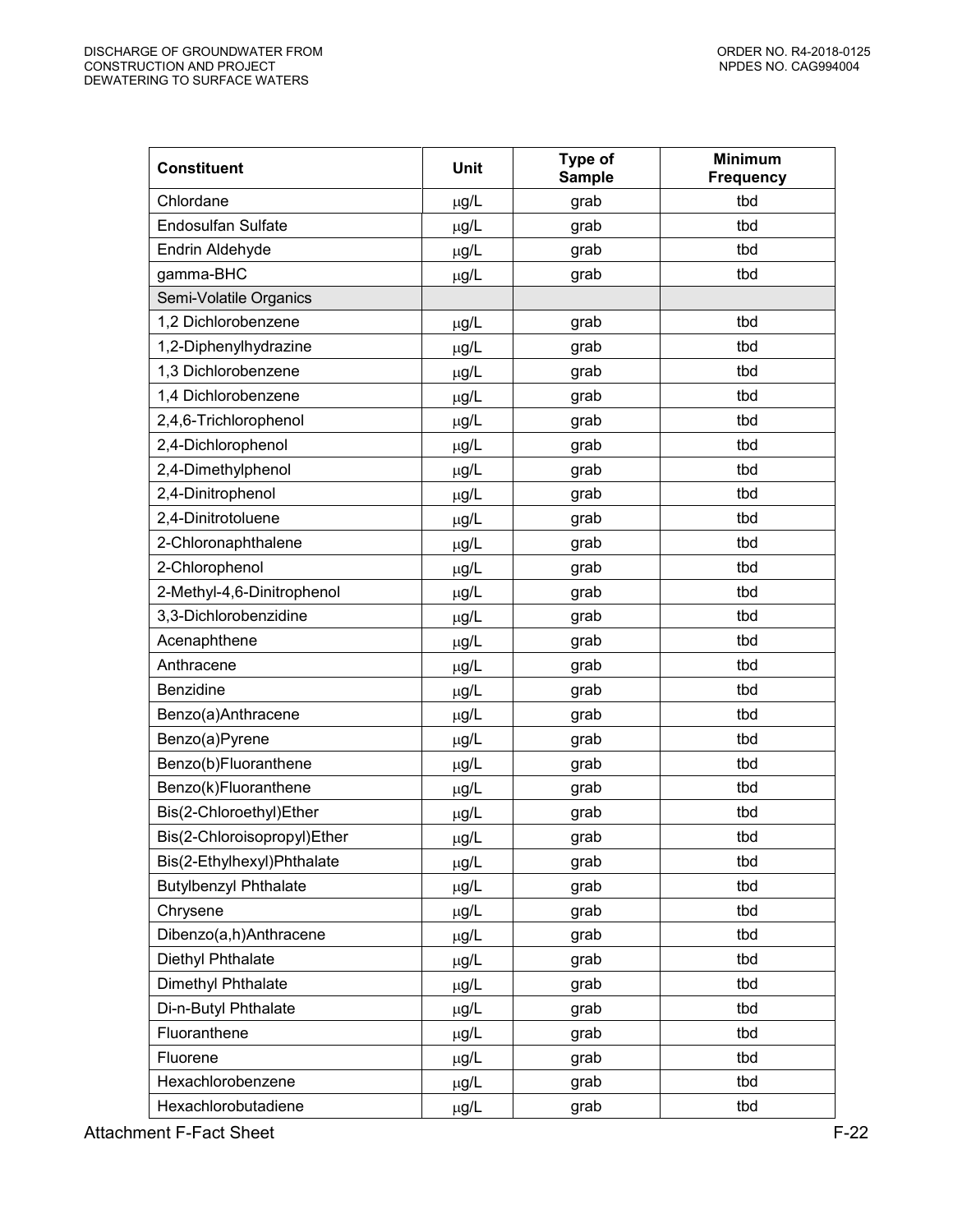| <b>Constituent</b>           | Unit      | Type of<br><b>Sample</b> | <b>Minimum</b><br><b>Frequency</b> |
|------------------------------|-----------|--------------------------|------------------------------------|
| Hexachlorocyclopentadiene    | μg/L      | grab                     | tbd                                |
| Hexachloroethane             | μg/L      | grab                     | tbd                                |
| Indeno(1,2,3-cvd) Pyrene     | µg/L      | grab                     | tbd                                |
| Isophorone                   | $\mu$ g/L | grab                     | tbd                                |
| Naphthalene                  | $\mu$ g/L | grab                     | tbd                                |
| Nitrobenzene                 | μg/L      | grab                     | tbd                                |
| Pentachlorophenol            | $\mu$ g/L | grab                     | tbd                                |
| N-Nitrosodimethyl amine      |           | grab                     | tbd                                |
| (NDMA)                       | μg/L      |                          |                                    |
| N-Nitrosodi-n-Propylamine    | $\mu$ g/L | grab                     | tbd                                |
| N-Nitrosodiphenylamine       | μg/L      | grab                     | tbd                                |
| Phenol                       | µg/L      | grab                     | tbd                                |
| Pyrene                       | $\mu$ g/L | grab                     | tbd                                |
| <b>Miscellaneous</b>         |           |                          |                                    |
| Asbestos                     | fib/L     | grab                     | tbd                                |
| Di-isopropyl ether (DIPE)    | μg/L      | grab                     | tbd                                |
| 1,4-Dioxane                  | µg/L      | grab                     | tbd                                |
| Perchlorate                  | µg/L      | grab                     | tbd                                |
| 2,3,7,8-TCDD (Dioxin)        | μg/L      | grab                     | tbd                                |
| Tertiary butyl alcohol (TBA) | μg/L      | grab                     | tbd                                |
| Total petroleum hydrocarbons | $\mu$ g/L | grab                     | tbd                                |

# <span id="page-22-0"></span>**D. Compliance Summary (Not Applicable)**

# **E. Planned Changes (Not Applicable)**

# <span id="page-22-2"></span><span id="page-22-1"></span>**III. NOTIFICATION REQUIREMENTS**

To obtain coverage under this General Permit, the Discharger must submit a Notice of Intent (NOI) Form and pay a filing fee. An NOI Form must be signed to be valid. Signing the certification on the NOI Form signifies that the Discharger intends to comply with the provisions of this General Permit.

# <span id="page-22-3"></span>**A. General Permit Application**

To be authorized to discharge under this Order, the Discharger must apply for coverage under this Order by submitting to the Regional Water Board a NOI.

# <span id="page-22-4"></span>**1. Notice of Intent**

- **a.** Both Existing and New Dischargers eligible to seek coverage under this General Permit shall submit to the Executive Officer a complete NOI, including all information required by the NOI. The NOI is incorporated as Attachment C to this Order.
- **b.** The Discharger must obtain and analyze (using appropriate sampling and laboratory methods) a representative sample(s) of the untreated groundwater to be treated and discharged under this Order. The analytical method(s) used shall be capable of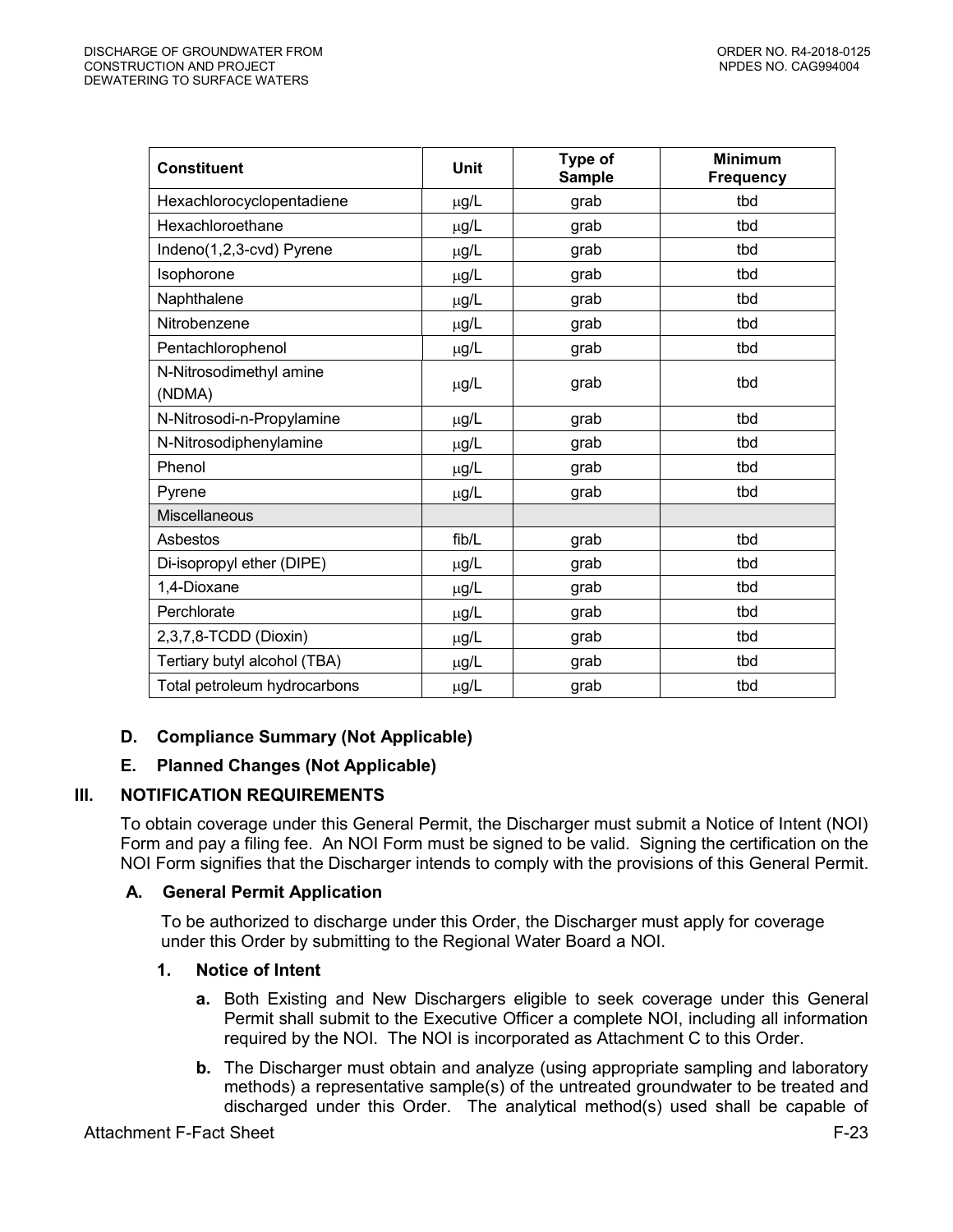achieving a detection limit at or below the minimum level<sup>5</sup>, otherwise, a written explanation shall be provided. The analytical results shall be submitted with the NOI. The data shall be tabulated and shall include the results for every constituent listed on Attachment E.

- **c.** This Regional Water Board encourages, wherever practicable, water conservation and/or reuse of wastewater. To obtain coverage under this Order, the Discharger shall first investigate the feasibility of conservation, reuse, injection of the groundwater, and/or alternative disposal methods of the wastewater. The Discharger shall include this feasibility study with the NOI.
- **d.** The NOI for a New Discharger shall be accompanied by an enrollment fee in accordance with the section 2200 (*Annual Fee Schedules)* of Title 23 of the California Code of Regulations. The check or money order shall be made payable to the "State Water Resources Control Board".
- **e.** Upon request, the Discharger shall submit any additional information that the Executive Officer deems necessary to determine whether the discharge meets the criteria for coverage under this Order, or to prescribe an appropriate monitoring and reporting program, or both.

# <span id="page-23-0"></span>**3. Deadline for Submission**

- **a.** Existing Dischargers that were authorized to discharge under Order No. R4-2018- 0125 will be sent an NOI form that must be completed and returned to the Regional Water Board within 60 days of receipt; otherwise, permit coverage may be revoked. Existing Dischargers enrolling under this Order are required to collect representative untreated groundwater sample(s) and analyze the sample for all the constituents listed on Attachment E. Dischargers shall conduct this analysis and submit the result with the NOI; otherwise, the existing authorization may be terminated. The discharge will be considered ineligible for enrollment, if the analytical test results of any constituent other than the pollutants with effluent limitations in Part V.A. of this Order exceeds the screening criteria in Attachment E. The Discharger will be enrolled under other appropriate General NPDES Permit or an individual permit and the existing enrollment will be terminated.
- **b.** New Dischargers shall file a complete NOI Form at least 45 days before commencement of the discharge.

# <span id="page-23-1"></span>**4. Failure to Submit a NOI FORM**

Existing Dischargers who fail to submit a complete NOI Form by the deadline established herein may be subject to an enforcement action, including assessment of administrative or judicial penalties, as allowed pursuant to applicable provisions of the Clean Water Act and the California Water Code including section 13261 thereof.

 $\overline{a}$ 

<sup>5</sup> The minimum levels are those published by the State Water Quality Control Board in the *Policy for Implementation of Toxics Standards for Inland Surface Waters, Enclosed Bays, and Estuaries of California*, 2005. See attached Appendix A in the Order.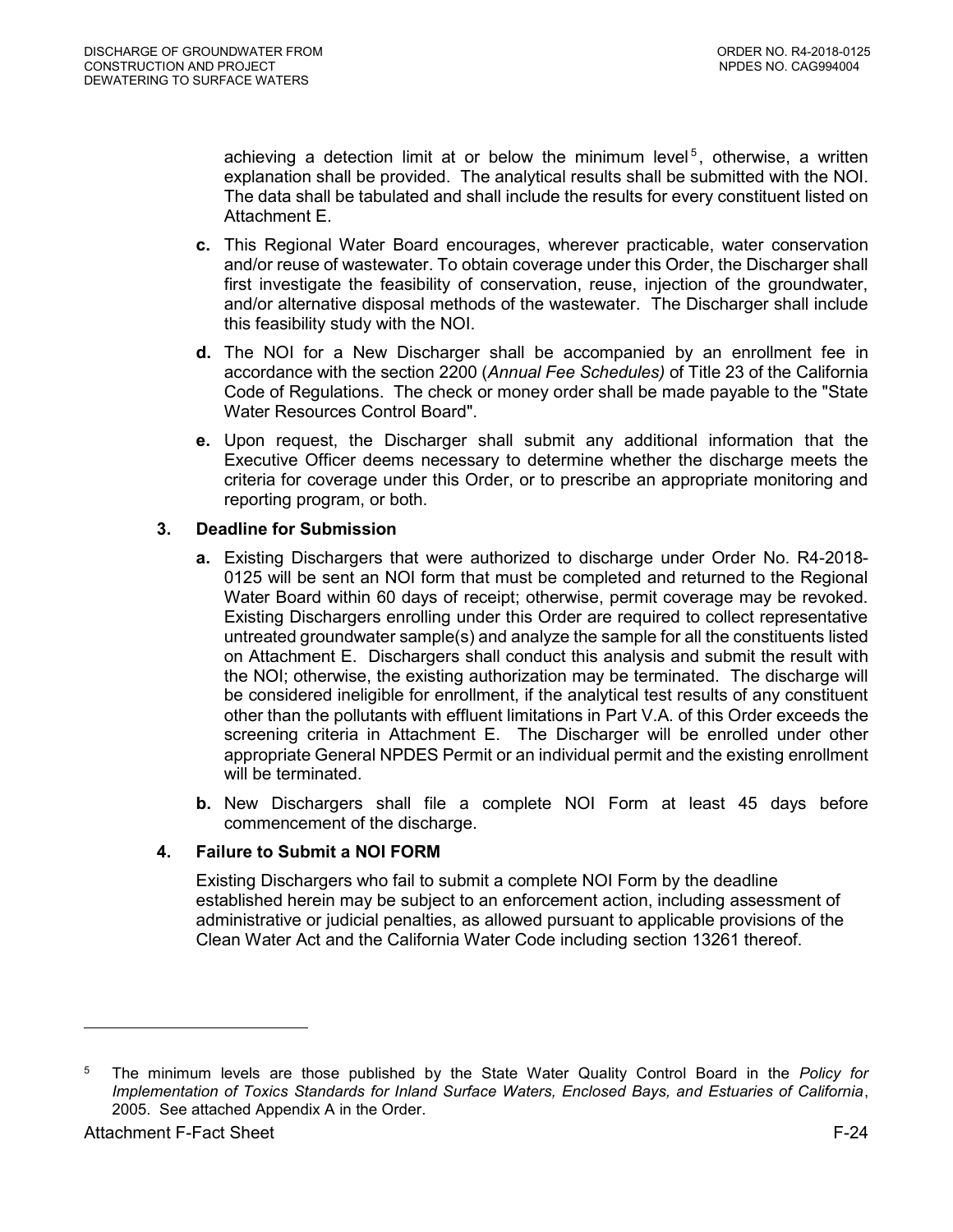# <span id="page-24-0"></span>**5. Authorization of Coverage**

Upon receipt of the complete NOI, the Executive Officer shall determine the applicability of this Order to such a discharge. If the discharge is eligible, the Executive Officer shall notify the Discharger that the discharge is authorized under the terms and conditions of this Order and prescribe an appropriate monitoring and reporting program. For new discharges, the discharge shall not commence until receipt of the Executive Officer's written determination of eligibility for coverage under this General Permit. The Executive Officer may require a Discharger to comply with the conditions of this General Permit even if the Discharger has not submitted an NOI Form to be covered by this General Permit, as specified in Section II. A. d. of this Order.

Renewal of permits for existing Dischargers covered under individual permits that meet the eligibility requirement and that have submitted a ROWD or an NOI Form will consist of a letter of determination from the Executive Officer of coverage under this Order.

### <span id="page-24-1"></span>**6. Notice of Start-Up**

New Dischargers shall notify the Regional Water Board staff of the time and date for commencement of the discharge(s) authorized under this General Permit at least seven days prior to initiating a discharge.

# <span id="page-24-3"></span><span id="page-24-2"></span>**IV. ELIGIBILITY REQUIREMENTS**

# **A. Eligibility**

- **1.** This Order covers discharges to surface waters of groundwater from dewatering operations and other types of wastewaters as deemed appropriate.
- **2.** To be covered under this Order, a Discharger must:
	- **a.** Demonstrate that the discharges shall not cause or contribute to a violation of any applicable water quality objective/criteria for the receiving waters, or any other Discharge Prohibition in Part IV of this Order;
	- **b.** Demonstrate that the discharge shall not exceed the effluent limitations or discharge specifications in Part V and Attachment B of this Order, and there shall be no reasonable potential to cause or contribute to an excursion above the applicable water quality objectives/criteria for the receiving water.
	- **c.** Perform reasonable potential analysis using a representative sample of groundwater or wastewater to be discharged. The sample shall be analyzed and the data compared to the water quality screening criteria for the constituents listed on Attachment E to determine the most appropriate permit. If the analytical test results exceed the water quality screening criteria listed on Attachment E, then a reasonable potential for discharge of toxics shall be considered to exist.
		- **i.** If the analytical test results of the discharge show that any toxic exceeds the water quality screening criteria listed on Attachment E, then the Discharger will be enrolled under this General Permit and treatment of the groundwater will be required for discharge.
		- **ii.** If the analytical test results of the discharge show that toxics are below the screening levels in Attachment E, then the Discharger will be enrolled under this General Permit and treatment of the groundwater for toxics will not be required for discharge.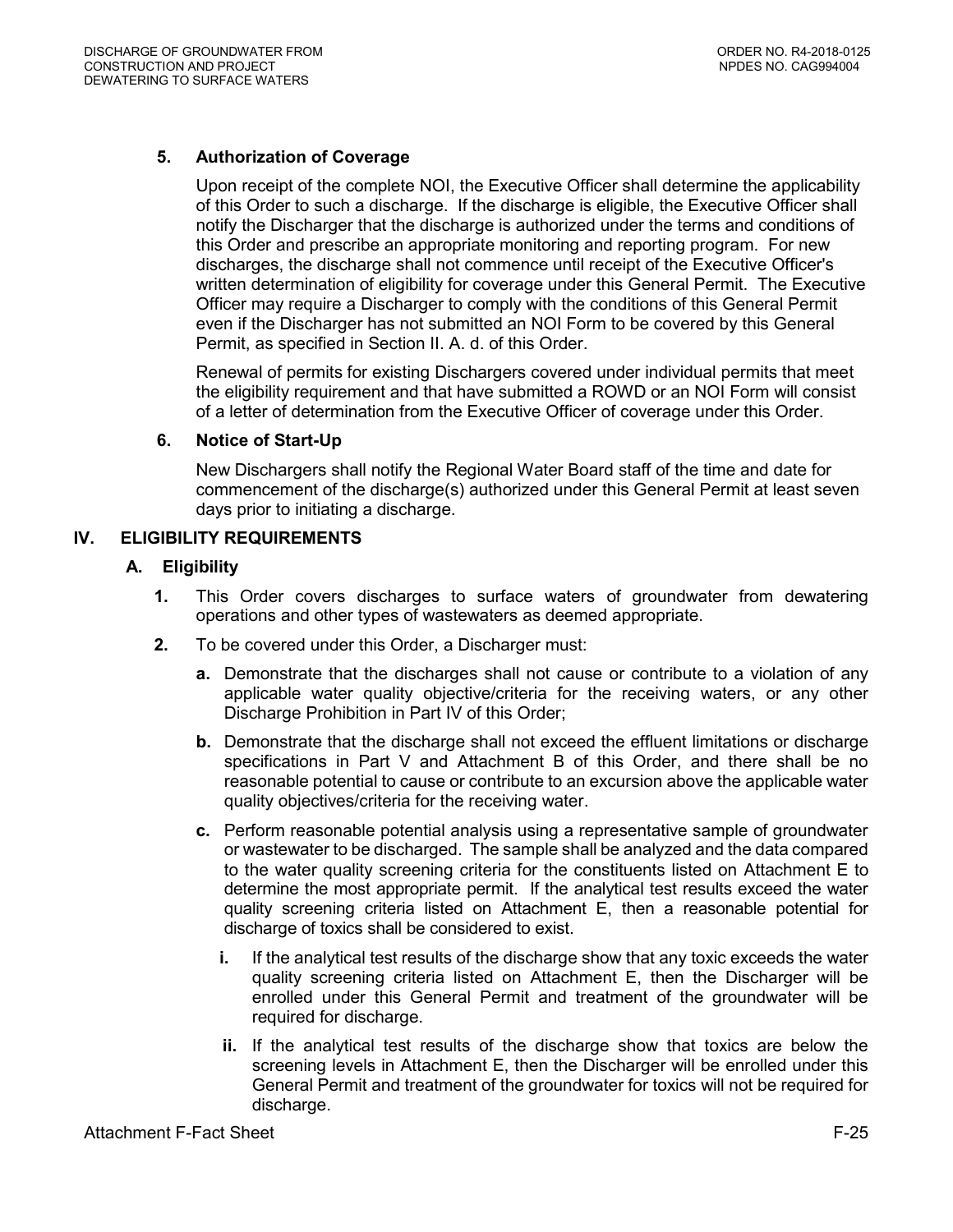- **d.** The discharge shall not cause acute nor chronic toxicity in receiving waters;
- **e.** If necessary, the discharge shall pass through a treatment system designed and operated to reduce the concentration of contaminants to meet the effluent limitations of this Order; and
- **f.** The Discharger shall be able to comply with the terms or provisions of this General Permit.
- **3.** New discharges and existing discharges regulated under existing general or individual permits, which meet the eligibility criteria, may be regulated under this Order.
- **4.** For the purpose of renewal of existing individual NPDES permits with this General Permit, provided that all the conditions of this General Permit are met, renewal is effective upon issuance of a notification by the Executive Officer and issuance of a new monitoring program.
- **5.** When an individual NPDES permit with more specific requirements is issued to a discharger, the applicability of this Order to that discharger is automatically terminated on the effective date of the individual permit.

# <span id="page-25-0"></span>**B. Ineligibility**

The discharge of wastewater containing toxic pollutants, where there are no effluent limitations for such toxic pollutants in this General Permit, are not eligible for enrollment under this General Permit.

### <span id="page-25-2"></span><span id="page-25-1"></span>**V. EXCLUSION OF COVERAGE**

#### **1. Termination of Discharge**

Dischargers shall submit a Notice of Termination (NOT) when coverage under this General Permit is no longer needed. An NOT is a letter that lists the Waste Discharge Identification Number (WDID) or the Compliance Inspection Number (CI#), the name and address of the owner of the facility, and is signed and dated by the owner certifying that the discharge associated with this General Permit has been eliminated. Upon submission, the Discharger is no longer authorized to discharge wastewater associated with this General Permit.

# <span id="page-25-3"></span>**2. Change from Authorization Under General Permit to Individual Permit**

Dischargers already covered under the NPDES program, whether by general or individual permit, may elect to continue coverage under the existing permit or may submit a complete NOI for coverage under this General Permit. Dischargers who submit a complete NOI under this General Permit are not required to submit an individual permit application. The Regional Water Board may request additional information and may determine that a Discharger is not eligible for coverage under this General Permit and should be regulated under an individual or other general NPDES permit or, for discharges to land, under waste discharge requirements (WDRs). If the Regional Water Board issues such NPDES permit or WDRs, then the applicability of this General Permit to the discharge is immediately terminated on the effective date of such NPDES permit or WDRs.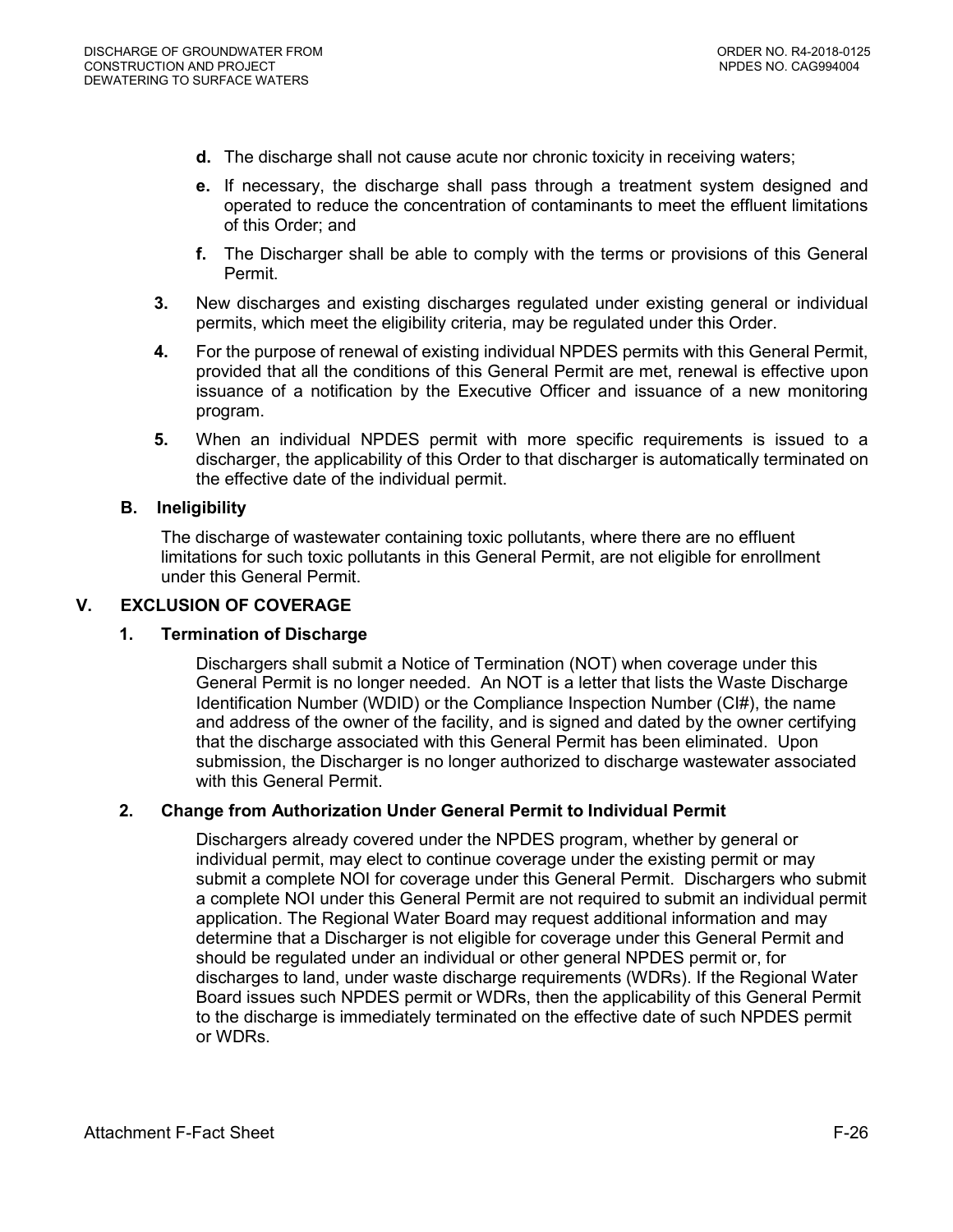# <span id="page-26-0"></span>**3. Transferring Ownership**

Coverage under this Order may be transferred in case of change of ownership of land or discharge facility provided the current owner/operator notifies the Executive Officer at least 30 days before the proposed transfer date by submitting a Form of Permit Transfer, which includes a written agreement between the current and new owner/operator containing a specific date of transfer of coverage, responsibility for compliance with this Order, and liability between them.

### <span id="page-26-2"></span><span id="page-26-1"></span>**VI. BASIS FOR FEE**

Title 23 of the California Code of Regulations (CCR), Division 3, Chapter 9, Article 1, section 2200, Annual Fee Schedule, requires that all discharges subject to a specific general permit shall pay an annual fee. Discharges covered under this General NPDES Permit have a Threat to Water Quality rating as specified in the 2017-18 Fee Schedule Section 9. Discharges regulated under this permit have threat to water quality and complexity of 1A and 2B. They are therefore subject to Category 1 or Category 2 fess applicable to general NPDES permit.

#### **VII. DISCHARGE DESCRIPTION**

Existing and new dischargers enrolling under this General Permit are required to collect representative ground water sample(s) and analyze these samples for all the constituents listed on Attachment E. Existing dischargers shall conduct this analysis and submit the result with a Notice of Intent Form, otherwise the existing authorization will be terminated.

The screening criteria in Attachment E are based on the most restrictive of the California Toxic Rule numbers or the existing permit limitations. Attachment E has two columns of Screening Levels. The first column will be used to screen discharges to receiving waters designated as Municipal and Domestic Supply (MUN), identified in the Basin Plan with an "E" or "I" designation. The second column will be used to screen discharges to all other receiving water bodies. The most restrictive numbers are necessary because this Order is intended as a general NPDES permit and covers discharges to all surface waters in the Los Angeles Region.

# <span id="page-26-3"></span>**VIII. APPLICABLE PLANS, POLICIES AND REGULATIONS**

The requirements contained in the tentative Order are based on the requirements and authorities described in this section.

#### <span id="page-26-4"></span>**A. Legal Authorities**

This Order is issued pursuant to section 402 of the CWA and implementing regulations adopted by the USEPA and Chapter 5.5, Division 7 of the California Water Code (CWC) (commencing with section 13370). It shall serve as a National Pollutant Discharge Elimination System (NPDES) permit for point source discharges of wastewaters generated from construction and project dewatering to surface waters under the jurisdiction of the California Water Quality Control Board-Los Angeles Regional (Regional Water Board). This Order also serves as Waste Discharge Requirements (WDRs) pursuant to Article 4, Chapter 4 of the CWC (commencing with section 13260).

States may request authority to issue general NPDES permits pursuant to 40 CFR section 122.28. The State Water Board has been authorized by the USEPA to administer the NPDES program in California since 1973. The procedures for the State Water Board and the Regional Water Board to issue NPDES permits pursuant to 40 CFR Parts 122 and 123 were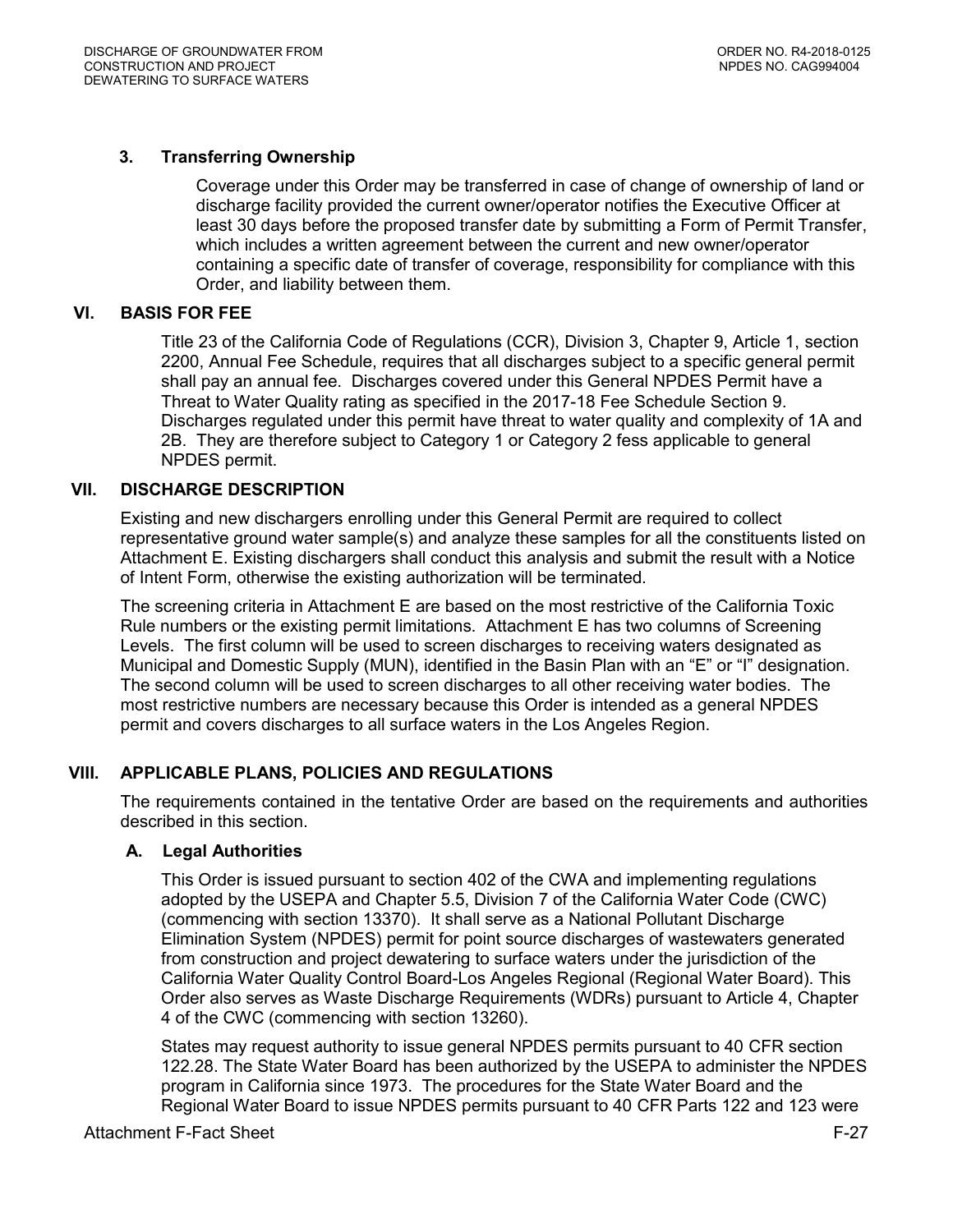established through the NPDES Memorandum of Agreement between the USEPA and the State Water Board on September 22, 1989.

# <span id="page-27-1"></span><span id="page-27-0"></span>**B. California Environmental Quality Act (CEQA)**

Under Water Code section 13389, this action to adopt an NPDES permit is exempt from CEQA. See also *County of Los Angeles v. State Water Resources Control Board* (2006) 143 Cal.App.4<sup>th</sup> 985, 1007.

# **C. State and Federal Regulations, Policies, and Plans**

**1. Water Quality-Based Effluent Limitations.** Section 301(b) of the CWA and 40 CFR section 122.44(d) require that permits include limitations more stringent than applicable federal technology-based requirements where necessary to achieve applicable water quality standards. 40 CFR section 122.44(d)(1)(i) mandates that permits include effluent limitations for all pollutants that are or may be discharged at levels that have the reasonable potential to cause or contribute to an exceedance of a water quality standard, including numeric and narrative objectives or criteria within a standard. Where reasonable potential has been established for a pollutant, but there is no numeric objective or criterion for the pollutant, water quality-based effluent limitations (WQBELs) must be established using: (1) USEPA criteria guidance under CWA section 304(a), supplemented where necessary by other relevant information; (2) an indicator parameter for the pollutant of concern; or (3) a calculated numeric water quality criterion, such as a proposed state criterion or policy interpreting the state's narrative criterion, supplemented with other relevant information, as provided in 40 CFR section 122.44(d)(1)(vi).

The effluent limitations from groundwater cleanup projects regulated under this General Permit are calculated assuming no dilution. For most practical purposes, discharges from groundwater cleanups do not flow directly into receiving waters with enough volume to consider dilution credit or to allocate a mixing zone. Most discharges of treated groundwater regulated under this General Permit are to storm drain systems that discharge to creeks and streams. Many of these creeks and streams are dry during the summer months. Therefore, for many months of the year, these discharges may represent all or nearly all of the flow in some portions of the receiving creeks or streams. These discharges, therefore, have the potential to recharge ground waters protected as drinking waters.

Because this Order serves as a general NPDES permit and covers discharges to all surface waters in the Los Angeles Region, the effluent limitations established pursuant to this General Permit are established to protect the most protective water quality objective or criterion for the designated surface water beneficial uses in the Los Angeles Region.

**2. Watershed Management Approach and Total Maximum Daily Loads (TMDLs**). The Regional Water Board has implemented the Watershed Management Approach to address water quality issues in the region. Watershed management may include diverse issues as defined by stakeholders to identify comprehensive solutions to protect, maintain, enhance, and restore water quality and beneficial uses. To achieve this goal, the Watershed Management Approach integrates the Regional Water Board's many diverse programs, particularly NPDES with TMDLs, to better assess cumulative impacts of pollutants from all point and nonpoint sources. A TMDL is a tool for implementing water quality standards and is based on the relationship between pollution sources and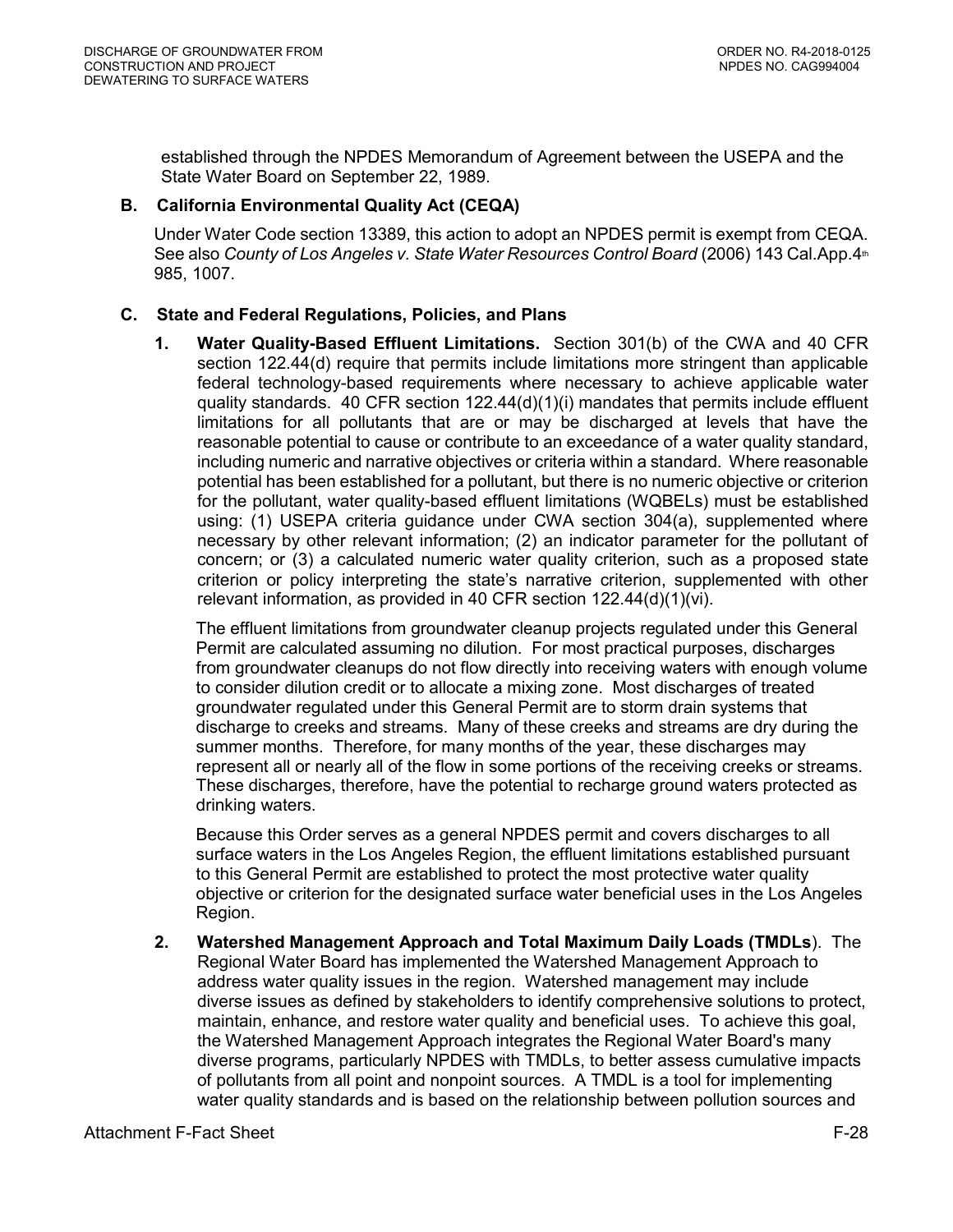in-stream water quality conditions. The TMDL establishes the allowable loadings or other quantifiable parameters for a waterbody and thereby provides the basis to establish water quality based controls. These controls should provide the pollution reduction necessary for a waterbody to meet water quality standards. This process facilitates the development of watershed-specific solutions that balance the environmental and economic impacts within the watershed. The TMDLs assign waste load allocations (WLAs) and load allocations (LAs) for point and non-point sources, and will result in achieving water quality standards for the waterbody.

There are currently 60 USEPA-approved TMDLs for impaired waterbodies in the Los Angeles Region to reduce pollutants that are identified on California's 2010 CWA section 303(d) list. These pollutants are classified into the categories of algae, bacteria, chloride, debris, metals, nutrients, salts, toxicity, toxics, and trash. All applicable TMDL requirements are implemented in this Order as effluent limitations and permit conditions. Pursuant to 40 CFR section 122.44(d)(i)(vii)(B), this Order includes effluent limitations consistent with the assumptions and requirements of all available TMDL wasteload allocations applicable to discharges within the Los Angeles Region.

Certain receiving waters in the Los Angeles watershed do not fully support beneficial uses and therefore have been classified as impaired on the 2012 303(d) list and have been scheduled for TMDL development. The State Water Board has approved the proposed 303(d) List for Los Angeles region on October 3, 2017 in its Resolution No. 2017-0059. Upon approval by the State Water Board, the listing recommendations were compiled into the 303(d) List portion of the 2014 and 2016 California Integrated Report and submitted to USEPA for its approval.

**3. Metals TMDL for Los Angeles River and Tributaries** The Regional Water Board adopted Resolution No. R05-006 on June 2, 2005, that amended the Basin Plan to incorporate a TMDL for metals in the Los Angeles River and its tributaries. The TMDL contains WLAs for copper, lead, cadmium, and zinc. The TMDL became effective on January 11, 2006 upon approval by USEPA. On September 6, 2007, the Regional Water Board re-adopted the TMDL (Resolution No. 2007-014) in compliance with a writ of mandate issued by the Los Angeles County Superior Court in the matter of *Cities of Bellflower et al v. State Water Resources Control Board et al.* (Case No. BS101732). The writ directed the Regional Water Board to consider alternatives to the project before re-adopting the TMDL. The writ was limited to this issue, and the TMDL was affirmed in all other aspects. The re-adopted TMDL replaced the previous implementation deadlines that were tied to "the effective date of the TMDL" with specific dates. The re-adopted TMDL was subsequently approved by the State Water Board in Resolution No. 2008- 0046 on June 17, 2008 and by OAL on October 14, 2008. USEPA approved the readopted TMDL on October 29, 2008. On May 6, 2010, the Regional Water Board adopted revisions to the Metals TMDL by Resolution R10-003. The revisions included adjustments to the numeric targets for copper in Reaches 1-4 of the Los Angeles River and the Burbank Western Channel and the corresponding copper WLAs only for the three water reclamation plants (Burbank, Donald C. Tillman and Los Angeles-Glendale) based on a water effect ratio (WER). The WLAs for other sources were not revised and remained based on the default WER of 1.0. The revised TMDL became effective on November 3, 2011 upon approval by USEPA.

On April 9, 2015, the Regional Water Board adopted Resolution No. R15-004, *Amendment to the Water Quality Control Plan for the Los Angeles Region to Revise*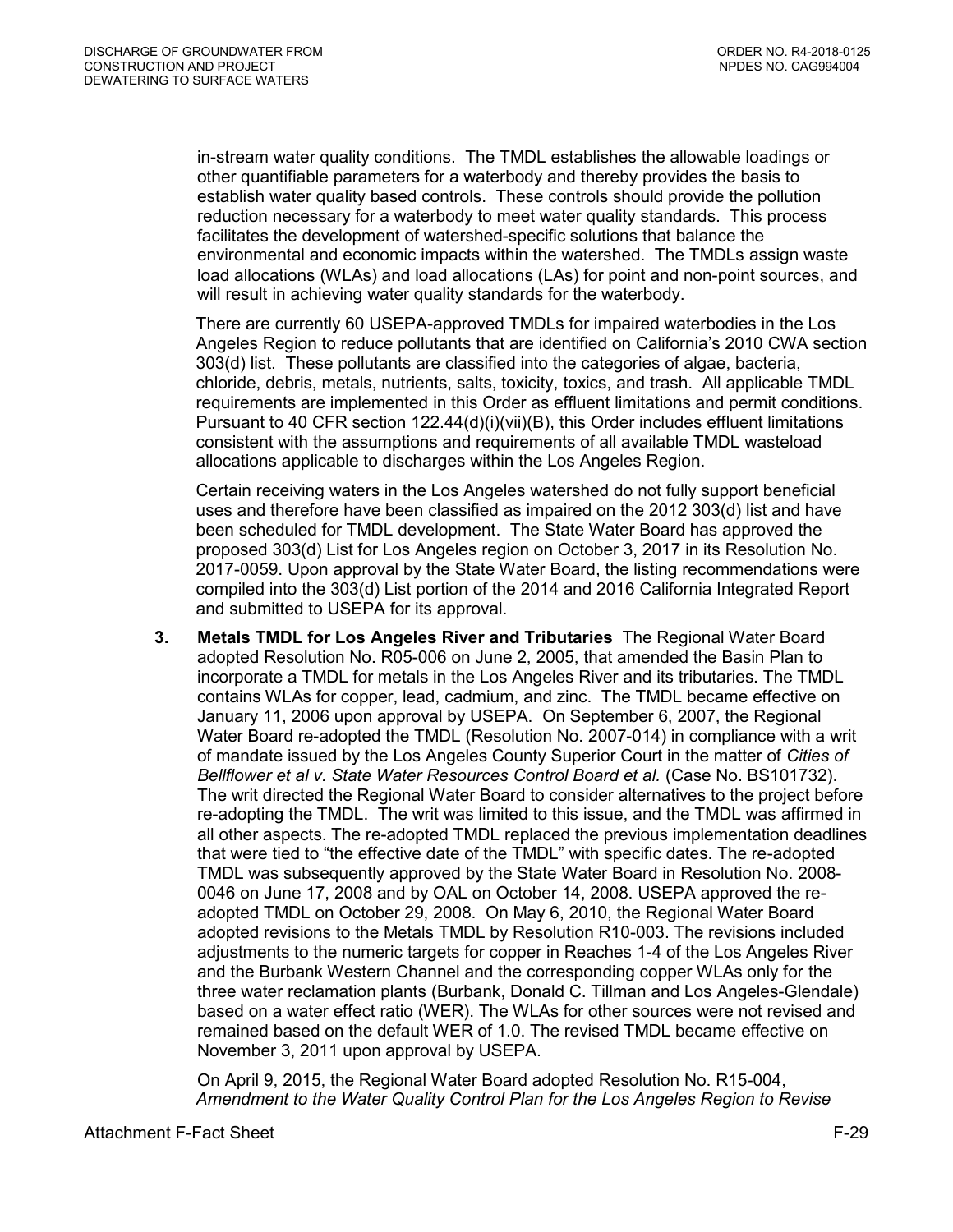*the Los Angeles River and Tributaries Metals TMDL.* Resolution No. 2015-004 amended the Basin Plan to adopt, for all sources, site-specific objectives (SSOs) for copper using Water Effect Ratios (WERs) and acute and chronic SSOs for lead based on recalculated lead criteria for Reaches 1-4 of the Los Angeles River and six tributaries. Corresponding revisions to the TMDL were also made to update the copper and lead numeric targets, loading capacities, and allocations to be consistent with the SSOs. On November 17, 2015, the State Water Board adopted Resolution No. 2015- 0069, *Approving an Amendment to the Water Quality Control Plan for the Los Angeles Region (Basin Plan) to Adopt Site-Specific Objectives for Lead and Copper in the Los Angeles River Watershed and to Revise the Total Maximum Daily Load (TMDL) for Metals in the Los Angeles River and Tributaries.* On July 11, 2016, the OAL approved Resolution No. R15-004. On December 12, 2016, USEPA approved Resolution No. R15-004 and it became effective on the same date.

In its approval of the Los Angeles River Metals TMDL, USEPA emphasized the significance of observing the CWA anti-backsliding and anti-degradation provisions while an amended TMDL is implemented. The January 30, 2014 TMDL Staff Report titled "Revision of the Total Maximum Daily Load for Metals for the Los Angeles River and its Tributaries" discussed the Anti-Degradation analysis in accordance with the State Water Board Resolution No. 68-16 and concluded that:

"the reduction in water quality caused by application of the SSOs will not unreasonably affect actual or potential beneficial uses nor will water quality fall below water quality objectives set to protect beneficial uses as prescribed in the Basin Plan. While the proposed SSOs allow for an increase in copper and lead loading and higher in-stream concentrations above existing water quality objectives, the increased concentrations and loading will not adversely affect existing or potential beneficial uses of the Los Angeles River and its tributaries. The WER and recalculations procedures, developed by USEPA and used as the basis for the proposed modifications, are designed to result in SSOs that are equally protective of aquatic life and beneficial uses."

Amendment to the Water Quality Control Plan for the Los Angeles Region to Revise the Los Angeles River and Tributaries Metals TMDL, Resolution No. 2015-004 will thus result in no effect, either individually or cumulatively, on wildlife resources. Section 303(d)(4) of the CWA allow for backsliding if the less stringent limitations are based on a TMDL with the cumulative effect being that the limitations assure attainment of water quality standards in the receiving water for those specific parameters.

The revised Los Angeles River TMDLs are established based on the analyses of the recent water quality data with reach site specific WERs for the river. The analyses were based on the best available science which demonstrated that the TMDLs are protective of the water quality and designated beneficial uses of the Los Angeles River reaches.

The anti-degradation provision in TMDL requires permittees to track trends in water quality, and where increases are predicted or observed, evaluate the cause and identify control measures to arrest increases. In addition to address anti-backsliding, if the effluent copper concentrations in the discharge reach 70 percent of the TMDL effluent limitations specified in Table 6 of the Order R4-2018-0125, Dischargers are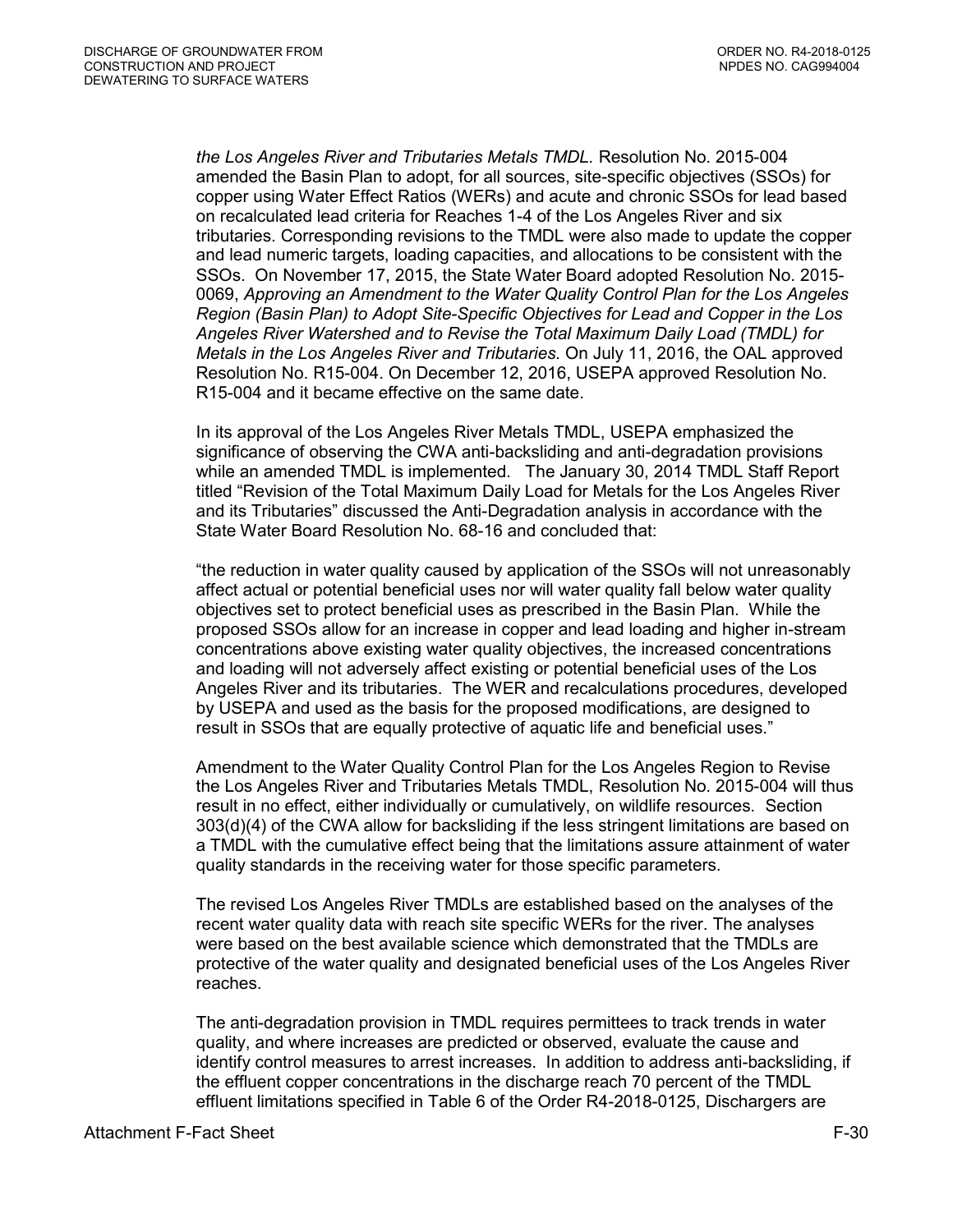required to identify the cause of increase in concentrations and report the data in the quarterly monitoring reports. Also, Discharges are required to implement control measures to reduce the metal concentrations.

This renewed permit implements the updated copper TMDL based on the latest WERs for Los Angeles River. The updated TMDL for lead is undergoing regulatory review and therefore cannot become effective at this time. In the interim, the existing limitations for lead from the prior Order are carried over and remains in effect. When a new lead TMDL is approved based on regulatory review, this Order may be revised to include the updated lead effluent limitations.

- **4. Los Angeles River Nutrient TMDL for Ammonia**. Ammonia is typically found in discharges from domestic wastewater treatment plants but not found in the groundwater discharges resulting from dewatering activities. Therefore, the TMDL effluent limitations for ammonia are not appropriate to be prescribed in the permits for the groundwater discharges generated from petroleum fuel contaminated sources.
- **5. Water Quality Control Plans.** The Regional Water Board has adopted a revised basin plan, *Water Quality Control Plan, Los Angeles Region: Basin Plan for the Coastal Watersheds of Los Angeles and Ventura Counties* (Basin Plan) that designates beneficial uses, establishes water quality objectives, and contains implementation programs and policies to achieve those objectives for all waters addressed through the plan. Section 2. (Beneficial Uses) of the Basin Plan states that the beneficial uses of any specifically identified water body generally apply to its tributary streams. In addition, the Basin Plan implements State Water Resources Control Board (State Water Board) Resolution No. 88-63, which established state policy that all waters, with certain exceptions, should be considered suitable or potentially suitable for municipal or domestic supply.
- **6. Receiving Water Beneficial Uses.** The Basin Plan lists the designated beneficial uses of, specific water bodies (receiving waters) in the Los Angeles Region. Typical beneficial uses covered by this Order include the following:
	- **a.** Inland surface waters above an estuary municipal and domestic supply, industrial service and process supply, agricultural supply, groundwater recharge, freshwater replenishment, aquaculture, warm and cold freshwater habitats, inland saline water and wildlife habitats, water contact and noncontact recreation, fish migration, and fish spawning.
	- **b.** Inland surface waters within and below an estuary industrial service supply, marine and wetland habitats, estuarine and wildlife habitats, water contact and noncontact recreation, commercial and sport fishing, aquaculture, migration of aquatic organisms, fish migration, fish spawning, preservation of rare and endangered species, preservation of biological habitats, and shellfish harvesting.
	- **c.** Coastal Zones (both nearshore and offshore) industrial service supply, navigation, water contact and noncontact recreation, commercial and sport fishing, marine habitat, wildlife habitat, fish migration and spawning, shellfish harvesting, and rare, threatened, or endangered species habitat.
- **7. Thermal Plan.** The State Water Board adopted a Water quality Control Plan for Control of Temperature in the Costal and Interstate Water and Enclosed Bays and Estuaries of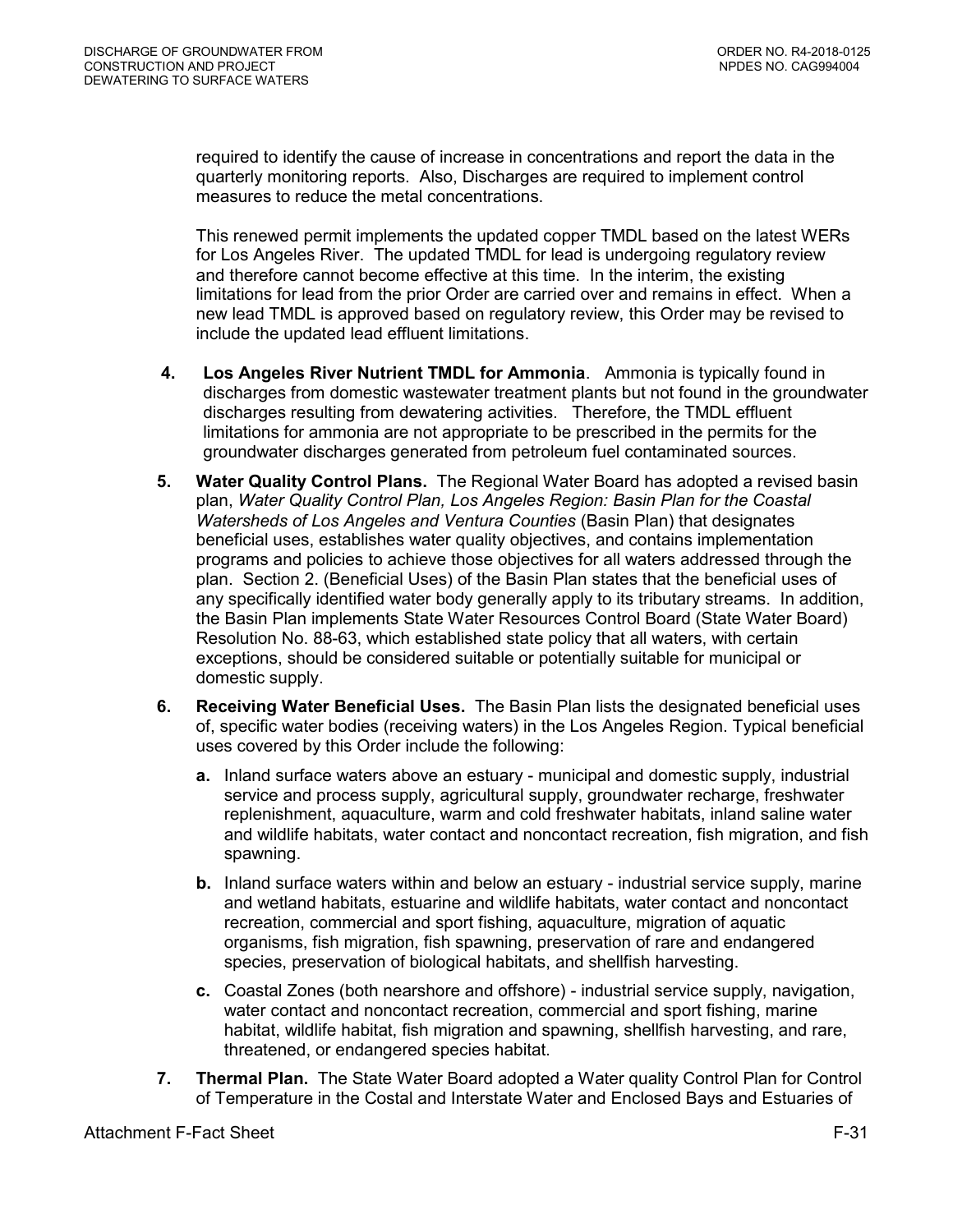California (Thermal Plan) on May 18, 1972, and amended this plan on September 18, 1975. This plan contains temperature objectives for surface waters.

- **8. National Toxics Rule (NTR) and California Toxics Rule (CTR).** USEPA adopted the NTR on December 22, 1992, and later amended it on May 4, 1995 and November 9, 1999. About forty criteria in the NTR applied in California. On May 18, 2000, USEPA adopted the CTR. The CTR promulgated new toxics criteria for California and, in addition, incorporated the previously adopted NTR criteria that were applicable in the state. The CTR was amended on February 13, 2001. These rules contain water quality criteria for priority pollutants.
- **9. State Implementation Policy**. On March 2, 2000, the State Water Board adopted the *Policy for Implementation of Toxics Standards for Inland Surface Waters, Enclosed Bays, and Estuaries of California* (State Implementation Policy or SIP). The SIP became effective on April 28, 2000 with respect to the priority pollutant criteria promulgated for California by the USEPA through the NTR and to the priority pollutant objectives established by the Regional Water Board in the Basin Plan. The SIP became effective on May 18, 2000 with respect to the priority pollutant criteria promulgated by the USEPA through the CTR. The State Water Board adopted amendments to the SIP on February 24, 2005 that became effective on July 13, 2005. The SIP establishes implementation provisions for priority pollutant criteria and objectives and provisions for chronic toxicity control. Requirements of this Order implement the SIP.
- **10. Compliance Schedules and Interim Requirements**. The discharges covered under this Order applies exclusively to discharges from construction and project dewatering sites and as such the discharges from these sites are not expected to have issues in complying with the TMDLs prescribed effluent limitations in this Order. If a discharger cannot comply with the final TMDL limitations in this General Permit, then the Discharger will be covered under an individual permit where compliance schedule is more appropriate. Therefore, this Order does not include either compliance schedule or Interim TMDLs and only appropriate final TMDLs have been prescribed.
- **11. Endangered Species Act**. This Order does not authorize any act that results in the taking of a threatened or endangered species or any act that is now prohibited, or becomes prohibited in the future, under either the California Endangered Species Act (Fish and Game Code sections 2050 to 2097) or the Federal Endangered Species Act (16 U.S.C.A. sections 1531 to 1544). This Order requires compliance with effluent limits, receiving water limits, and other requirements to protect the beneficial uses of waters of the state. The Discharger is responsible for meeting all requirements of the applicable Endangered Species Act.
- **12. Alaska Rule**. On March 30, 2000, USEPA revised its regulation that specifies when new and revised state and tribal water quality standards (WQS) become effective for CWA purposes. (40 CFR section 131.21; 65 Fed. Reg. 24641 (April 27, 2000).) Under the revised regulation (also known as the Alaska Rule), new and revised standards submitted to USEPA after May 30, 2000, must be approved by USEPA before being used for CWA purposes. The final rule also provides that standards already in effect and submitted to USEPA by May 30, 2000 may be used for CWA purposes, whether or not approved by USEPA.
- **13. Stringency of Requirements for Individual Pollutants**. This Order contains both technology-based and water quality-based effluent limitations for individual pollutants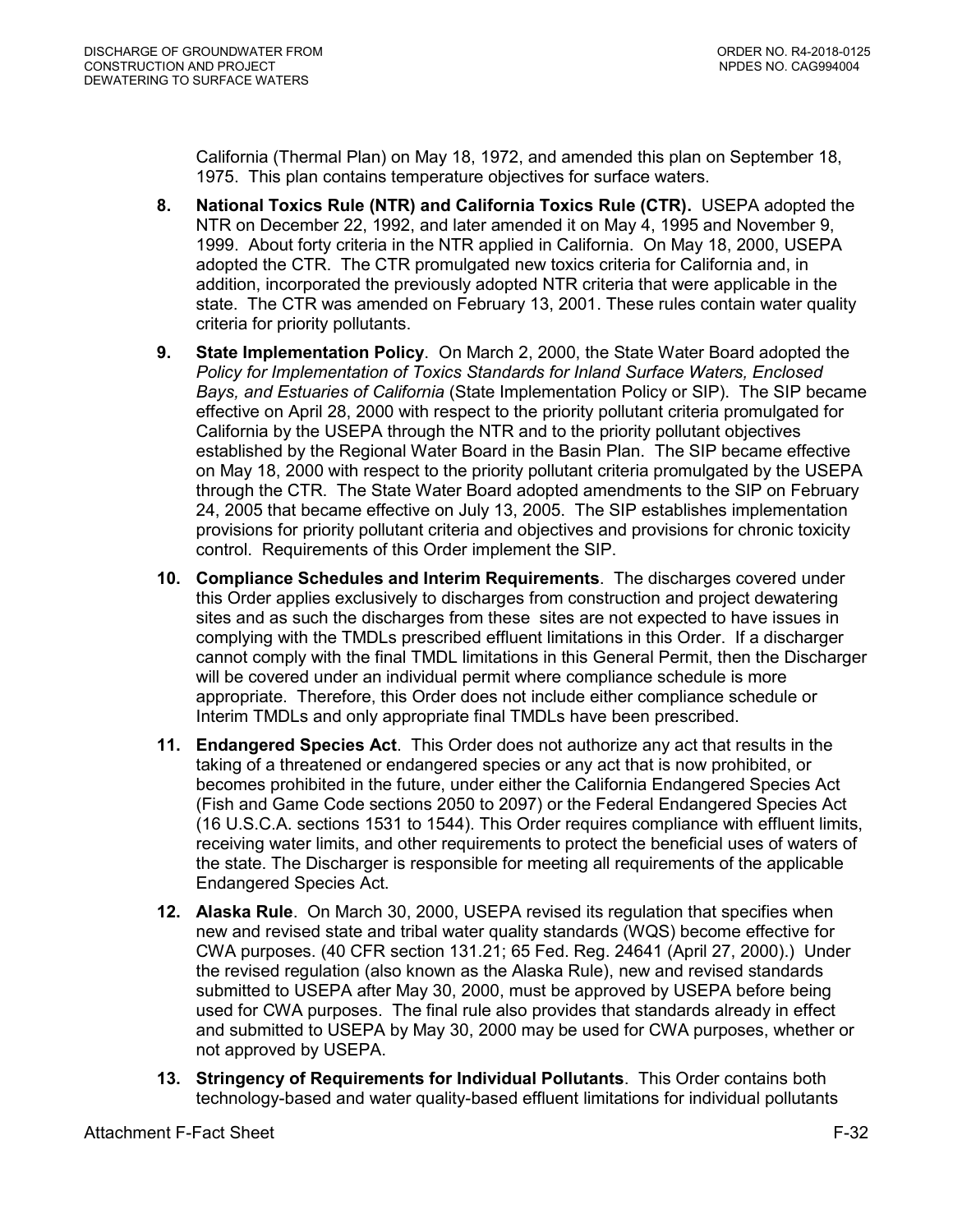that are no more stringent than required by CWA. This Order's technology-based pollutant restrictions implement the minimum, applicable federal technology-based requirements. Water quality-based effluent limitations have been scientifically derived to implement water quality objectives that protect beneficial uses. Both the beneficial uses and the water quality objectives have been approved pursuant to federal law and are the applicable federal water quality standards. To the extent that toxic pollutant WQBELs were derived from the CTR, the CTR is the applicable standard pursuant to 40 CFR section 131.38. The scientific procedures for calculating the individual water qualitybased effluent limitations for priority pollutants are based on the CTR-SIP, which was approved by USEPA on May 18, 2000. All beneficial uses and water quality objectives contained in the Basin Plan were approved under state law and submitted to and approved by USEPA prior to May 30, 2000.

- **14. Antidegradation Policy**. 40 CFR section 131.12 requires that the state water quality standards include an antidegradation policy consistent with the federal policy. The State Water Board established California's antidegradation policy in State Water Board Resolution No. 68-16. Resolution No. 68-16 incorporates the federal antidegradation policy where the federal policy applies under federal law. Resolution No. 68-16 requires that existing quality of waters be maintained unless degradation is justified based on specific findings. The Regional Water Board's Basin Plan implements, and incorporates by reference, both the state and federal antidegradation policies. As discussed in more detail later in this Fact Sheet, the permitted discharge is consistent with the antidegradation provision of 40 CFR section 131.12 and State Water Board Resolution No. 68-16.
- **15. Anti-Backsliding Requirements**. Sections 402(o) and 303(d)(4) of the CWA and 40 CFR section § 122.44(l) prohibit backsliding in NPDES permits. These anti-backsliding provisions require effluent limitations in a reissued permit to be as stringent as those in the previous permit, with some exceptions where limitations may be relaxed. All effluent limitations in the tentative Order are at least as stringent as the effluent limitations in the existing Order. Section 303(d)(4) of the CWA allow for backsliding if the less stringent limitations are based on a TMDL with the cumulative effect being that the limitations assure attainment of water quality standards in the receiving water for those specific parameters. Also, under 40 CFR section 122.44(I)(2)(i)(B)(2) less stringent limitations are allowable when correcting technical mistakes or mistaken interpretations of law. This General Permit incorporates WQBELs based on TMDL WLAs for toxics and other pollutants adopted by the Regional Water Board and approved by USEPA under CWA section 303(d); these WQBELs supercede some effluent limits specified in the existing permit.
- **16. Clean, Affordable, and Accessible Water**. It is the policy of the State of California that every human being has the right to safe, clean, affordable, and accessible water adequate for human consumption, cooking, and sanitary purposes. (Cal. Wat. Code § 106.3). This Order promotes that policy by requiring discharges to meet maximum contaminant levels developed to protect human health and ensure that water is safe for domestic use.
- **17. Monitoring and Reporting**. 40 CFR section 122.48 requires that all NPDES permits specify requirements for recording and reporting monitoring results. California Water Code sections 13267 and 13383 authorize the Regional Water Board to require technical and monitoring reports. The Monitoring and Reporting Program establishes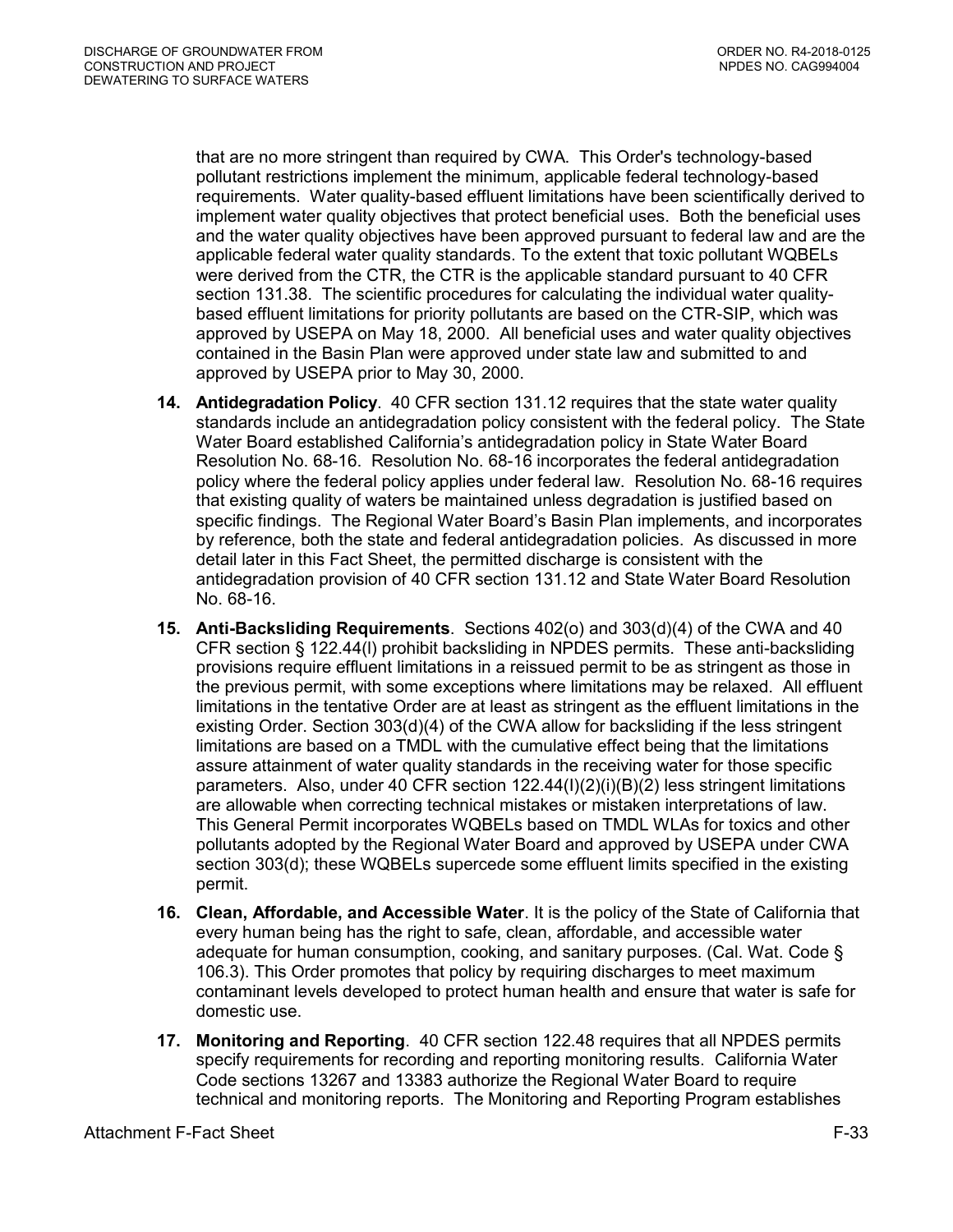monitoring and reporting requirements to implement federal and State requirements. A monitoring and reporting program (MRP) is tailored to each Discharger's individual situation and is provided with the General Permit coverage authorization letter signed by the Executive Officer of the Regional Water Board.

**18. Consideration of Public Comment**. The Regional Water Board, in a public meeting, heard and considered all comments pertaining to the prospective discharges authorized by this Order. Details of the Public Hearing are provided later in this Fact Sheet.

# <span id="page-33-0"></span>**D. Impaired Water Bodies on CWA Section 303(d) List**

Section 303(d) of the CWA requires states to identify specific water bodies where water quality standards are not expected to be met after implementation of technology-based effluent limitations on point sources. The USEPA has approved the State's CWA section 303(d) list of impaired water bodies on July 25, 2003. Certain receiving waters in Los Angeles County watersheds do not fully support beneficial uses and therefore, have been classified as impaired on the 2002 CWA section 303(d) list. For all CWA section 303(d) listed water bodies and pollutants, the Regional Water Board plans to develop and adopt TMDLs that will specify waste load allocations (WLAs) for point sources and load allocations (LAs) for non-point sources, as appropriate.

The Regional Water Board has developed and adopted a number of TMDLs for impaired waterbodies in the Los Angeles Region to reduce pollutants which are identified in CWA section 303(d) list. The pollutants that these TMDLs target are categorized as bacteria, chloride, coliforms, metals, toxics, and trash TMDLs. Those applicable TMDL requirements are considered in this Order. Regional Water Board adopted TMDLs that have been approved by the State Water Resource Control Board Office of Administrative Law and by the USEPA have been incorporated in the Order for the appropriate receiving water.

# <span id="page-33-1"></span>**E. Other Plans, Polices and Regulations (Not Applicable)**

# <span id="page-33-2"></span>**IX. RATIONALE FOR EFFLUENT LIMITATIONS AND DISCHARGE SPECIFICATIONS**

The CWA requires point source dischargers to control the amount of conventional, nonconventional, and toxic pollutants that are discharged into the waters of the United States. The control of pollutants discharged is established through effluent limitations and other requirements in NPDES permits. There are two principal bases for effluent limitations in the Code of Federal Regulations: 40 CFR section 122.44(a) requires that permits include applicable technology-based limitations and standards; and 40 CFR section 122.44(d) requires that permits include water quality-based effluent limitations to attain and maintain applicable numeric and narrative water quality criteria to protect the beneficial uses of the receiving water.

# <span id="page-33-3"></span>**A. Discharge Prohibitions**

Discharges under this Order are required to be nontoxic. Toxicity is the adverse response of organisms to chemicals or physical agents. This prohibition is based on the Regional Water Boards' Basin Plans, which require that all waters be maintained free of toxic substances in concentrations that are lethal or produce other detrimental responses in aquatic organisms. Detrimental responses include, but are not limited to, decreased growth rate and decreased reproductive success of resident or indicator species. Basin Plans also require waters to be free of toxic substances in concentrations that produce detrimental physiological responses in human, plant, or animal life. This objective applies regardless of whether the toxicity is caused by a single substance or the interactive effect of multiple substances.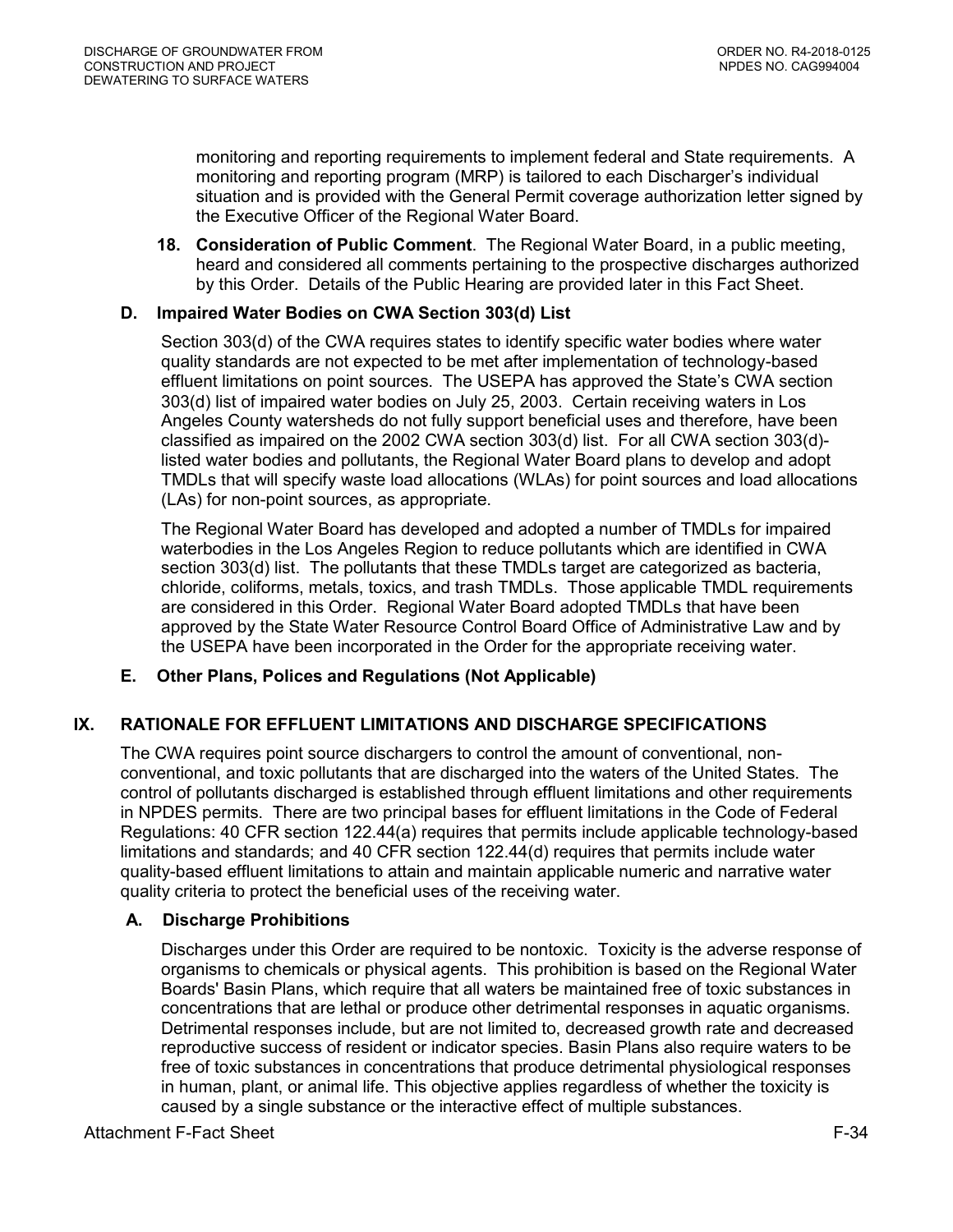# <span id="page-34-1"></span><span id="page-34-0"></span>**B. Technology-Based Effluent Limitations**

#### **1. Scope and Authority**

Section 301(b) of the CWA and implementing USEPA permit regulations at 40 CFR section 122.44 require that permits include conditions meeting applicable technologybased requirements at a minimum, and any more stringent effluent limitations necessary to meet applicable water quality standards. The discharge authorized by this Order must meet minimum federal technology-based requirements based on Secondary Treatment Standards at 40 CFR part 133, Effluent Limitations Guidelines and Standards for the applicable categories in 40 CFR, and/or Best Professional Judgment (BPJ) in accordance with 40 CFR section 125.3.

The CWA requires USEPA to develop Effluent Limitations, Guidelines and Standards (ELGs) representing application of BPT, BAT, BCT, and NSPS. Section 402(a)(1) of the CWA and 40 CFR section 125.3 of the NPDES regulations authorize the use of Best Professional Judgment (BPJ) to derive technology-based effluent limitations on a caseby-case basis where ELGs are not available for certain industrial categories and/or pollutants of concern. Where BPJ is used, the permit writer must consider specific factors outlined in 40 CFR section 125.3.

NPDES permits for discharges to surface waters must meet all applicable provisions of sections 301 and 402 of the CWA. These provisions require controls of pollutant discharges that utilize BAT and BCT to reduce pollutant and any more stringent controls necessary to meet water quality standards.

#### <span id="page-34-2"></span>**2. Applicable Technology-Based Effluent Limitations**

The CWA requires that technology-based effluent limitations be established based on several levels of controls:

- **a.** Best Practicable Treatment Control Technology (BPT) represents the average of the best performance by plants within an industrial category or subcategory. BPT standards apply to toxic, conventional, and nonconventional pollutants.
- **b.** Best Available Technology Economically Achievable (BAT) represents the best existing performance of treatment technologies that are economically achievable within an industrial point source category. BAT standards apply to toxic and nonconventional pollutants.
- **c.** Best Conventional Pollutant Control Technology (BCT) represents the control from existing industrial point sources of conventional pollutants including BOD, TSS, fecal coliform, pH, and oil and grease. The BCT standard is established after considering the "cost reasonableness" of the relationship between the cost of attaining a reduction in effluent discharge and the benefits that would result, and also the cost effectiveness of additional industrial treatment beyond BPI.
- **d.** New Source Performance Standards (NSPS) represent the best available demonstrated control technology standards. The intent of NSPS guidelines is to set limitations that represent state-of-the-art treatment technology for new sources.

The effluent limitations regulated under this permit are calculated assuming no dilution. For most practical purposes, discharges from groundwater do not flow directly into receiving waters with enough volume to consider a dilution credit or to allocate a mixing zone. Most discharges of treated groundwater regulated under this general permit are to storm drain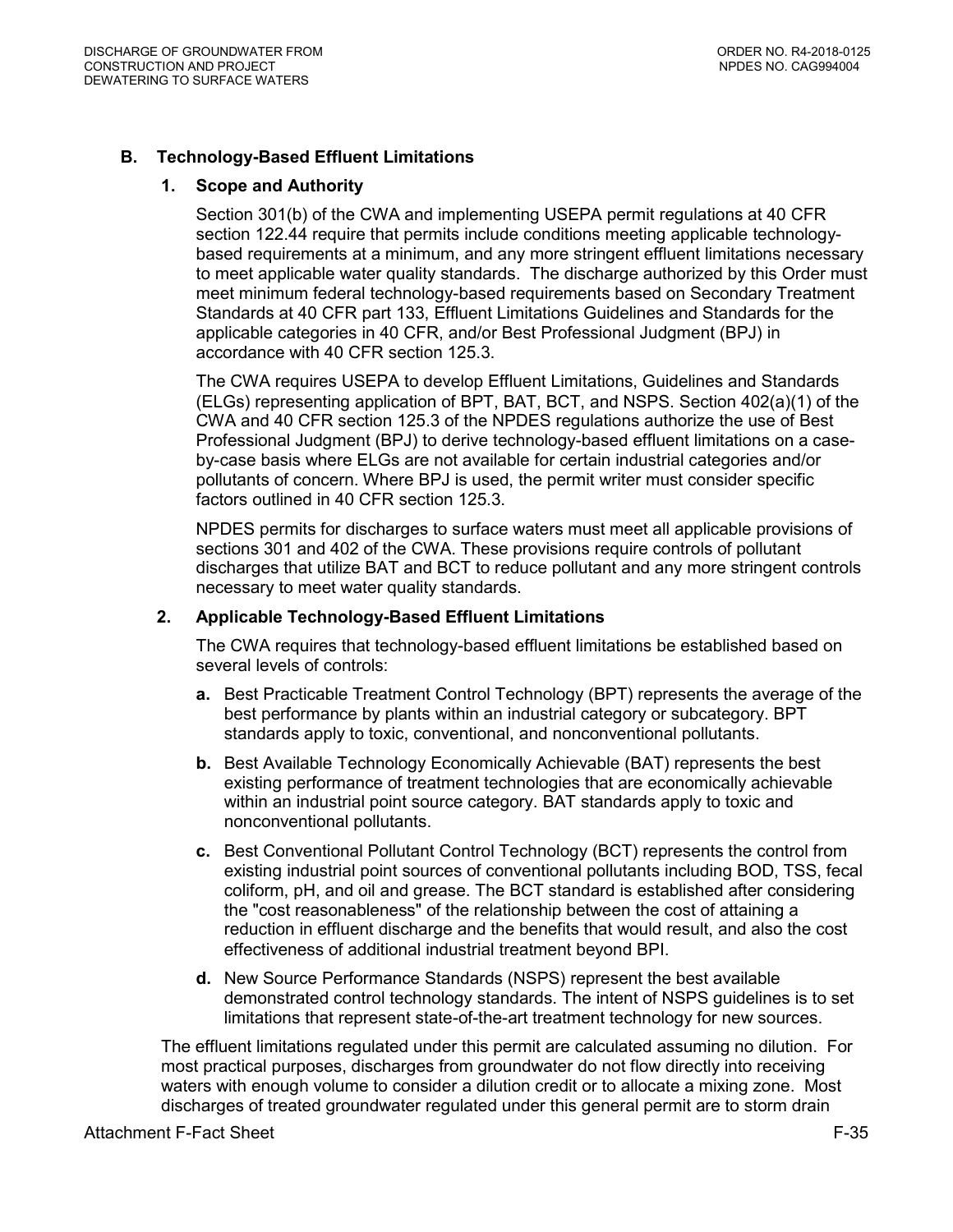systems that discharge to creeks and streams. Many of these creeks and streams are dry during the summer months. Therefore, for many months of the year, these discharges may represent all or nearly all of the flow in some portions of the receiving creeks or streams. These discharges, therefore, have the potential to recharge ground waters protected as drinking waters.

An exception to this policy may be applied based on an approved mixing zone study and based on demonstration of compliance with water quality objectives in the receiving water as prescribed in the Basin Plan. This exception process is more appropriate for an individual permit, and would not be appropriate for a general permit, that should be protective of most stringent water quality objectives and beneficial uses. If the discharger requests that a dilution credit be included in the computation of an effluent limit or that a mixing zone be allowed, an individual permit will be required.

Because this Order is intended to serve as a general NPDES permit and covers discharges to all surface waters in the Los Angeles Region, the effluent limitations established pursuant to this general order are established to protect the most protective water quality objective for the surface water beneficial uses in the Los Angeles Region.

# <span id="page-35-1"></span><span id="page-35-0"></span>**C. Water Quality-Based Effluent Limitations (WQBELs)**

#### **1. Scope and Authority**

Section 301(b) of the CWA and 40 CFR section 122.44(d) require that permits include limitations more stringent than applicable federal technology-based requirements where necessary to achieve applicable water quality standards.

40 CFR section 122.44(d)(1)(i) requires that permits include effluent limitations for all pollutants that are or may be discharged at levels that have the reasonable potential to cause or contribute to an exceedance of a water quality standard, including numeric and narrative objectives within a standard. Where reasonable potential has been established for a pollutant, but there is no numeric criterion or objective for the pollutant, water quality-based effluent limitations (WQBELs) must be established using: (1) USEPA criteria guidance under CWA section 304(a), supplemented where necessary by other relevant information; (2) an indicator parameter for the pollutant of concern; or (3) a calculated numeric water quality criterion, such as a proposed state criterion or policy interpreting the state's narrative criterion, supplemented with other relevant information, as provided in 40 CFR section 122.44(d)(1)(vi).

The process for determining reasonable potential and calculating WQBELs when necessary is intended to protect the designated uses of the receiving water as specified in the Basin Plan, and achieve applicable water quality objectives and criteria that are contained in other state plans and policies, or any applicable water quality criteria contained in the CTR and NTR.

# <span id="page-35-2"></span>**2. Applicable Beneficial Uses and Water Quality Criteria and Objectives**

Typical beneficial uses covered by this Order include the following:

**a.** Inland surface waters above an estuary - municipal and domestic supply, industrial service and process supply, agricultural supply, groundwater recharge, freshwater replenishment, aquaculture, warm and cold freshwater habitats, inland saline water and wildlife habitats, water contact and noncontact recreation, fish migration, and fish spawning.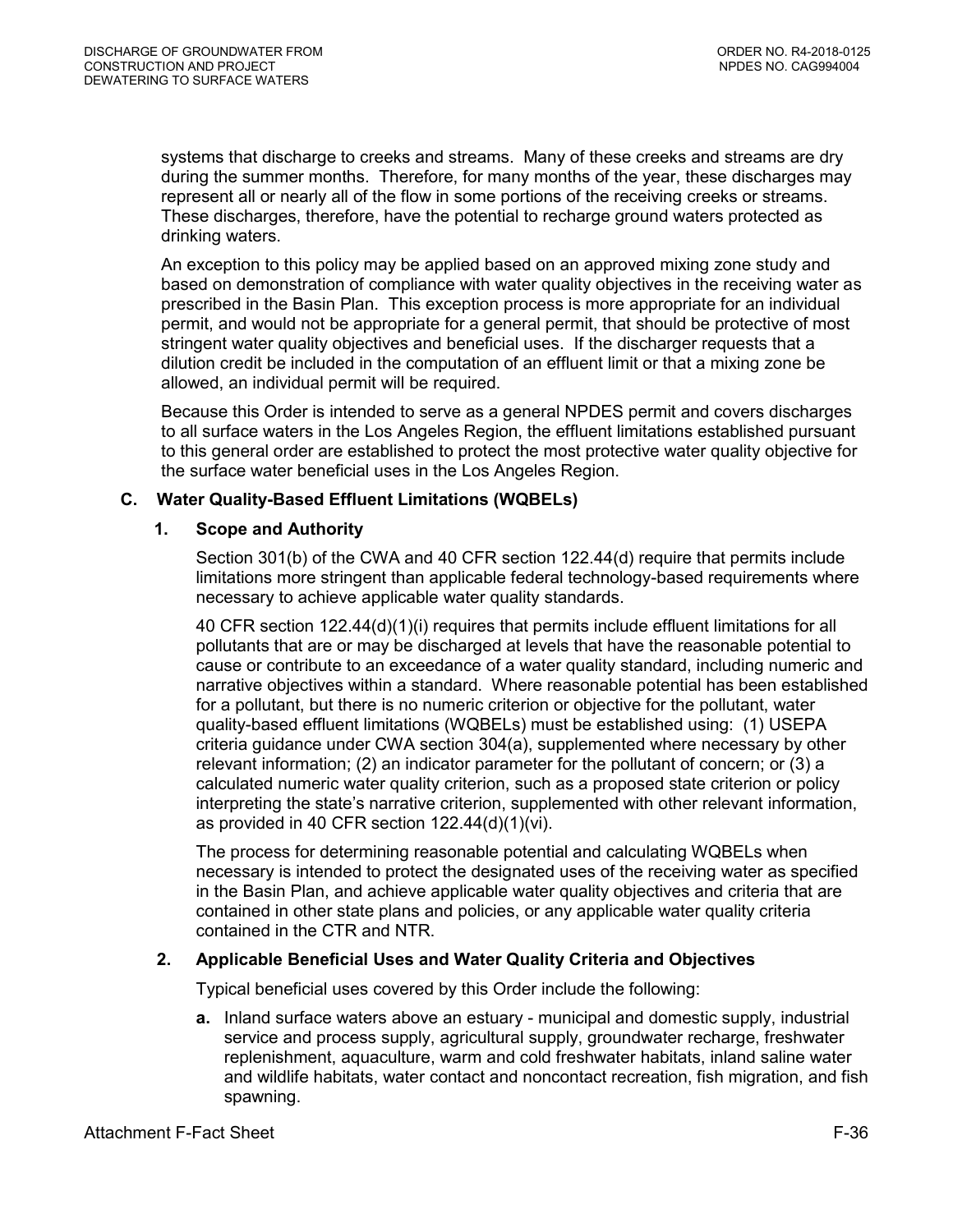- **b.** Inland surface waters within and below an estuary industrial service supply, marine and wetland habitats, estuarine and wildlife habitats, water contact and noncontact recreation, commercial and sport fishing, aquaculture, migration of aquatic organisms, fish migration, fish spawning, preservation of rare and endangered species, preservation of biological habitats, and shellfish harvesting.
- **c.** Coastal Zones (both nearshore and offshore) industrial service supply, navigation, water contact and noncontact recreation, commercial and sport fishing, marine habitat, wildlife habitat, fish migration and spawning, shellfish harvesting, and rare, threatened, or endangered species habitat.

The Regional Water Board has developed a number of TMDLs for impaired waterbodies in the Los Angeles Region to reduce pollutants which are identified in CWA section 303(d) list. This Order implements effective TMDLs that have Regional Water Board, State Water Board, and USEPA approvals. The TMDLs cover pollutants including bacteria, chloride, coliforms, metals, toxics, and trash. Some TMDLs are applicable to this General NPDES permit, while some TMDLs are applicable but no need to change the discharge limit in the existing permit is necessary.

### <span id="page-36-0"></span>**3. Determining the Need for WQBELs**

In accordance with Section 1.3 of the SIP, the Regional Water Board conducts a Reasonable Potential Analysis (RPA) for each priority pollutant with an applicable criterion or objective to determine if a WQBEL is required in the permit. Water quality data from representative sample(s) are compared with the corresponding values in Attachment E. Screening Levels for General Permits. The constituent(s) with a value exceeding the screening level is considered to have a reasonable potential to exceed water quality criterion or objective and the corresponding WQBELs are prescribed in the enrollment of the discharge.

The Regional Water Board developed TMDL-based Wasteload Allocations (WLAs) for metals, nutrients, toxic organic compounds in the major rivers and its tributaries in the Los Angeles Region. The effluent limitations for these pollutants were established regardless of whether or not there is reasonable potential for the pollutants to be present in the discharge at levels that would cause or contribute to a violation of water quality standards. The Regional Water Board developed water quality-based effluent limitations for these pollutants pursuant to 40 CFR section  $122.44(d)(1)(vii)$ , which does not require or contemplate a reasonable potential analysis. Similarly, the SIP at Section 1.3 recognizes that a reasonable potential analysis is not appropriate if a TMDL has been developed.

The effluent limitations prescribed under this General Permit are calculated assuming no dilution. For most practical purposes, discharges from dewatering projects do not flow directly into receiving waters with enough volume to consider dilution credit or to allocate a mixing zone. Most discharges regulated under this General Permit are to storm drain systems that discharge to creeks and streams. Many of these creeks and streams are dry during the summer months. Therefore, for many months of the year, these discharges may represent all or nearly all of the flow in some portions of the receiving creeks or streams. These discharges, therefore, have the potential to recharge groundwaters protected as drinking waters. If a Discharger requires that a mixing zone be considered, an individual permit will be required.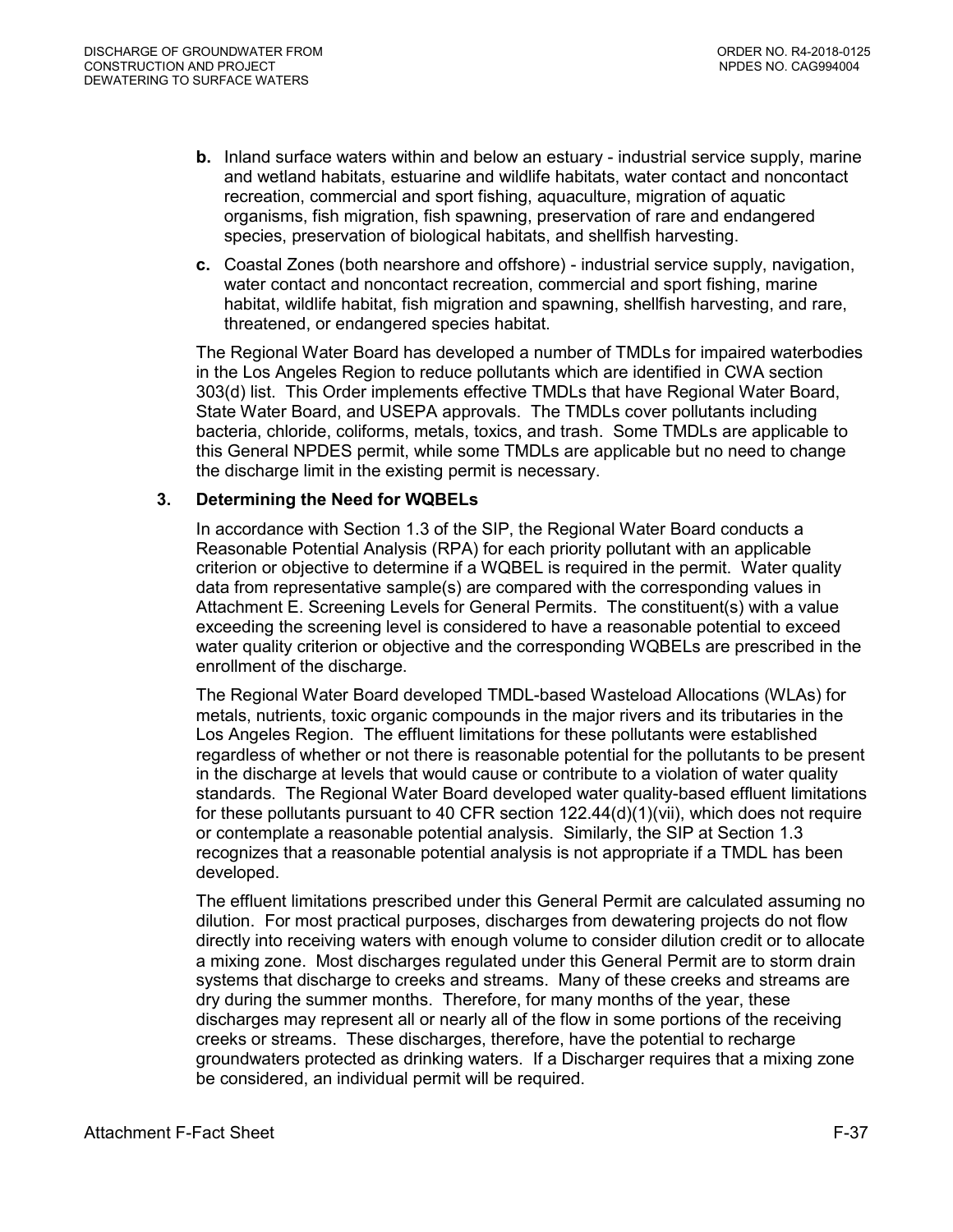The Basin Plan states that the pH of inland surface waters shall not be depressed below 6.5 or raised above 8.5 as a result of waste discharge. Based on the requirements of the Basin Plan, an instantaneous minimum limitation of 6.5 and an instantaneous maximum limitation of 8.5 for pH are included in the tentative permit. The Basin Plan lists temperature requirements for the receiving waters and references the Thermal Plan. Based on the requirements of the Thermal Plan and a white paper developed by Regional Water Board staff entitled *Temperature and Dissolved Oxygen Impacts on Biota in Tidal Estuaries and Enclosed Bays in the Los Angeles Region*, a maximum effluent temperature limitation of 86 °F is included in the tentative Order. The white paper evaluated the optimum temperatures for steelhead, topsmelt, ghost shrimp, brown rock crab, jackknife clam and blue mussel. The new temperature effluent limitation is reflective of new information available that indicates that the 100°F temperature is not protective of aquatic organisms. A survey was completed for several species of fish and the 86°F temperature was found to be protective.

# <span id="page-37-0"></span>**4. WQBEL Calculations**

The specific procedures for calculating WQBELs are contained in the USEPA's *Technical Support Document for Water Quality-Based Toxics Control* (*TSD*) *of 1991*  (USEPA/505 /2-90-001) and the SIP, and they were used to calculate the WQBELs in this Order. Because the effluent limitations pursuant to this Order are established to protect the most protective water quality objective for the surface water beneficial uses in the Los Angeles Region, the most stringent criteria for lead, chromium III, and chromium VI in the CTR become their wasteload allocations.

#### **WQBELs Calculation Example**

Using lead as an example, the following demonstrates how WQBELs were established for the Order.

Step 1:

For each constituent requiring an effluent limitation, identify the applicable water quality criteria or objective. For each criterion, determine the effluent concentration allowance (ECA) using the following steady state equation:

 $ECA = C + D(C-B)$  when  $C > B$ , and

 $ECA = C$  when  $C = B$ ,

Where: C = The priority pollutant criterion/objective, adjusted if necessary for hardness, pH and translators.

- $D =$  The dilution credit, and
- B = The ambient background concentration

The criteria for lead as in CTR are shown in the following Table 29.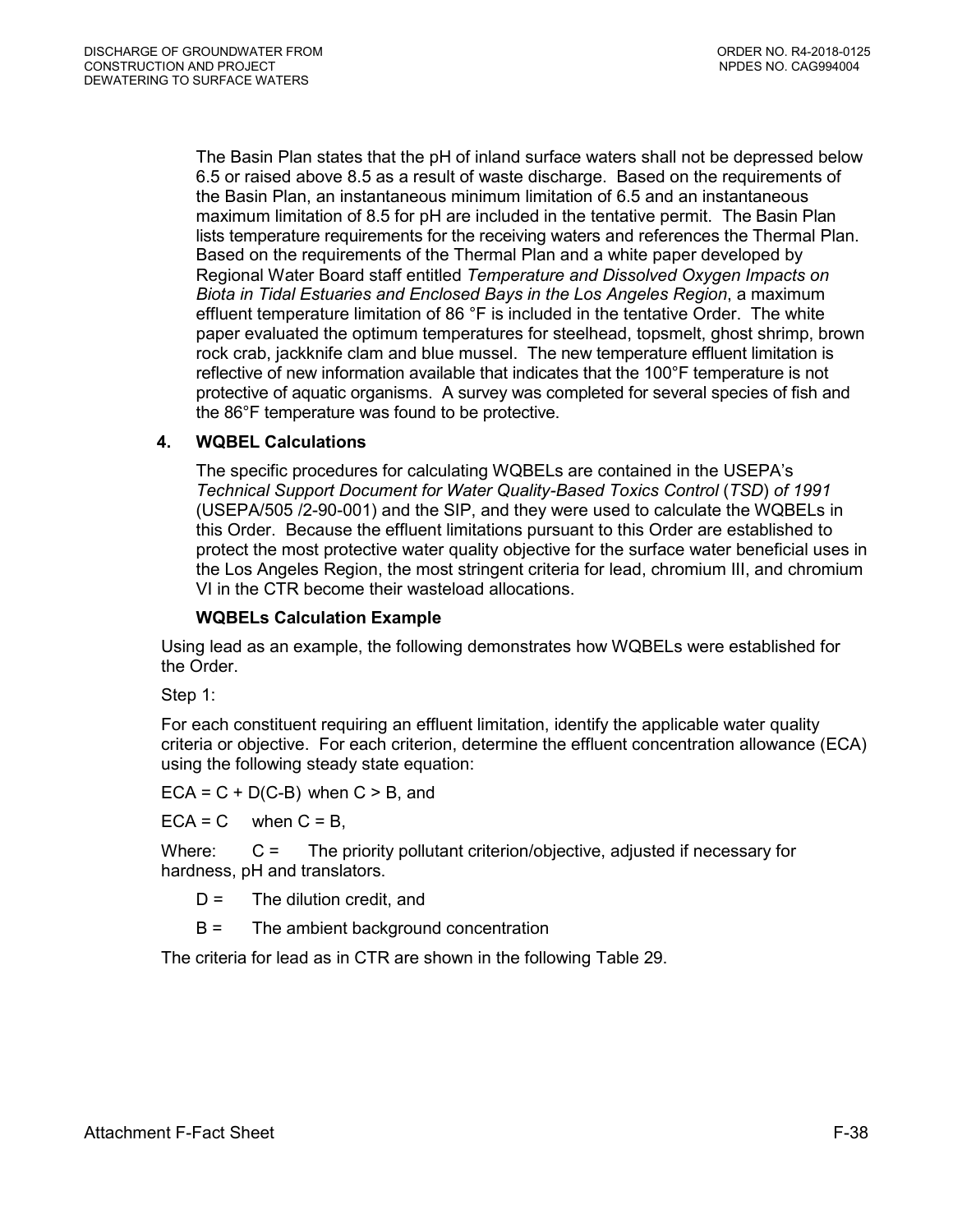<span id="page-38-0"></span>

|            |                          | <b>CTR/NTR Water Quality Criteria</b> |           |                  |           |                                                   |                   |  |  |
|------------|--------------------------|---------------------------------------|-----------|------------------|-----------|---------------------------------------------------|-------------------|--|--|
| <b>CTR</b> |                          | <b>Freshwater</b>                     |           | <b>Saltwater</b> |           | <b>Human Health for</b><br><b>Consumption of:</b> |                   |  |  |
| No.        | <b>Parameters</b>        | Acute                                 | Chronic   | Acute            | Chronic   | Water &<br>Organisms                              | Organisms<br>only |  |  |
|            |                          | $\mu$ g/L                             | $\mu$ g/L | µg/L             | $\mu$ g/L | $\mu$ g/L                                         | $\mu$ g/L         |  |  |
|            | ead Total<br>Recoverable | 65                                    | 2.5       | 210              | 8.1       | Narrative                                         | Narrative         |  |  |

# **Table 29. Summary of Lead Criteria as in CTR**

The CTR metal criteria for lead need to be adjusted for hardness and translators. A hardness value of 100 mg/L as  $CaCO<sub>3</sub>$  is used to satisfy the most stringent criteria requirement. According to 40 CFR Water Quality Standards, 131.38 (b)(2), Factors for Calculating Metals Criteria, Conversion Factor for lead at 100 mg/L hardness is 0.791, for both freshwater acute criteria and freshwater chronic criteria. Therefore,

 $65 / 0.791 = 81.65$ 

 $2.5 / 0.791 = 3.18$ 

The criteria adjusted values are shown in the following Table 30.

|            |                                  |                                                  | <b>CTR/NTR Water Quality Criteria</b> |           |                  |                      |                                                   |                  |  |  |
|------------|----------------------------------|--------------------------------------------------|---------------------------------------|-----------|------------------|----------------------|---------------------------------------------------|------------------|--|--|
| <b>CTR</b> |                                  | <b>Selected</b><br><b>Freshwater</b><br>Criteria |                                       |           | <b>Saltwater</b> |                      | <b>Human Health for</b><br><b>Consumption of:</b> |                  |  |  |
| No.        | Parameters *                     | Acute                                            | Chronic                               | Acute     | Chronic          | Water &<br>Organisms | Organisms<br>only                                 |                  |  |  |
|            |                                  | $\mu$ g/L                                        | $\mu$ g/L                             | $\mu$ g/L | $\mu$ g/L        | $\mu$ g/L            | $\mu$ g/L                                         | µg/L             |  |  |
|            | Lead<br><b>Total Recoverable</b> | 3.18                                             | 81.65                                 | 3.18      | 220.82           | 8.52                 | Narrative                                         | <b>Narrative</b> |  |  |

### **Table 30. Summary of Lead Criteria Adjusted for Hardness**

As discussed above, for the Order, dilution was not allowed; therefore:

 $ECA = C$ 

For lead,

 $ECA<sub>acute</sub>$  = 81.65  $\mu$ q/L

 $ECA_{\text{chronic}} = 3.18 \mu g/L$ 

Step 2:

For each ECA based on aquatic life criterion/objective, determine the long-term average discharge condition (LTA) by multiplying the ECA by a factor (multiplier). The multiplier is a statistically based factor that adjusts the ECA to account for effluent variability. The value of the multiplier varies depending on the coefficient of variation (CV) of the data set and whether it is an acute or chronic criterion/objective. Table 1 of the SIP provides pre-calculated values for the multipliers based on the value of the CV. Equations to develop the multipliers in place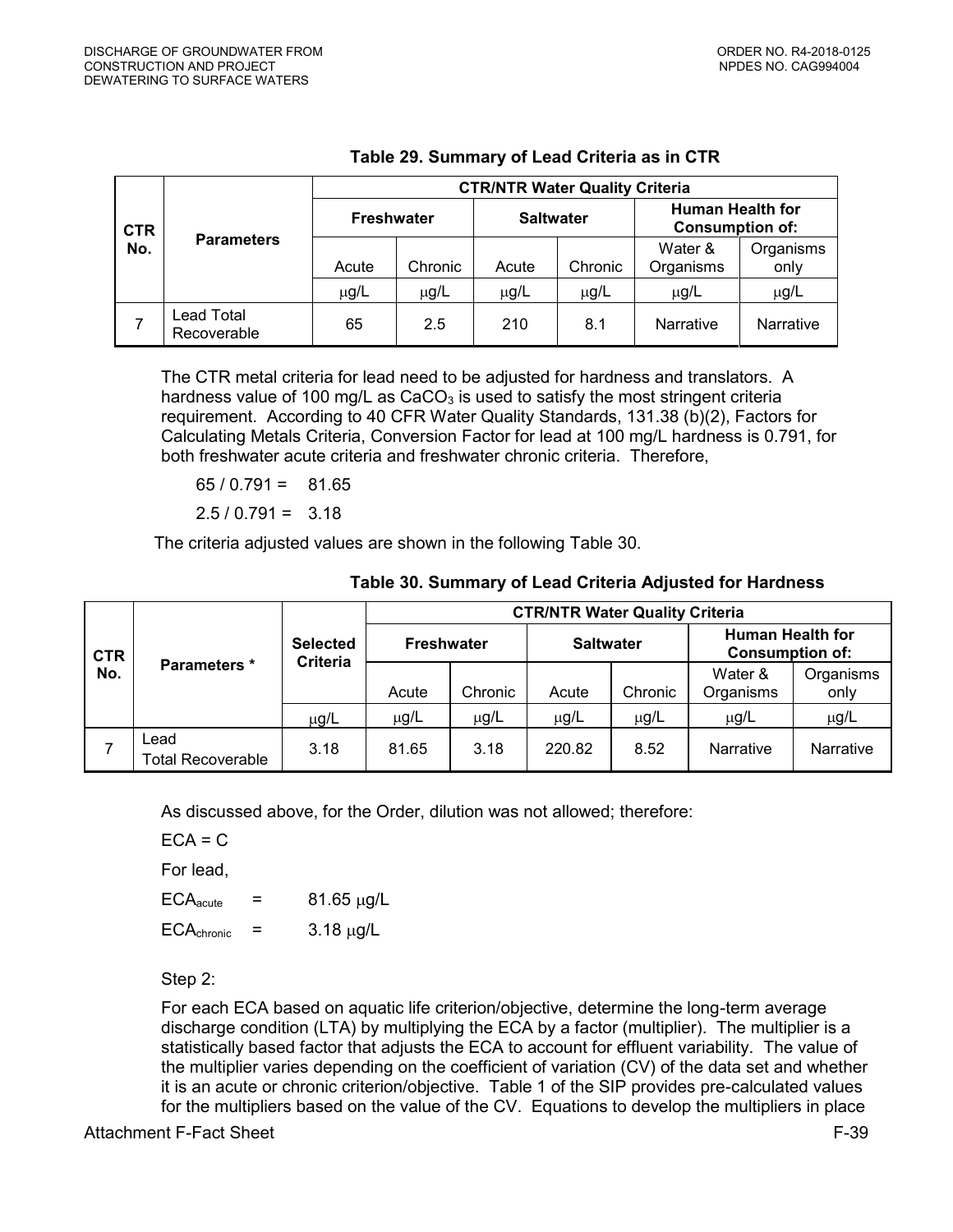of using values in the tables are provided in Section 1.4, Step 3 of the SIP and will not be repeated here.

 $LTA<sub>acute</sub>$  =  $ECA<sub>acute</sub>$  x Multiplier<sub>acute</sub> 99

 $LTA_{\text{chronic}}$  =  $ECA_{\text{chronic}}$  x Multiplier<sub>chronic</sub> 99

The CV for the data set must be determined before the multipliers can be selected and will vary depending on the number of samples and the standard deviation of a data set. If the data set is less than 10 samples, or at least 80 percent of the samples in the data set are reported as non-detect, the CV shall be set equal to 0.6.

In this General Permit, there is no sample data available. Therefore, the USEPA default CV value of 0.6 is used to develop the acute and chronic LTA using equations provided in Section 1.4, Step 3 of the SIP (Table 1 of the SIP also provides this data up to three decimals):

| CV.                           |                   | $ECA$ Multiplier $_{\text{acute 99}}$ |         | <b>ECA Multiplier</b> <sub>chronic</sub> 99    |
|-------------------------------|-------------------|---------------------------------------|---------|------------------------------------------------|
| 0 6 I                         | 0.32108           |                                       | 0.52743 |                                                |
| $\mathsf{LTA}_\mathsf{acute}$ | $\equiv$ $\equiv$ |                                       |         | $81.65 \mu g/L \times 0.32108 = 26.22 \mu g/L$ |
| LTA <sub>chronic</sub>        | $=$               |                                       |         | $3.18 \mu g/L \times 0.52743 = 1.68 \mu g/L$   |

Step 3:

Select the most limiting (lowest) of the LTA.

 $LTA =$  most limiting of  $LTA<sub>acute</sub>$  or  $LTA<sub>chronic</sub>$ 

For lead, the most limiting LTA was the  $LTA<sub>acute</sub>$ 

 $LTA = 1.68 \mu g/L$ 

Step 4:

Calculate the WQBELs by multiplying the LTA by a factor (multiplier). The multiplier is a statistically based factor that adjusts the LTA for the averaging periods and exceedance frequencies of the criteria/objectives and the effluent limitations. The value of the multiplier varies depending on the probability basis, the coefficient of variation (CV) of the data set, the number of samples (for AMEL) and whether it is a monthly or daily limit. Table 2 of the SIP provides pre-calculated values for the multipliers based on the value of the CV and the number of samples. Equations to develop the multipliers in place of using values in the tables are provided in Section 1.4, Step 5 of the SIP and will not be repeated here.

 $\text{MDEL}_{\text{aquatic life}} = \text{LTA} \times \text{MDEL}_{\text{multiplier 99}}$ 

 $AMEL_{aquatic life} = LTA \times AMEL_{multiplier 99}$ 

For lead, the following data was used to develop the MDEL for aquatic life using equations provided in Section 1.4, Step 5 of the SIP (Table 2 of the SIP also provides this data up to two decimals):

| Sample No. / Month | CV. | Multiplier $_{\text{MDEL}}$ 99 | $MultiplierMDEL$ 99 |
|--------------------|-----|--------------------------------|---------------------|
|                    | 0.6 | -3.11                          | 1.55                |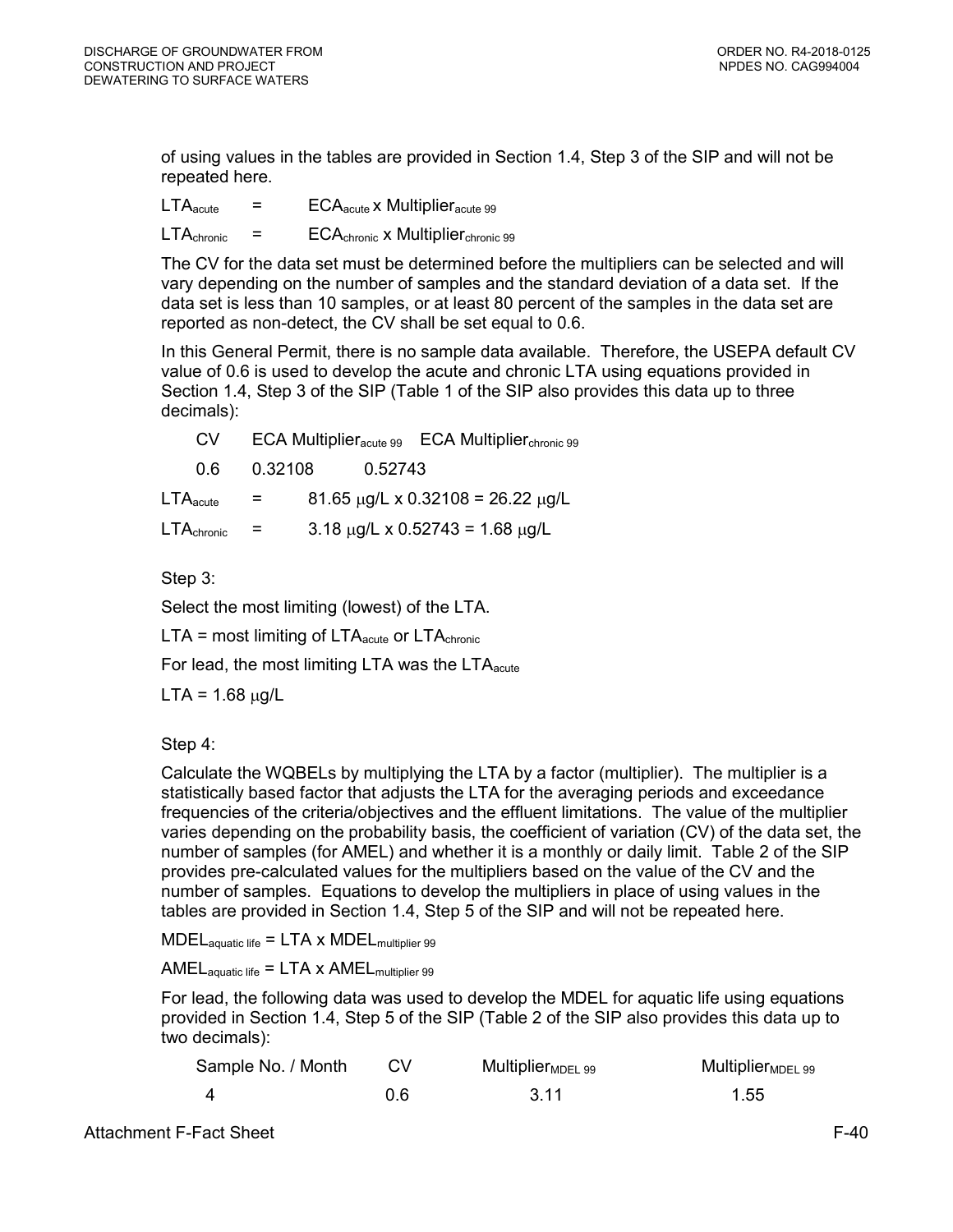MDEL<sub>aquatic life</sub> = 1.68  $\mu$ g/L x 3.11 = 5.22  $\mu$ g/L

AMEL<sub>aquatic life</sub> = 1.68  $\mu$ g/L x 1.55 = 2.60  $\mu$ g/L

The WQBELs for chromium III, chromium VI, and other CTR based limitations are similarly calculated and summarized on Table 6, Summaries of Limitations and Rationales.

# <span id="page-40-0"></span>**5. Whole Effluent Toxicity (WET)**

Whole effluent toxicity (WET) protects the receiving water quality from the aggregate toxic effect of a mixture of pollutants in the effluent. WET tests measure the degree of response of exposed aquatic test organisms to an effluent. The WET approach allows for protection of the narrative "no toxics in toxic amounts" criterion while implementing numeric criteria for toxicity. There are two types of WET tests: acute and chronic. An acute toxicity test is conducted over a short time period and measures mortality. A chronic toxicity test is conducted over a longer period of time and may measure mortality, reproduction, and growth.

The Basin Plan specifies a narrative objective for toxicity, requiring that all waters be maintained free of toxic substances in concentrations that are lethal to or produce other detrimental responses by aquatic organisms. Detrimental response includes but is not limited to decreased growth rate, decreased reproductive success of resident or indicator species, and/or significant alterations in population, community ecology, or receiving water biota. The acute toxicity objective for discharges dictates that the average survival in undiluted effluent for any three consecutive 96-hour static or continuous flow bioassay tests shall be at least 90 percent, with no single test having less than 70 percent survival. The WET requirements from the previous Orders remain unchanged.

For the intermittent nature of the discharge, it is not expected to contribute to long-term toxic effects within the receiving water; therefore, the Discharger will not be required to conduct chronic toxicity testing. Intermittent discharges are likely to have short-term effects; therefore at this facility, the Discharger will be required to comply with acute toxicity effluent limitations in accordance with the Basin Plan and the Order. However, chronic toxicity testing is required for those discharges to receiving water with chronic toxicity TMDL effluent limitations.

# <span id="page-40-1"></span>**6. Impact to Water Quality**

Groundwater discharges from dewatering operations could impair the designated beneficial uses of the receiving water, cause short-term violations of water quality objectives, cause secondary drinking water standards to be violated, or cause a nuisance. Discharges covered by the accompanying order may involve a treatment system, which may include physical, chemical, and/or biological treatment.

# <span id="page-40-2"></span>**7. Creekside Construction Dewatering Operations**

This General Permit establishes a category of creekside construction dewatering operations hereby defined as dewatering of groundwater (1) where the dewatering is necessary during construction operations and (2) where the groundwater has a direct hydrologic connection with, and mineral chemistry for TDS, chloride, and sulfate is similar to, the surface waterbody to which it will be discharged. Water that can be categorized as in "direct hydrologic connection" is water that is the underflow or subflow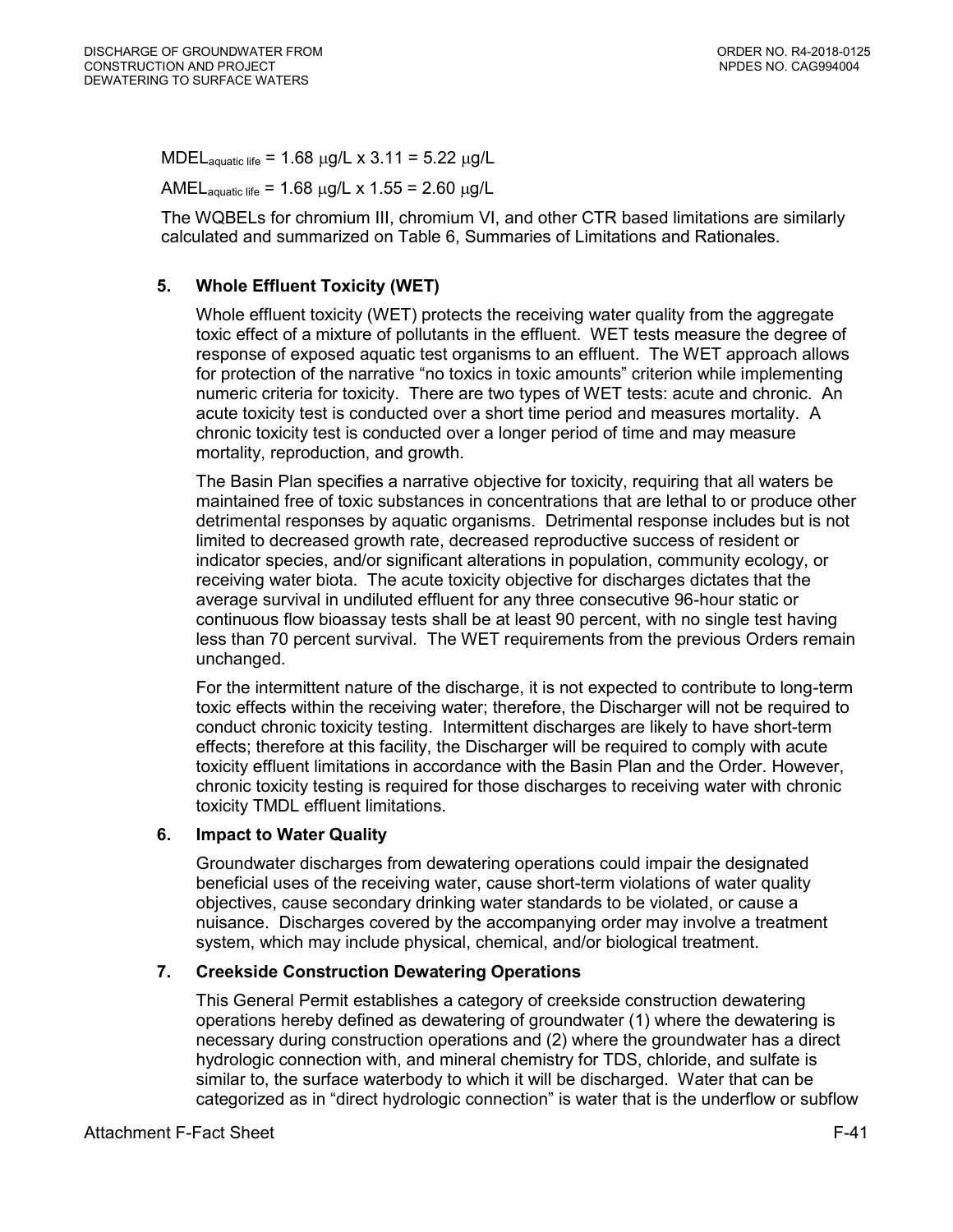of the surface waterbody. This consists of water in the soil, sand and gravel immediately below or adjacent to the bed of the open stream or waterbody, which supports the surface water in its natural state or feeds it directly. To constitute "hydrologic connection", it is essential that the surface and subsurface flows be in contact and that the subsurface flow shall have a definite direction corresponding to the surface flow.

Creekside discharge should be considered a last resort option and is only allowed under certain conditions subject to approval of the Executive Officer, and may be modified by a TMDL. Discharges determined by the Executive Officer to be creekside construction dewatering discharges will not be required to comply with the waterbody-specific mineral limitations for TDS, sulfate, and chloride identified in Attachment B except for nitrogen and boron. Since the groundwater and surface water are hydrologically connected and essentially one in the same, this approach ensures there is no degradation of the receiving water. Regulation under this approach is consistent with the federal Clean Water Act, and the Regional Water Board staff proposes establishing the limitations and the control mechanisms under the authority of the Porter-Cologne Water Quality Control Act.

The purpose of this approach to regulating creekside discharges is to avoid requiring a discharger to treat a surface waterbody to lower than naturally occurring, background, and mineral content. In such circumstance, cycling the extracted creekside water back into the surface waterbody, would not cause any decrease in the quality of the waterbody or degradation. However, to utilize the creekside construction dewatering approach, the Discharger must demonstrate in the ROWD that discharging the dewatered groundwater to the sanitary sewer, reusing the dewatered groundwater, and that other lawful discharge options are infeasible.

#### <span id="page-41-0"></span>**8. Specific Rationales for Each of the Numerical Effluent Limitations**

The effluent limitations and the specific rationales for pollutants that are expected to be present in discharges covered by this General Permit are listed in the tables at the end of this section. The specific rationales include: the existing General Permit Order No. R4-2018-0125 (General NPDES Permit No. CAG994004); the CTR; the Basin Plan; established TMDLs for Los Angeles Region and Title 22 California Code of Regulations (California Domestic Water Quality and Monitoring Regulations). It is intended that all the General Permits issued by this Regional Water Board for similar activities have similar effluent limits for the constituents of concern.

This Order establishes limits for many more constituents so that this General Permit will be able to cover many discharges which might otherwise not be eligible for coverage under a general permit. The many established effluent limitations increase the likelihood that a given discharge can be covered so that the advantages of a general permit in comparison to an individual permit, relatively lower cost, speed of enrollment, can be availed by many dischargers.

Because this Order is intended to serve as a general NPDES permit and covers discharges to all surface waters in the Los Angeles Region, the effluent limitations established pursuant to this general order are established to protect the most protective water quality objective for the surface water beneficial uses in the Los Angeles Region.

The discharges regulated under this General Permit have the potential to recharge ground waters protected as drinking waters. The Basin Plan requires these ground waters to be protected to Title 22 requirements, and it implements both the Federal and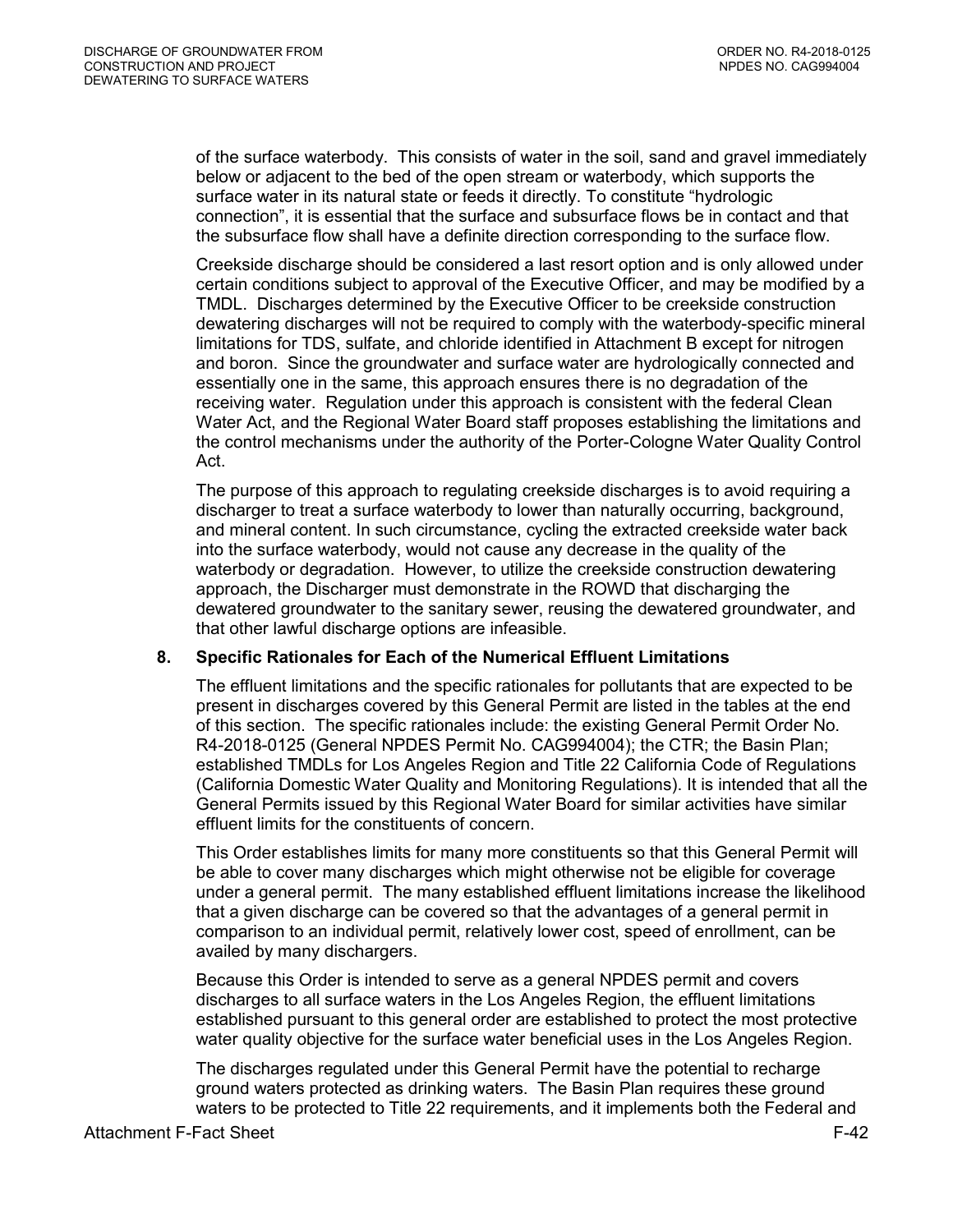State anti-degradation policies. Primary standards are standards that protect public health by limiting the levels of contaminants in drinking water. Secondary standards are guidelines regulating contaminants that may cause aesthetic effects (such as taste, odor, or color) in drinking water. For surface waters with the beneficial use of municipal and domestic supply, it is also appropriate to limit discharges into these sources of drinking water to MCL. To protect the most restrictive water quality objective, this General Permit includes limit for methylene blue active substances (MBAS) of 0.5 mg/L consistent with the existing permits. This limit is applicable to surface waters and groundwaters that have MUN designation because the discharges regulated under this General Permit have the potential to recharge ground waters protected as drinking waters.

On January 22, 2001 EPA adopted a new standard for arsenic in drinking water at 10 parts per billion (ppb) (40 CFR section 141.62(b)(16), replacing the old standard of 50 ppb. EPA has set the arsenic standard for drinking water at .010 parts per million (10 parts per billion) to protect consumers served by public water systems from the effects of long-term, chronic exposure to arsenic. The rule became effective on February 22, 2002. The date by which systems must comply with the new 10 ppb standard is January 23, 2006.

This General Permit includes effluent limitations for metals and some organic compounds which are specific based on whether the discharge is to a freshwater or saltwater receiving water. The CTR establishes the criteria for inland surface waters (freshwater) as well as water in the enclosed bays and estuaries (saltwater) and these criteria were used to set the appropriate metal limits. For purposes of this General Permit, saltwater is defined as waterbodies with saline, estuarine or marine beneficial use designations. All other inland surface waters are considered freshwater.

In freshwater, the toxicity of certain metals including cadmium, chromium III, copper, lead, nickel, silver, and zinc is dependent on water hardness. The CTR expresses the objectives for these metals through equations where the hardness of the receiving water is a variable. To simplify the permitting process, it was necessary that fixed hardness values be used in these equations. For limits in waters with hardness below 200 mg/L, a hardness value of 150 mg/L was used to calculate the limits. For limits in waters with hardness between 200 and 300 mg/L, a hardness value of 250 mg/L was used and for limits in waters with hardness 300 mg/L and above, a hardness value of 350 mg/L was used. The Order requires the Discharger to propose appropriate receiving water hardness or effluent hardness based on analytical results of receiving water or effluent samples. Upon approval of the Executive Officer, this hardness value will be used to determine the appropriate metal limitation from the table of limits (V.b.i.-Table 3) in the Order.

# <span id="page-42-1"></span><span id="page-42-0"></span>**D. Final Effluent Limitation Considerations**

# **1. Anti-Backsliding Requirements**

Sections 402(o) and 303(d)(4) of the CWA and federal regulations at 40 CFR section 122.44(l) prohibit backsliding in NPDES permits. These anti-backsliding provisions require effluent limitations in a reissued permit to be as stringent as those in the previous permit, with some exceptions where limitations may be relaxed.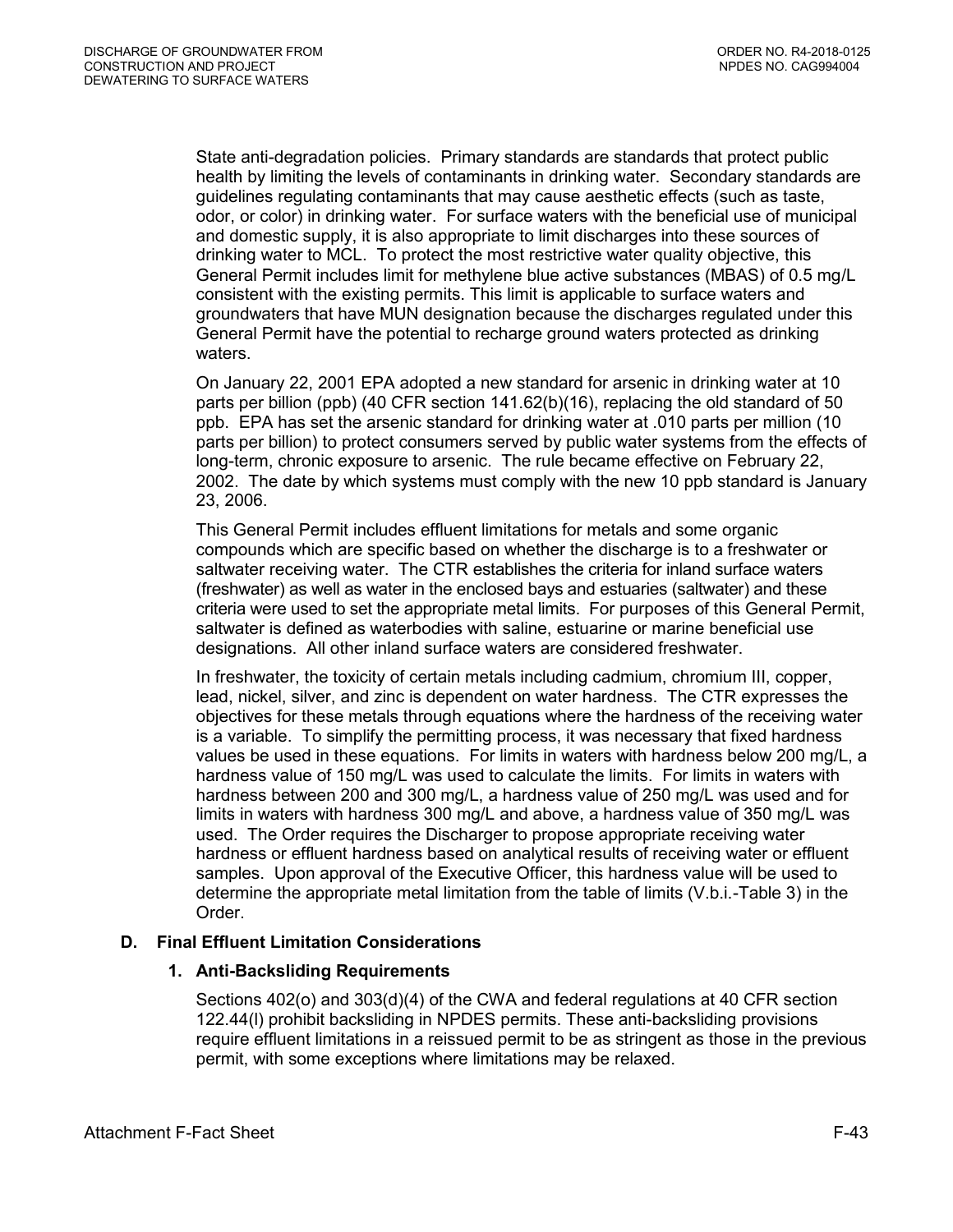# <span id="page-43-6"></span><span id="page-43-0"></span>**2. Antidegradation Policies**

The State Water Board established California's antidegradation policy in State Water Board Resolution No. 68-16. Resolution No. 68-16 incorporates the federal antidegradation policy where the federal policy applies under federal law. Resolution No. 68-16 requires that existing quality of waters be maintained unless degradation is justified based on specific findings. The Regional Water Board's Basin Plan implements, and incorporates by reference, both the state and federal antidegradation policies. The permitted discharge under this General Permit is consistent with the antidegradation provision of Section131.12 and State Water Board Resolution No. 68-16.

### <span id="page-43-1"></span>**3. Stringency of Requirements for Individual Pollutants**

This Order contains both technology-based and water quality-based effluent limitations for individual pollutants. This Order's technology-based pollutant restrictions implement the minimum, applicable federal technology-based requirements. These limitations are not more stringent than required by the CWA. A more stringent daily maximum effluent limitation for Total Suspended Solids has been prescribed in this permit consistent with the minimum applicable federal technology and other NPDES permits.

Water quality-based effluent limitations have been derived to implement water quality objectives that protect beneficial uses. Both the beneficial uses and the water quality objectives have been approved pursuant to federal law and are the applicable federal water quality standards. To the extent that toxic pollutant water quality-based effluent limitations were derived from the CTR, the CTR is the applicable standard pursuant to 40 CFR section 131.38. The procedures for calculating the individual water qualitybased effluent limitations for priority pollutants are based on the CTR implemented by the SIP, which was approved by USEPA on May 18, 2000. Most beneficial uses and water quality objectives contained in the Basin Plan were approved under state law and submitted to and approved by USEPA prior to May 30, 2000. Any water quality objectives and beneficial uses submitted to USEPA prior to May 30, 2000, but not approved by USEPA before that date, are nonetheless "applicable water quality standards for purposes of the CWA" pursuant to 40 CFR section 131.21(c)(1). The remaining water quality objectives and beneficial uses implemented by this Order were approved by USEPA and are applicable water quality standards pursuant to section 131.21(c)(2). Collectively, this Order's restrictions on individual pollutants are no more stringent than required to implement the requirements of the CWA.

- <span id="page-43-2"></span>**4. Interim Effluent Limitations (Not Applicable)**
- <span id="page-43-3"></span>**5. Land Discharge Specifications (Not Applicable)**
- <span id="page-43-4"></span>**6. Recycling Specifications (Not Applicable)**
- <span id="page-43-5"></span>**7. Summaries of Limitations and Rationales**

Summaries of the final effluent limitations based on technology-based discharge limitations and water quality-based discharge limitations and their rationales are shown in the following tables.

### **Table 31. Summaries of Effluent Limitations and Rationales for Freshwater**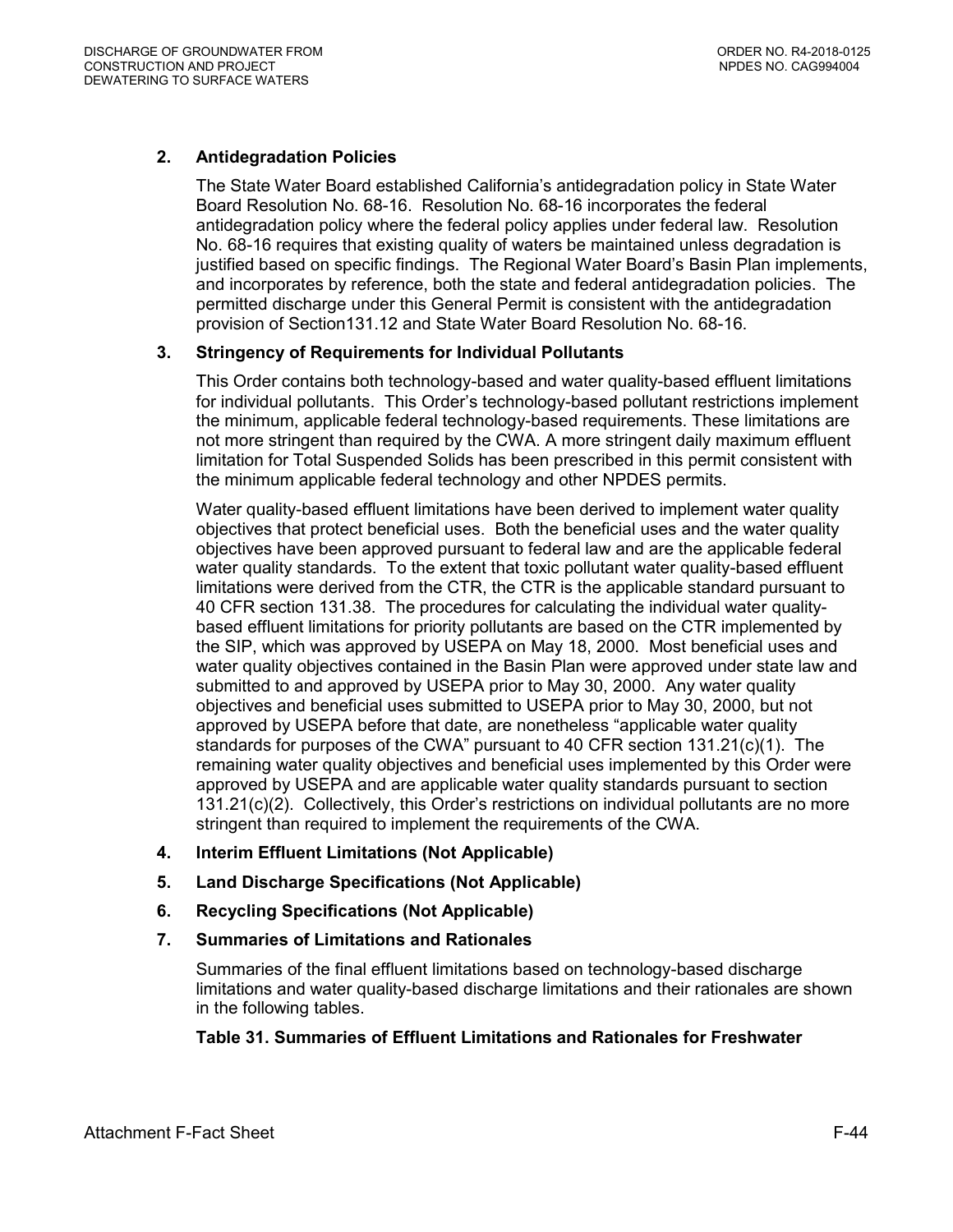|                                            |              |               | <b>Effluent Limitations</b> |                        |            |                                            |
|--------------------------------------------|--------------|---------------|-----------------------------|------------------------|------------|--------------------------------------------|
| <b>Constituent</b>                         | <b>Units</b> |               | <b>Maximum Daily</b>        | <b>Average Monthly</b> |            | <b>Basis for Limit</b>                     |
|                                            |              | <b>Others</b> | <b>MUN</b>                  | <b>Others</b>          | <b>MUN</b> |                                            |
| <b>General Constituents</b>                |              |               |                             |                        |            |                                            |
| <b>Total Suspended Solids</b><br>(TSS)     | mg/L         | 75            | 75                          | 50                     | 50         | <b>Previous Order</b>                      |
| Turbidity                                  | <b>NTU</b>   | 150           | 150                         | 50                     | 50         | <b>Previous Order</b>                      |
| <b>BOD<sub>5</sub>20°C</b>                 | mg/L         | 30            | 30                          | 20                     | 20         | <b>Previous Order</b>                      |
| Oil and Grease                             | mg/L         | 15            | 15                          | 10                     | 10         | Previous Order                             |
| Settleable Solids                          | m/L          | 0.3           | 0.3                         | 0.1                    | 0.1        | <b>Previous Order</b>                      |
| <b>Sulfides</b>                            | mg/L         | 1.0           | 1.0                         |                        |            | Previous Order                             |
| Phenols                                    | mg/L         | 1.0           | 1.0                         |                        |            | Previous Order                             |
| <b>Residual Chlorine</b>                   | mg/L         | 0.1           | 0.1                         |                        |            | Previous Order,<br>Basin Plan <sup>4</sup> |
| Methylene Blue Active<br>Substances (MBAS) | mg/L         | 0.5           | 0.5                         |                        |            | <b>Previous Order</b>                      |
| <b>Volatile Organic Compounds</b>          |              |               |                             |                        |            |                                            |
| 1,1 dichloroethane                         | µg/L         | 5             |                             |                        |            | Previous Order                             |
| 1,1 dichloroethylene                       | $\mu$ g/L    | 6.0           | 0.11                        | 3.2                    | 0.057      | CTR <sup>5</sup> , Basin Plan              |
| 1,1,1 trichloroethane                      | µg/L         | 200           |                             |                        |            | <b>Previous Order</b>                      |
| 1,1,2 trichloroethane                      | µg/L         | 5             | 1.2                         |                        | 0.6        | Basin Plan, CTR                            |
| 1,1,2,2 tetrachloroethane                  | $\mu$ g/L    | 1.0           | 0.34                        |                        | 0.17       | Basin Plan, CTR                            |
| 1,2 dichloroethane                         | µg/L         | 0.5           | 0.5                         |                        | 0.38       | Previous Order, CTR                        |
| 1,2 dichloropropane                        | µg/L         | 5             | 1.1                         |                        | 0.52       | Basin Plan, CTR                            |
| 1,2-trans-dichloroethylene                 | $\mu$ g/L    | 10            |                             |                        |            | <b>Previous Order</b>                      |
| 1,3 dichloropropylene                      | µg/L         | 0.5           |                             |                        |            | <b>Previous Order</b>                      |
| Acetone                                    | µg/L         | 700           |                             |                        |            | Previous Order                             |
| Acrolein                                   | µg/L         | 100           |                             |                        |            | <b>Previous Order</b>                      |
| Acrylonitrile                              | $\mu$ g/L    | 1.7           | 0.12                        | 0.66                   | 0.059      | CTR                                        |
| Benzene                                    | µg/L         | 1.0           |                             |                        |            | Previous Order                             |
| <b>Bromoform</b>                           | µg/L         | 720 8.6       |                             | 360                    | 4.3        | <b>CTR</b>                                 |
| Carbon tetrachloride                       | $\mu$ g/L    | 0.50.5        |                             | 0.5                    | 0.25       | Previous Order, CTR                        |
| Chlorobenzene                              | µg/L         | 30            |                             |                        |            | <b>Previous Order</b>                      |
| Chlorodibromomethane                       | µg/L         | 68            | 0.81                        | 34                     | 0.40       | <b>CTR</b>                                 |

4 Basin Plan Objectives are instantaneous maximum concentrations of pollutants that when not exceeded are protective of the beneficial uses of the particular water body. They are generally set at the level required to protect the most sensitive beneficial use at an even lower level based on antidegradation principles.

5 CTR-based number for the protection of aquatic organisms. The number is derived as a continuous criteria concentration (CCC) and equals the highest concentration of a pollutant to which aquatic life can be exposed for an extended period of time (4 days) without deleterious effects.

Attachment F-Fact Sheet F-45

 $\overline{a}$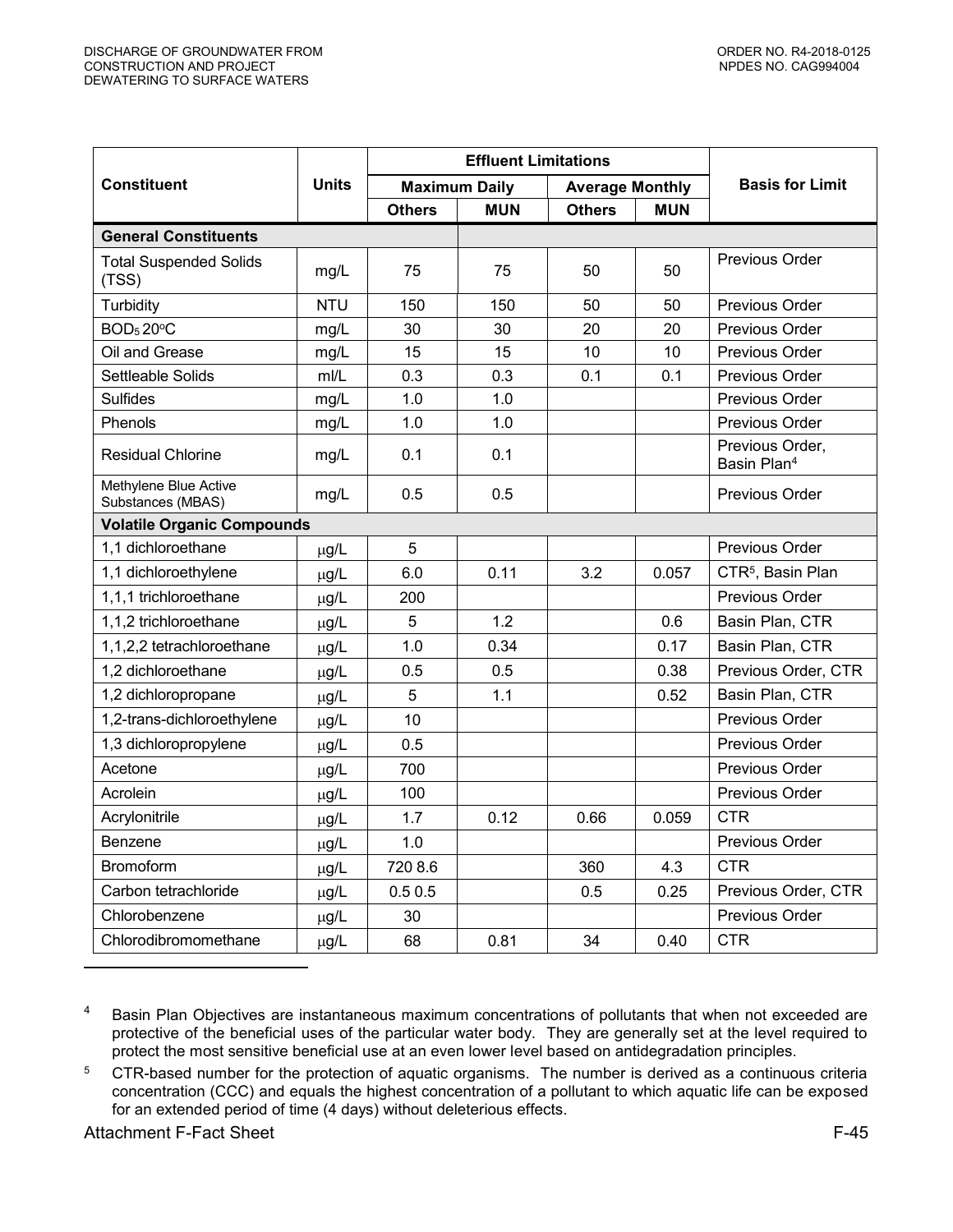|                                       |              |                      | <b>Effluent Limitations</b> |                        |            |                        |
|---------------------------------------|--------------|----------------------|-----------------------------|------------------------|------------|------------------------|
| <b>Constituent</b>                    | <b>Units</b> |                      | <b>Maximum Daily</b>        | <b>Average Monthly</b> |            | <b>Basis for Limit</b> |
|                                       |              | <b>Others</b>        | <b>MUN</b>                  | <b>Others</b>          | <b>MUN</b> |                        |
| Chloroethane                          | $\mu$ g/L    | 100                  |                             |                        |            | Previous Order         |
| Chloroform                            | $\mu$ g/L    | 100                  |                             |                        |            | Previous Order         |
| Dichlorobromomethane                  | $\mu$ g/L    | 92                   | 1.1                         | 46                     | 0.56       | <b>CTR</b>             |
| Ethylbenzene                          | $\mu$ g/L    | 700                  |                             |                        |            | Previous Order         |
| Ethylene dibromide                    | µg/L         | 0.05                 |                             |                        |            | Previous Order         |
| Methyl ethyl ketone                   | $\mu$ g/L    | 700                  |                             |                        |            | Previous Order         |
| Methyl tertiary butyl ether<br>(MTBE) | µg/L         | 5                    |                             |                        |            | SMCL <sup>6</sup>      |
| Methylbromide                         | µg/L         | 10                   |                             |                        |            | Previous Order         |
| Methylchloride                        | µg/L         | 3                    |                             |                        |            | Previous Order         |
| Methylene chloride                    | µg/L         | 3200                 | 9.5                         | 1600                   | 4.7        | <b>CTR</b>             |
| Tetrachloroethylene                   | µg/L         | 5.0                  | 1.6                         |                        | 0.80       | Previous Order, CTR    |
| Toluene                               | µg/L         | 150                  |                             |                        |            | Previous Order         |
| Trichloroethylene                     | µg/L         | 5.0                  | 5.0                         |                        | 2.7        | Previous Order, CTR    |
| Vinyl chloride                        | µg/L         | 0.5                  |                             |                        |            | Previous Order         |
| Xylenes                               | $\mu$ g/L    | 1750                 |                             |                        |            | Previous Order         |
| <b>Metals</b>                         |              |                      |                             |                        |            |                        |
| Antimony                              | µg/L         | $6\phantom{1}6$      |                             |                        |            | <b>Basin Plan</b>      |
| Arsenic                               | µg/L         | 10                   |                             | 10                     |            | <b>FMCL</b>            |
| Beryllium                             | µg/L         | $\overline{4}$       |                             |                        |            | <b>Basin Plan</b>      |
| Cadmium                               | µg/L         | $6 - 5^7$            |                             | $3 - 5^5$              |            | CTR, Basin Plan        |
| Chromium III                          | µg/L         | 50                   |                             |                        |            | Previous Order         |
| Chromium VI                           | µg/L         | 16                   |                             | 8                      |            | <b>CTR</b>             |
| Copper                                | $\mu$ g/L    | 21-445               |                             | 10-225                 |            | <b>CTR</b>             |
| Cyanide                               | $\mu$ g/L    | 8.5                  |                             | 4.2                    |            | <b>CTR</b>             |
| Lead                                  | µg/L         | $9 - 265$            |                             | $4 - 135$              |            | <b>CTR</b>             |
| Mercury                               | μg/L         | 0.1                  |                             | 0.05                   | 0.050      | <b>CTR</b>             |
| Nickel                                | µg/L         | 1005                 |                             | 60-100 <sup>5</sup>    |            | CTR, Basin Plan        |
| Selenium                              | μg/L         | 8                    |                             | $\overline{4}$         |            | <b>CTR</b>             |
| Silver                                | $\mu$ g/L    | $8 - 40^{5}$         |                             | $4 - 205$              |            | <b>CTR</b>             |
| Thallium                              | $\mu$ g/L    | 13                   | 3.4                         | 6.3                    | 1.7        | <b>CTR</b>             |
| Zinc                                  | µg/L         | 170-350 <sup>5</sup> |                             | 90-170 <sup>5</sup>    |            | <b>CTR</b>             |

<sup>6</sup> Secondary Maximum Contaminant Level, Department of Health Services, Title 22 California Code of Regulations.

 $\overline{a}$ 

<sup>7</sup> Depending on hardness.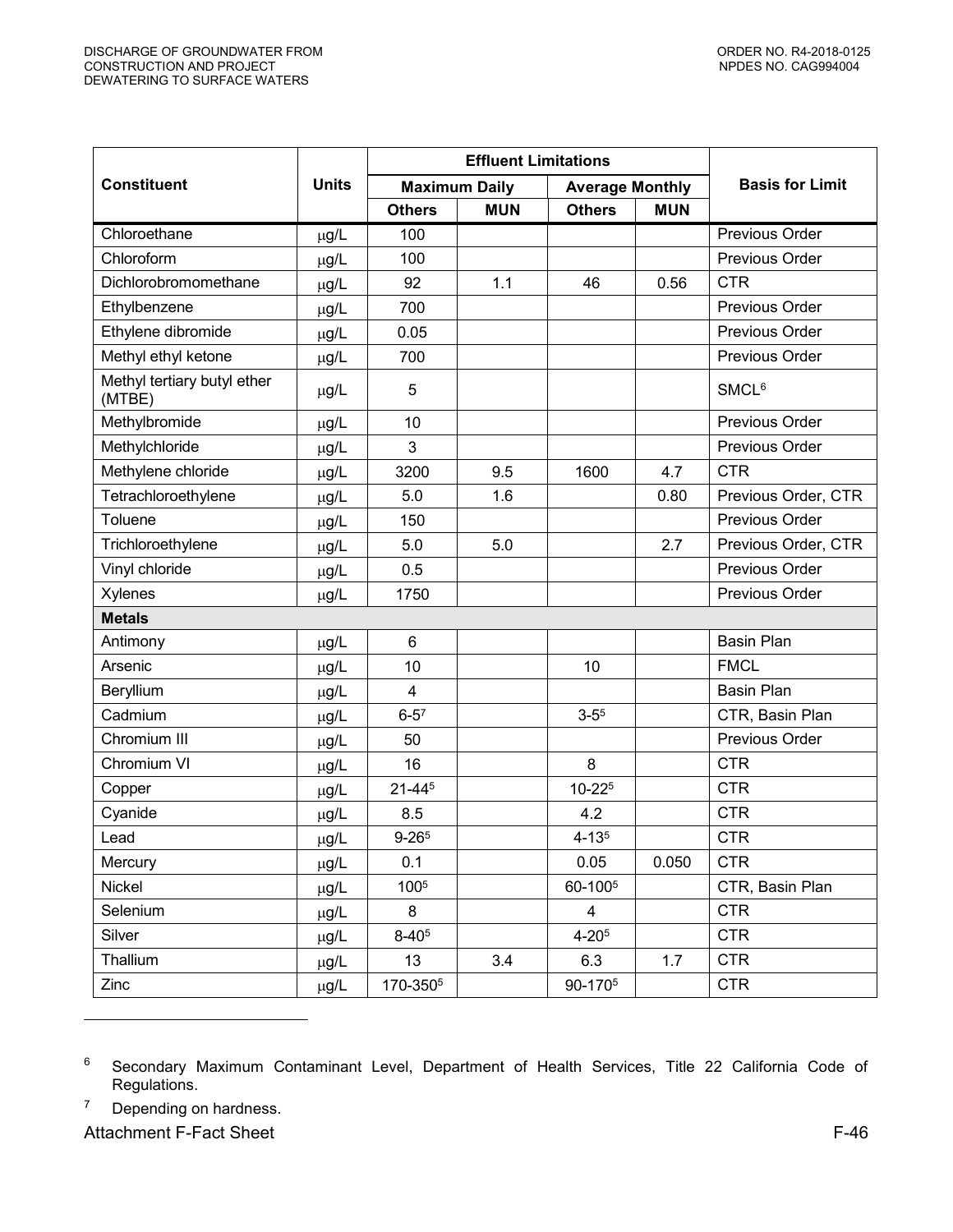|                                        |              |               | <b>Effluent Limitations</b> |                        |            |                        |  |  |
|----------------------------------------|--------------|---------------|-----------------------------|------------------------|------------|------------------------|--|--|
| <b>Constituent</b>                     | <b>Units</b> |               | <b>Maximum Daily</b>        | <b>Average Monthly</b> |            | <b>Basis for Limit</b> |  |  |
|                                        |              | <b>Others</b> | <b>MUN</b>                  | <b>Others</b>          | <b>MUN</b> |                        |  |  |
| <b>Pesticides and PCBs</b>             |              |               |                             |                        |            |                        |  |  |
| $4,4'-DDD$                             | µg/L         | 0.0017        | 0.0017                      | 0.00084                | 0.00083    | <b>CTR</b>             |  |  |
| 4,4'-DDE                               | µg/L         | 0.0012        |                             | 0.00059                |            | <b>CTR</b>             |  |  |
| 4,4'-DDT                               | µg/L         | 0.0012        |                             | 0.00059                |            | <b>CTR</b>             |  |  |
| alpha-Endosulfan                       | µg/L         | 0.092         |                             | 0.046                  |            | <b>CTR</b>             |  |  |
| alpha-BHC                              | µg/L         | 0.026         | 0.0079                      | 0.013                  | 0.0039     | <b>CTR</b>             |  |  |
| Aldrin                                 | µg/L         | 0.00028       | 0.00027                     | 0.00014                | 0.00013    | <b>CTR</b>             |  |  |
| beta-BHC                               | µg/L         | 0.092         | 0.028                       | 0.046                  | 0.014      | <b>CTR</b>             |  |  |
| beta-Endosulfan                        | µg/L         | 0.092         |                             | 0.046                  |            | <b>CTR</b>             |  |  |
| Chlordane                              | µg/L         | 0.0012        | 0.0012                      | 0.00059                | 0.00057    | <b>CTR</b>             |  |  |
| <b>Dieldrin</b>                        | µg/L         | 0.00028       |                             | 0.00014                |            | <b>CTR</b>             |  |  |
| <b>Endosulfan Sulfate</b>              | µg/L         | 480           | 220                         | 240                    | 110        | <b>CTR</b>             |  |  |
| Endrin                                 | µg/L         | 0.059         |                             | 0.029                  |            | <b>CTR</b>             |  |  |
| Endrin Aldehyde                        | µg/L         | 1.6           | 1.5                         | 0.81                   | 0.76       | <b>CTR</b>             |  |  |
| Heptachlor                             | µg/L         | 0.00042       |                             | 0.00021                |            | <b>CTR</b>             |  |  |
| Heptachlor Epoxide                     | µg/L         | 0.00022       | 0.00020                     | 0.00011                | 0.00010    | <b>CTR</b>             |  |  |
| gamma-BHC                              | µg/L         | 0.12          | 0.039                       | 0.063                  | 0.019      | <b>CTR</b>             |  |  |
| Toxaphene                              | µg/L         | 0.0015        | 0.0015                      | 0.00075                | 0.00073    | <b>CTR</b>             |  |  |
| <b>PCBs</b>                            | $\mu$ g/L    | 0.00034       |                             | 0.00017                |            | <b>CTR</b>             |  |  |
| <b>Semi-Volatile Organic Compounds</b> |              |               |                             |                        |            |                        |  |  |
| 1,2 Dichlorobenzene                    | µg/L         | 600           |                             |                        |            | <b>Basin Plan</b>      |  |  |
| 1,2-Diphenylhydrazine                  | µg/L         | 1.1           | 0.081                       | 0.54                   | 0.040      | <b>CTR</b>             |  |  |
| 1,3 Dichlorobenzene                    | µg/L         | 5,200         | 800                         | 2,600                  | 400        | <b>CTR</b>             |  |  |
| 1,4 Dichlorobenzene                    | µg/L         | 5.0           |                             |                        |            | No change              |  |  |
| 2,4-Dichlorophenol                     | μg/L         | 1600          | 190                         | 790                    | 93         | <b>CTR</b>             |  |  |
| 2,4-Dimethylphenol                     | μg/L         | 4,600         | 1100                        | 2,300                  | 540        | <b>CTR</b>             |  |  |
| 2,4-Dinitrophenol                      | μg/L         | 28000         | 140                         | 14,000                 | 70         | <b>CTR</b>             |  |  |
| 2,4-Dinitrotoluene                     | μg/L         | 18            | 0.23                        | 9.1                    | 0.11       | <b>CTR</b>             |  |  |
| 2,4,6-Trichlorophenol                  | μg/L         | 13            | 4.3                         | 6.5                    | 2.1        | <b>CTR</b>             |  |  |
| 2-Chloronaphthalene                    | µg/L         | 8,600         | 3400                        | 4,300                  | 1,700      | <b>CTR</b>             |  |  |
| 2-Chlorophenol                         | μg/L         | 800           | 241                         | 400                    | 120        | <b>CTR</b>             |  |  |
| 3,3-Dichlorobenzidine                  | μg/L         | 0.16          | 0.088                       | 0.077                  | 0.04       | <b>CTR</b>             |  |  |
| 2-Methyl-4,6-Dinitrophenol             | µg/L         | 1540          | 26.9                        | 765                    | 13.4       | <b>CTR</b>             |  |  |
| Acenaphthene                           | μg/L         | 5,400         | 2,400                       | 2,700                  | 1,200      | <b>CTR</b>             |  |  |
| Anthracene                             | μg/L         | 220,000       | 19,000                      | 110,000                | 9,600      | <b>CTR</b>             |  |  |
| Benzidine                              | μg/L         | 0.0011        | 0.00025                     | 0.00054                | 0.00012    | <b>CTR</b>             |  |  |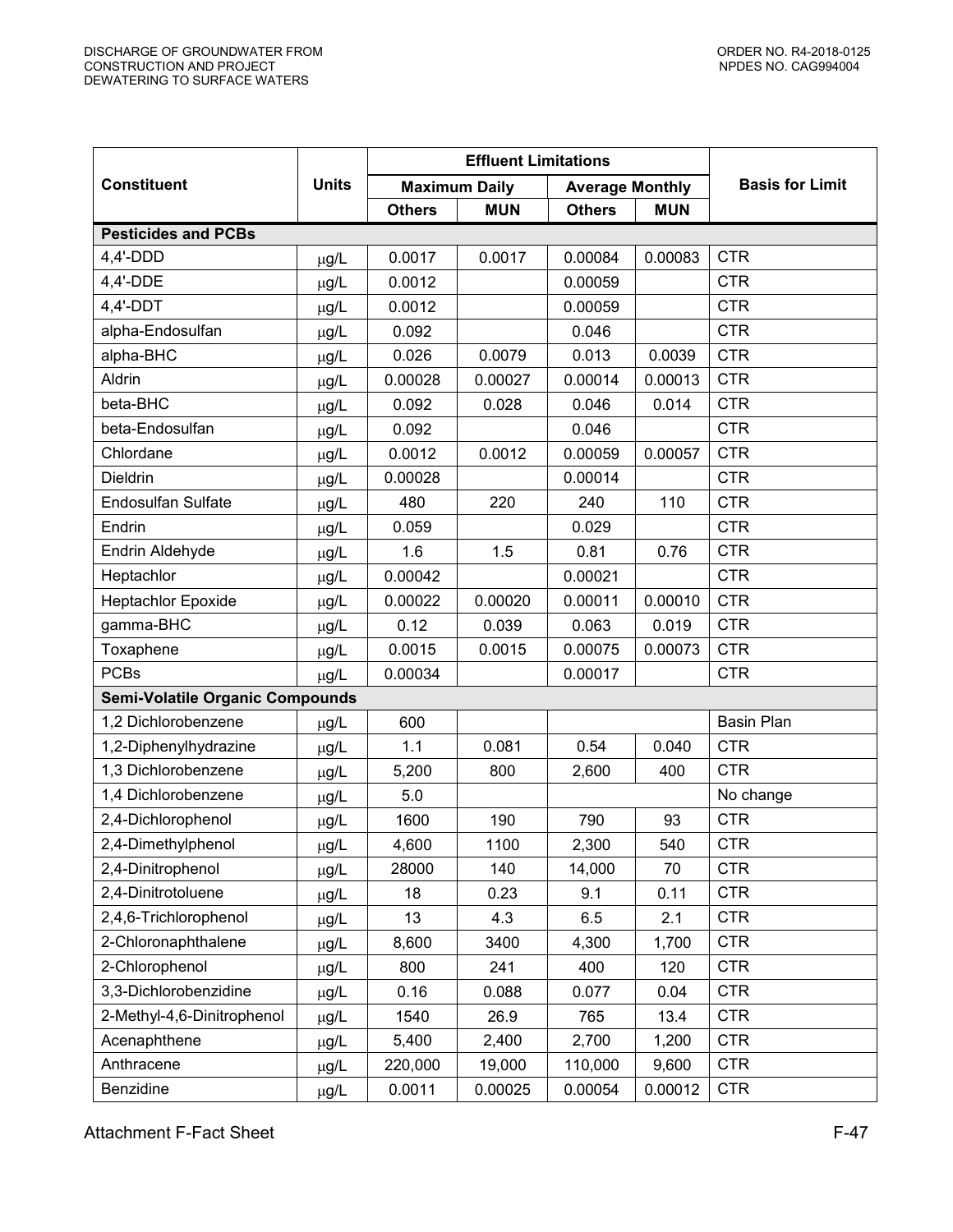|                                        | <b>Effluent Limitations</b> |                      |            |                        |            |                        |
|----------------------------------------|-----------------------------|----------------------|------------|------------------------|------------|------------------------|
| <b>Constituent</b>                     | <b>Units</b>                | <b>Maximum Daily</b> |            | <b>Average Monthly</b> |            | <b>Basis for Limit</b> |
|                                        |                             | <b>Others</b>        | <b>MUN</b> | <b>Others</b>          | <b>MUN</b> |                        |
| <b>BenzoaAnthracene</b>                | µg/L                        | 0.098                | 0.0089     | 0.049                  | 0.0044     | <b>CTR</b>             |
| BenzoaPyrene                           | µg/L                        | 0.098                | 0.0089     | 0.049                  | 0.0044     | <b>CTR</b>             |
| BenzobFluoranthene                     | µg/L                        | 0.098                | 0.0089     | 0.049                  | 0.0044     | <b>CTR</b>             |
| <b>BenzokFluoranthene</b>              | µg/L                        | 0.098                | 0.0089     | 0.049                  | 0.0044     | <b>CTR</b>             |
| Bis2-ChloroethylEther                  | $\mu$ g/L                   | 2.8                  | 0.063      | 1.4                    | 0.031      | <b>CTR</b>             |
| Bis2-ChloroisopropylEther              | μg/L                        | 340,000              | 2,800      | 170,000                | 1,400      | <b>CTR</b>             |
| Bis2-EthylhexylPhthalate               | µg/L                        | 11                   | 3.7        | 5.9                    | 1.8        | <b>CTR</b>             |
| <b>Butylbenzyl Phthalate</b>           | $\mu g/L$                   | 10,000               | 6,000      | 5,200                  | 3,000      | <b>CTR</b>             |
| Chrysene                               | µg/L                        | 0.098                | 0.0089     | 0.049                  | 0.0044     | <b>CTR</b>             |
| Dibenzoa, hAnthracene                  | µg/L                        | 0.098                | 0.0089     | 0.049                  | 0.0044     | <b>CTR</b>             |
| Diethyl Phthalate                      | µg/L                        | 240,000              | 46,000     | 120,000                | 23,000     | <b>CTR</b>             |
| Dimethyl Phthalate                     | µg/L                        | 5,800,000            | 629,000    | 2,900,000              | 313,000    | <b>CTR</b>             |
| Di-n-Butyl Phthalate                   | µg/L                        | 24,000               | 5,400      | 12,000                 | 2,700      | <b>CTR</b>             |
| Fluoranthene                           | µg/L                        | 740                  | 600        | 370                    | 300        | <b>CTR</b>             |
| Fluorene                               | µg/L                        | 28,000               | 2,600      | 14,000                 | 1,300      | <b>CTR</b>             |
| Hexachlorobenzene                      | $\mu g/L$                   | 0.0016               | 0.0015     | 0.00077                | 0.00075    | <b>CTR</b>             |
| Hexachlorobutadiene                    | µg/L                        | 100                  | 0.89       | 50 0.44                |            | <b>CTR</b>             |
| Hexachlorocyclopentadien<br>e          | µg/L                        | 34,000               | 480        | 17,000                 | 240        | <b>CTR</b>             |
| Hexachloroethane                       | μg/L                        | 18                   | 3.8        | 8.9                    | 1.9        | <b>CTR</b>             |
| Indeno1,2,3-cd Pyrene                  | µg/L                        | 0.098                | 0.0088     | 0.049                  | 0.0044     | <b>CTR</b>             |
| Isophorone                             | µg/L                        | 1200                 | 17         | 600                    | 8.4        | <b>CTR</b>             |
| N-Nitrosodimethyl amine<br><b>NDMA</b> | µg/L                        | 16                   | 0.0014     | 8.1                    | 0.00069    | <b>CTR</b>             |
| N-Nitrosodi-n-Propylamine              | µg/L                        | 2.8                  | 0.011      | 1.4                    | 0.005      | <b>CTR</b>             |
| N-Nitrosodiphenylamine                 | µg/L                        | 32                   | 10         | 16                     | 5.0        | <b>CTR</b>             |
| Naphthalene                            | µg/L                        | 21                   |            |                        |            | Taste and Odor         |
| Nitrobenzene                           | µg/L                        | 3800                 | 34         | 1,900                  | 17         | <b>CTR</b>             |
| Pentachlorophenol                      | µg/L                        | 1.5                  | 0.56       | 0.73                   | 0.28       | <b>CTR</b>             |
| Phenol                                 | µg/L                        | 1,000                |            |                        |            | Previous Order         |
| Pyrene                                 | µg/L                        | 22,000               | 1930       | 11,000                 | 960        | <b>CTR</b>             |
| <b>Miscellaneous</b>                   |                             |                      |            |                        |            |                        |
| Asbestos                               | fib/L                       |                      | 1.4E7      |                        | 7E6        | <b>CTR</b>             |
| Di-isopropyl ether (DIPE)              | µg/L                        | 0.8                  |            |                        |            | Taste and Odor         |
| 1,4-Dioxane                            | μg/L                        | 3                    |            |                        |            | Previous Order         |
| Perchlorate                            | µg/L                        | 6                    |            |                        |            | <b>MCL</b>             |
| 2,3,7,8-TCDD (Dioxin)                  | μg/L                        | $2.8E-8$             | $2.6E-8$   | $1.4E-8$               | $1.3E-8$   | <b>CTR</b>             |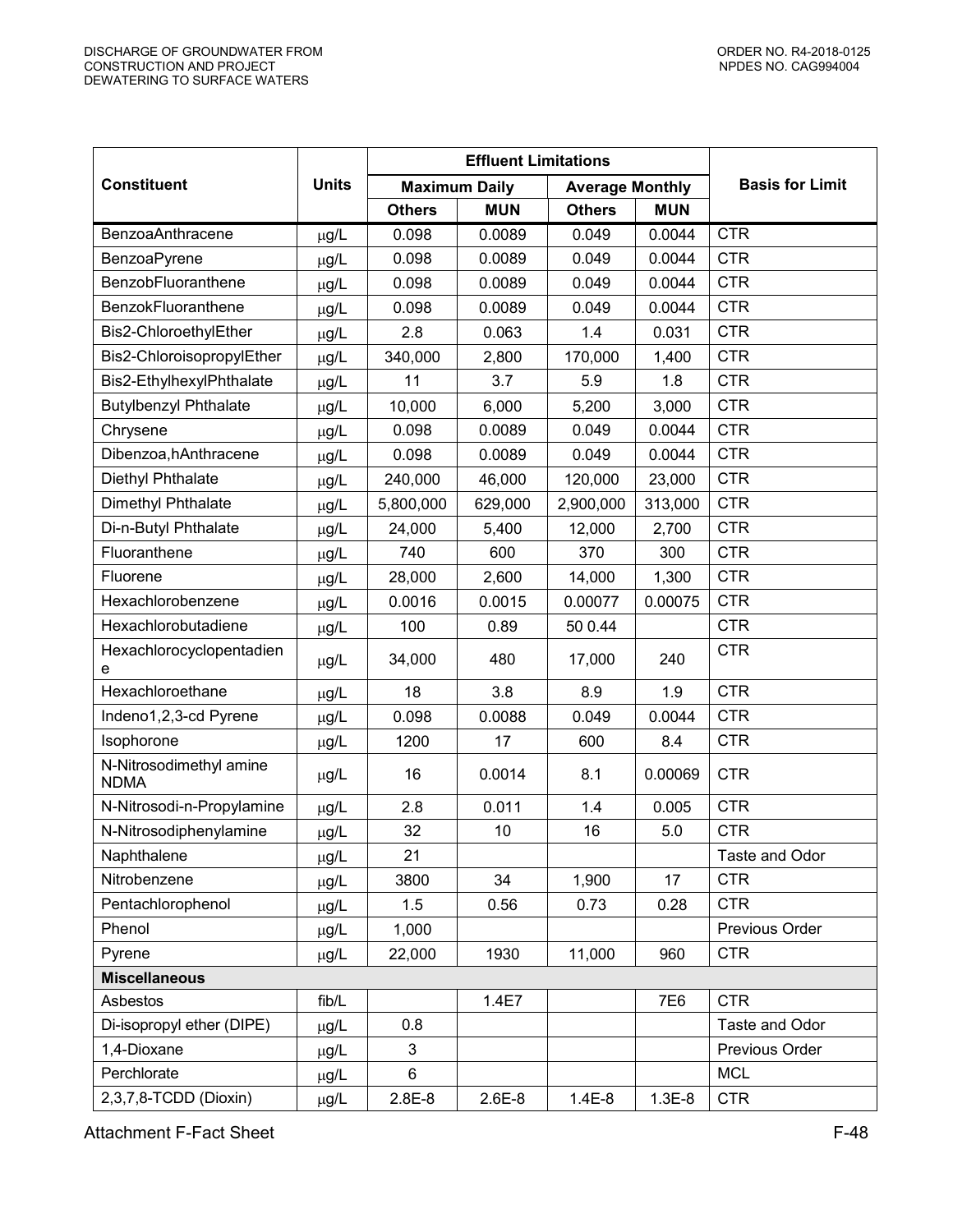<span id="page-48-0"></span>

|                                 |              |                      | <b>Effluent Limitations</b> | <b>Basis for Limit</b> |                        |                       |
|---------------------------------|--------------|----------------------|-----------------------------|------------------------|------------------------|-----------------------|
| <b>Constituent</b>              | <b>Units</b> | <b>Maximum Daily</b> |                             |                        | <b>Average Monthly</b> |                       |
|                                 |              | <b>Others</b>        | <b>MUN</b>                  | <b>Others</b>          | <b>MUN</b>             |                       |
| Tertiary butyl alcohol (TBA)    | $\mu$ g/L    | 12                   |                             |                        |                        | <b>Previous Order</b> |
| Total petroleum<br>hydrocarbons | μg/L         | 100                  |                             |                        |                        | <b>Previous Order</b> |

# **Table 32. Summaries of Effluent Limitations and Rationales for Saltwater**

| <b>Constituent</b>                         | <b>Units</b> | <b>Effluent Limitations</b> |                        | <b>Basis for Limit</b>                                                                                        |  |  |  |  |  |
|--------------------------------------------|--------------|-----------------------------|------------------------|---------------------------------------------------------------------------------------------------------------|--|--|--|--|--|
|                                            |              | <b>Maximum Daily</b>        | <b>Average Monthly</b> |                                                                                                               |  |  |  |  |  |
| <b>General Constituents</b>                |              |                             |                        |                                                                                                               |  |  |  |  |  |
| <b>Total Suspended solids</b><br>(TSS)     | mg/L         | 75                          | 50                     | See the detailed rationale<br>following Table 15 for<br>change in Maximum Daily<br><b>Effluent Limitation</b> |  |  |  |  |  |
| Turbidity                                  | <b>NTU</b>   | 150                         | 50                     | Previous Order                                                                                                |  |  |  |  |  |
| <b>BOD5 20oC</b>                           | mg/L         | 30                          | 20                     | Previous Order                                                                                                |  |  |  |  |  |
| Oil and Grease                             | mg/L         | 15                          | 10                     | Previous Order                                                                                                |  |  |  |  |  |
| Settleable Solids                          | mI/L         | 0.3                         | 0.1                    | Previous Order                                                                                                |  |  |  |  |  |
| <b>Sulfides</b>                            | mg/L         | 1.0                         |                        | Previous Order                                                                                                |  |  |  |  |  |
| Phenols                                    | mg/L         | 1.0                         |                        | Previous Order                                                                                                |  |  |  |  |  |
| <b>Residual Chlorine</b>                   | mg/L         | 0.1                         |                        | Previous Order,<br><b>Basin Plan</b>                                                                          |  |  |  |  |  |
| Methylene Blue Active<br>Substances (MBAS) | mg/L         | 0.5                         |                        | <b>Previous Order</b>                                                                                         |  |  |  |  |  |
| <b>Volatile Organic Compounds</b>          |              |                             |                        |                                                                                                               |  |  |  |  |  |
| 1,1-dichloroethane                         | $\mu$ g/L    | 5                           |                        | Previous Order                                                                                                |  |  |  |  |  |
| 1,1-dichloroethylene                       | $\mu$ g/L    | 6                           | 3.2                    | <b>CTR</b>                                                                                                    |  |  |  |  |  |
| 1,1,1-trichloroethane                      | $\mu$ g/L    | 200                         |                        | Previous Order                                                                                                |  |  |  |  |  |
| 1,1,2-trichloroethane                      | $\mu$ g/L    | 5                           |                        | <b>Basin Plan</b>                                                                                             |  |  |  |  |  |
| 1,1,2,2-tetrachloroethane                  | $\mu$ g/L    | 1.0                         |                        | <b>Previous Order</b>                                                                                         |  |  |  |  |  |
| 1,2-dichloroethane                         | $\mu$ g/L    | 0.5                         |                        | Previous Order                                                                                                |  |  |  |  |  |
| 1,2-dichloropropane                        | $\mu$ g/L    | 5                           |                        | <b>Basin Plan</b>                                                                                             |  |  |  |  |  |
| 1,2-trans-dichloroethylene                 | $\mu$ g/L    | 10                          |                        | <b>Previous Order</b>                                                                                         |  |  |  |  |  |
| 1,3-dichloropropylene                      | $\mu$ g/L    | 0.5                         |                        | Previous Order                                                                                                |  |  |  |  |  |
| Acetone                                    | $\mu$ g/L    | 700                         |                        | Previous Order                                                                                                |  |  |  |  |  |
| Acrolein                                   | $\mu$ g/L    | 100                         |                        | Previous Order                                                                                                |  |  |  |  |  |
| Acrylonitrile                              | $\mu$ g/L    | 1.7                         | 0.66                   | <b>CTR</b>                                                                                                    |  |  |  |  |  |
| Benzene                                    | $\mu$ g/L    | 1.0                         |                        | Previous Order                                                                                                |  |  |  |  |  |
| <b>Bromoform</b>                           | $\mu$ g/L    | 720                         | 360                    | <b>CTR</b>                                                                                                    |  |  |  |  |  |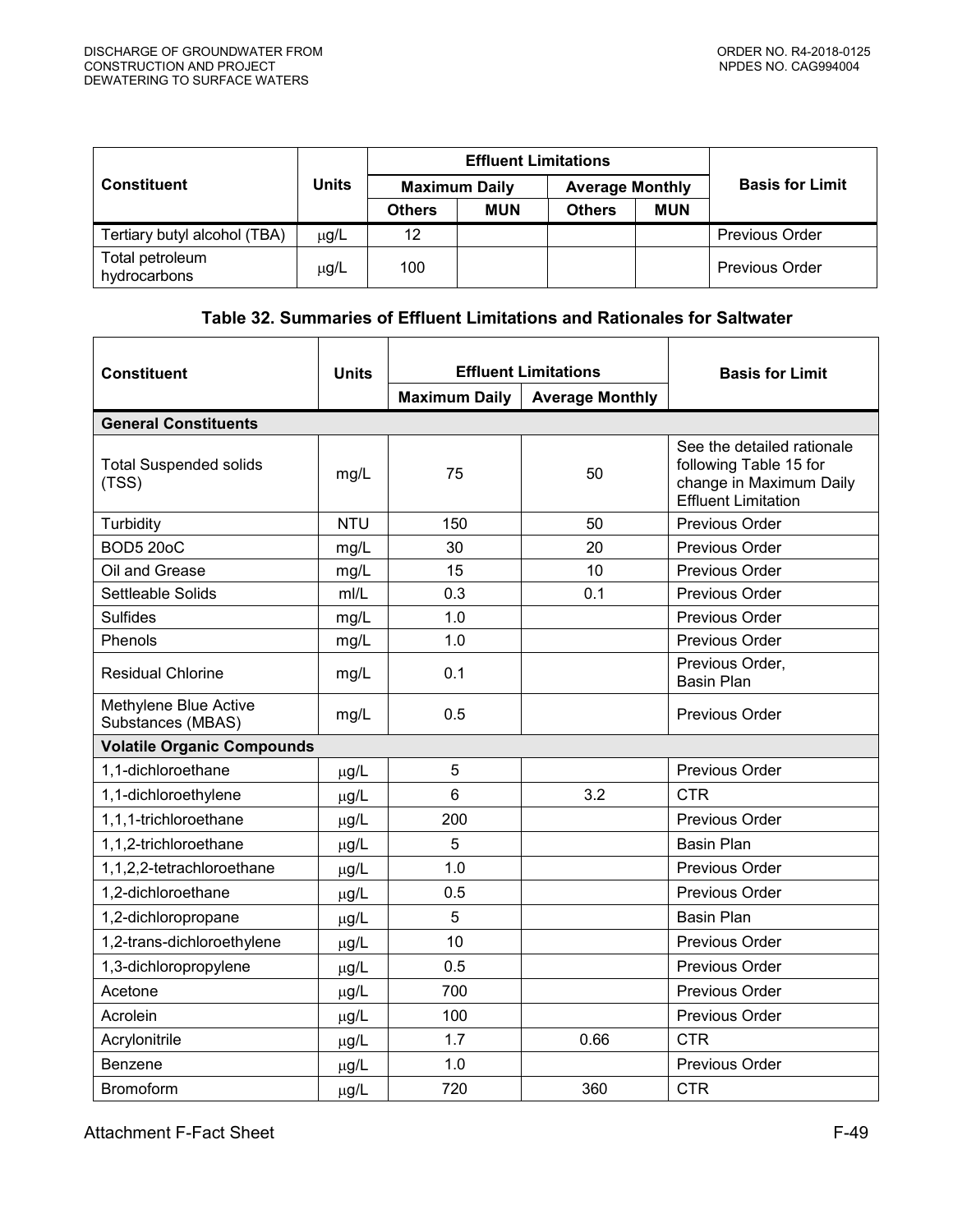$\overline{a}$ 

| <b>Constituent</b>                    | <b>Units</b> | <b>Effluent Limitations</b> |                        | <b>Basis for Limit</b>              |
|---------------------------------------|--------------|-----------------------------|------------------------|-------------------------------------|
|                                       |              | <b>Maximum Daily</b>        | <b>Average Monthly</b> |                                     |
| Carbon tetrachloride                  | µg/L         | 0.5                         |                        | Previous Order                      |
| Chlorobenzene                         | µg/L         | 30                          |                        | Previous Order                      |
| Chlorodibromomethane                  | $\mu$ g/L    | 68                          | 34                     | <b>CTR</b>                          |
| Chloroethane                          | µg/L         | 100                         |                        | Previous Order                      |
| Chloroform                            | µg/L         | 100                         |                        | Previous Order                      |
| Dichlorobromomethane                  | µg/L         | 92                          | 46                     | <b>CTR</b>                          |
| Ethylbenzene                          | $\mu$ g/L    | 700                         |                        | Previous Order                      |
| Ethylene dibromide                    | µg/L         | 0.05                        |                        | <b>Previous Order</b>               |
| Methyl ethyl ketone                   | $\mu$ g/L    | 700                         |                        | Previous Order                      |
| Methyl tertiary butyl ether<br>(MTBE) | μg/L         | 5                           |                        | <b>SMCL<sup>9</sup></b>             |
| Methylbromide                         | µg/L         | 10                          |                        | Previous Order                      |
| Methylchloride                        | $\mu$ g/L    | 3                           |                        | <b>Previous Order</b>               |
| Methylene chloride                    | $\mu$ g/L    | 3,200                       | 1600                   | <b>CTR</b>                          |
| Tetrachloroethylene                   | $\mu$ g/L    | 5.0                         |                        | Previous Order                      |
| Toluene                               | µg/L         | 150                         |                        | Previous Order                      |
| Trichloroethylene                     | $\mu$ g/L    | 5                           | 2.7                    | <b>CTR</b>                          |
| Vinyl chloride                        | $\mu$ g/L    | 0.5                         |                        | Previous Order                      |
| Xylenes                               | $\mu$ g/L    | 1750                        |                        | Previous Order                      |
| <b>Metals</b>                         |              |                             |                        |                                     |
| Antimony                              | $\mu g/L$    | 6                           |                        | <b>Basin Plan</b>                   |
| Arsenic                               | $\mu$ g/L    | 50                          | 29                     | No Change for daily, CTR<br>monthly |
| Beryllium                             | µg/L         | $\overline{4}$              |                        | <b>Basin Plan</b>                   |
| Cadmium                               | µg/L         | 5                           |                        | Previous Order                      |
| Chromium III                          | $\mu$ g/L    | 50                          |                        | Previous Order                      |
| Chromium VI                           | $\mu g/L$    | 82                          | 41                     | <b>CTR</b>                          |
| Copper                                | μg/L         | 5.8                         | 2.9                    | <b>CTR</b>                          |
| Cyanide                               | μg/L         | 1.0                         | 0.50                   | <b>CTR</b>                          |
| Lead                                  | μg/L         | 14                          | $\overline{7}$         | <b>CTR</b>                          |
| Mercury                               | μg/L         | 0.050                       |                        | <b>CTR</b>                          |
| Nickel                                | µg/L         | 14                          | 6.7                    | <b>CTR</b>                          |
| Selenium                              | μg/L         | 120                         | 58                     | <b>CTR</b>                          |
| Silver                                | μg/L         | 2.2                         | 1.1                    | <b>CTR</b>                          |

Attachment F-Fact Sheet F-50 8 Secondary Maximum Contaminant Level, Department of Public Health, Title 22 California Code of Regulation.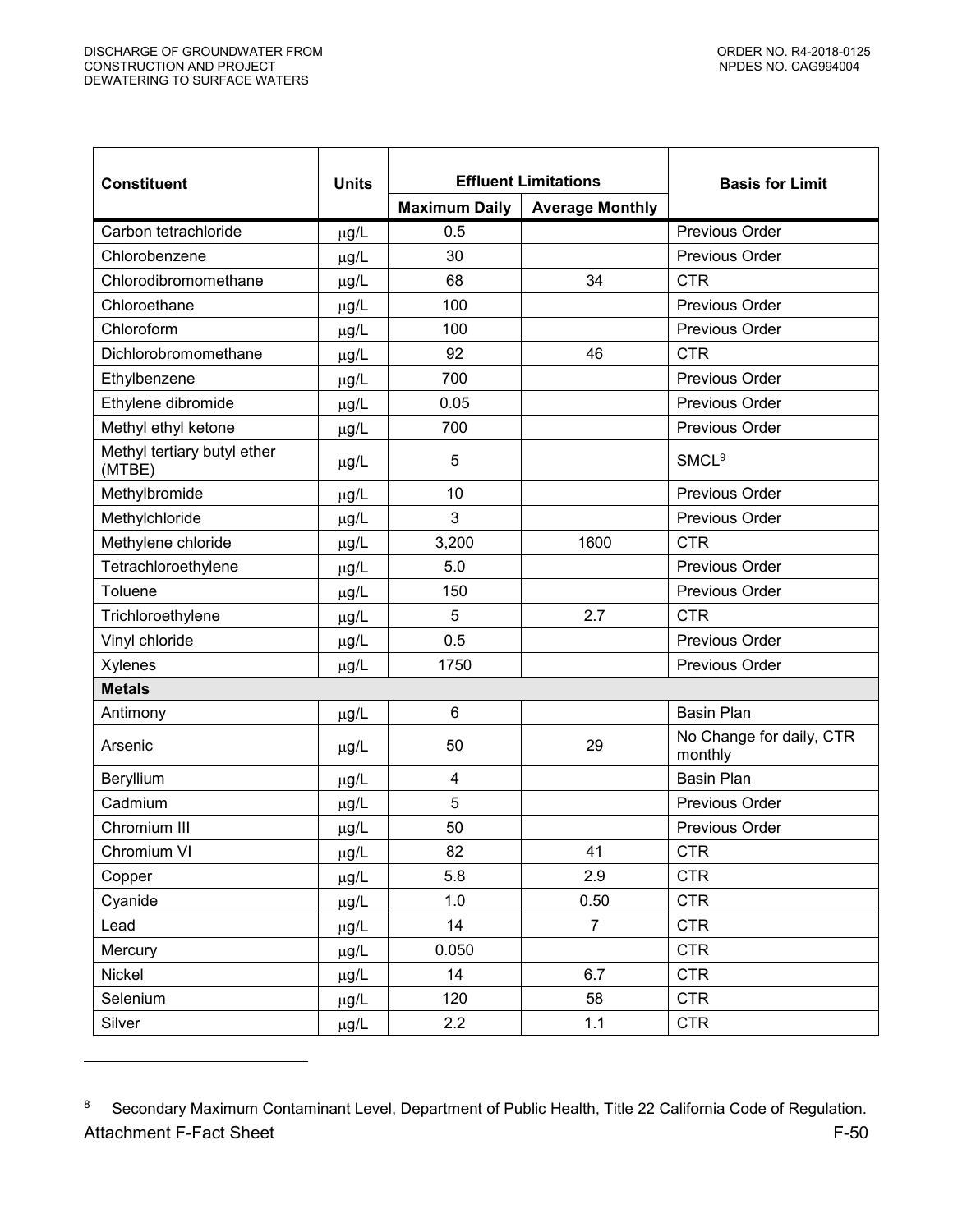| <b>Constituent</b>                     | <b>Effluent Limitations</b><br><b>Units</b> |                      | <b>Basis for Limit</b> |                   |
|----------------------------------------|---------------------------------------------|----------------------|------------------------|-------------------|
|                                        |                                             | <b>Maximum Daily</b> | <b>Average Monthly</b> |                   |
| Thallium                               | $\mu$ g/L                                   | 13                   | 6                      | <b>CTR</b>        |
| Zinc                                   | $\mu$ g/L                                   | 95                   | 47                     | <b>CTR</b>        |
| <b>Pesticides and PCBs</b>             |                                             |                      |                        |                   |
| $4,4'$ -DDD                            | $\mu$ g/L                                   | 0.0017               | 0.00084                | <b>CTR</b>        |
| 4,4'-DDE                               | $\mu$ g/L                                   | 0.0012               | 0.00059                | <b>CTR</b>        |
| $4,4'-DDT$                             | $\mu$ g/L                                   | 0.0012               | 0.00059                | <b>CTR</b>        |
| alpha-Endosulfan                       | $\mu$ g/L                                   | 0.014                | 0.0071                 | <b>CTR</b>        |
| alpha-BHC                              | $\mu$ g/L                                   | 0.026                | 0.013                  | <b>CTR</b>        |
| Aldrin                                 | $\mu$ g/L                                   | 0.00028              | 0.00014                | <b>CTR</b>        |
| beta-Endosulfan                        | $\mu$ g/L                                   | 0.014                | 0.0071                 | <b>CTR</b>        |
| beta-BHC                               | µg/L                                        | 0.092                | 0.046                  | <b>CTR</b>        |
| Chlordane                              | $\mu$ g/L                                   | 0.0012               | 0.00059                | <b>CTR</b>        |
| <b>Dieldrin</b>                        | $\mu$ g/L                                   | 0.00028              | 0.00014                | <b>CTR</b>        |
| <b>Endosulfan Sulfate</b>              | $\mu$ g/L                                   | 480                  | 240                    | <b>CTR</b>        |
| Endrin                                 | $\mu$ g/L                                   | 0.0038               | 0.0019                 | <b>CTR</b>        |
| Endrin Aldehyde                        | $\mu$ g/L                                   | 1.6                  | 0.81                   | <b>CTR</b>        |
| Heptachlor                             | $\mu$ g/L                                   | 0.00042              | 0.00021                | <b>CTR</b>        |
| <b>Heptachlor Epoxide</b>              | $\mu$ g/L                                   | 0.00022              | 0.00011                | <b>CTR</b>        |
| gamma-BHC                              | $\mu$ g/L                                   | 0.12                 | 0.063                  | <b>CTR</b>        |
| Polychlorinated biphenyls<br>(PCBs)    | $\mu$ g/L                                   | 0.00034              | 0.00017                | <b>CTR</b>        |
| Toxaphene                              | $\mu$ g/L                                   | 0.00033              | 0.00016                | <b>CTR</b>        |
| <b>Semi-Volatile Organic Compounds</b> |                                             |                      |                        |                   |
| 1,2 Dichlorobenzene                    | $\mu$ g/L                                   | 600                  |                        | <b>Basin Plan</b> |
| 1,2-Diphenylhydrazine                  | $\mu$ g/L                                   | 1.1                  | 0.54                   | <b>CTR</b>        |
| 1,3 Dichlorobenzene                    | $\mu$ g/L                                   | 5,200                | 2,600                  | <b>CTR</b>        |
| 1,4 Dichlorobenzene                    | µg/L                                        | 5                    |                        | Previous Order    |
| 2-Chlorophenol                         | $\mu$ g/L                                   | 800                  | 400                    | <b>CTR</b>        |
| 2,4-Dichlorophenol                     | µg/L                                        | 1600                 | 790                    | <b>CTR</b>        |
| 2,4-Dimethylphenol                     | $\mu$ g/L                                   | 4,600                | 2,300                  | <b>CTR</b>        |
| 2,4-Dinitrophenol                      | $\mu$ g/L                                   | 28,000               | 14,000                 | <b>CTR</b>        |
| 2,4-Dinitrotoluene                     | $\mu$ g/L                                   | 18                   | 9.1                    | <b>CTR</b>        |
| 2,4,6-Trichlorophenol                  | µg/L                                        | 13                   | 6.5                    | <b>CTR</b>        |
| 2-Chloronaphthalene                    | µg/L                                        | 8,600                | 4,300                  | <b>CTR</b>        |
| 3,3-Dichlorobenzidine                  | $\mu$ g/L                                   | 0.16                 | 0.077                  | <b>CTR</b>        |
| 2-Methyl-4,6-Dinitrophenol             | $\mu$ g/L                                   | 1540                 | 765                    | <b>CTR</b>        |
| Acenaphthene                           | $\mu$ g/L                                   | 5,400                | 2,700                  | <b>CTR</b>        |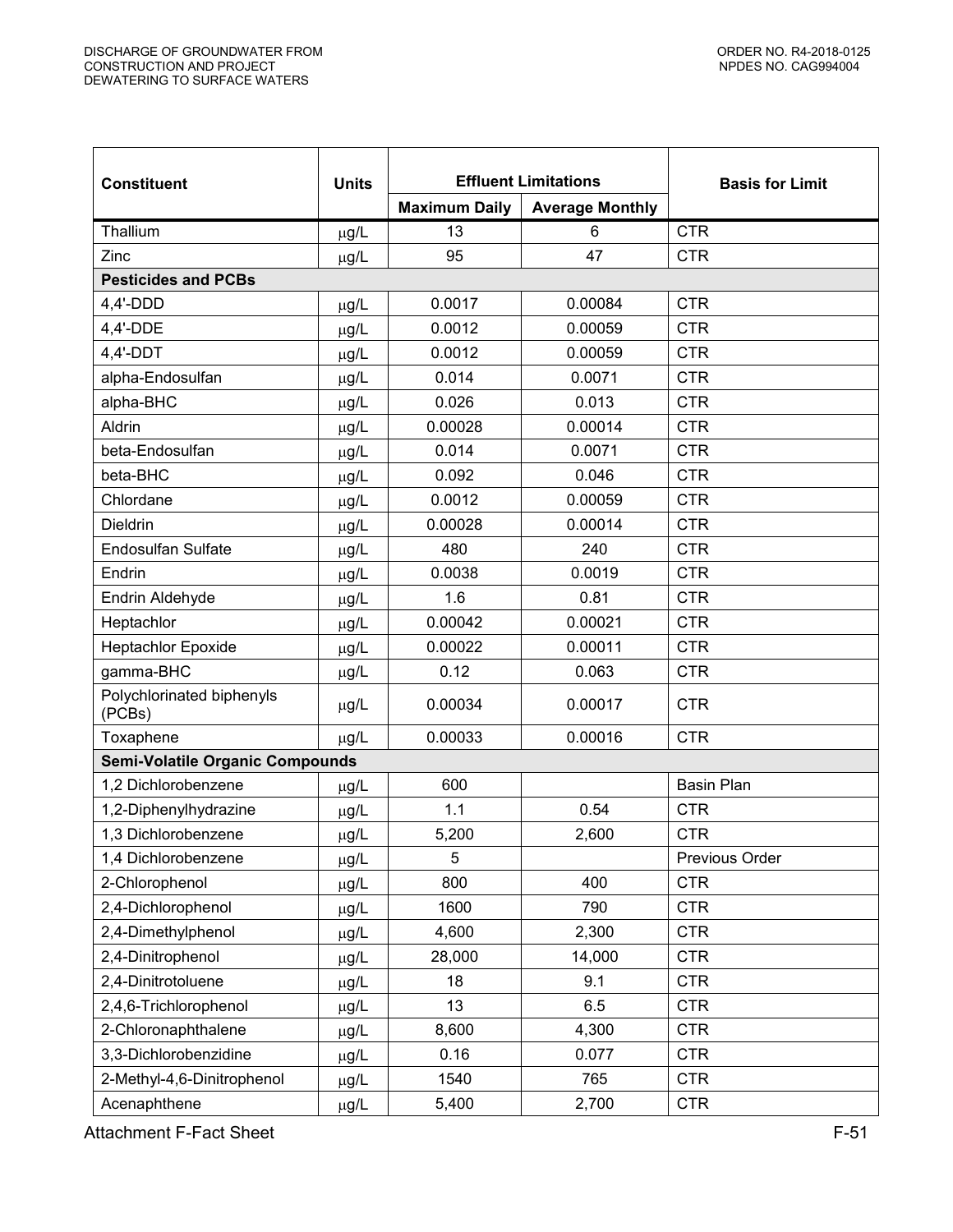| <b>Constituent</b>                | <b>Units</b> | <b>Effluent Limitations</b> |                        | <b>Basis for Limit</b> |
|-----------------------------------|--------------|-----------------------------|------------------------|------------------------|
|                                   |              | <b>Maximum Daily</b>        | <b>Average Monthly</b> |                        |
| Anthracene                        | µg/L         | 220,000                     | 110,000                | <b>CTR</b>             |
| Benzidine                         | µg/L         | 0.0011                      | 0.00054                | <b>CTR</b>             |
| Benzo(a)Anthracene                | $\mu$ g/L    | 0.098                       | 0.049                  | <b>CTR</b>             |
| Benzo(a)Pyrene                    | µg/L         | 0.098                       | 0.049                  | <b>CTR</b>             |
| Benzo(b)Fluoranthene              | µg/L         | 0.098                       | 0.049                  | <b>CTR</b>             |
| Benzo(k)Fluoranthene              | µg/L         | 0.098                       | 0.049                  | <b>CTR</b>             |
| Bis(2-Chloroethyl)Ether           | µg/L         | 2.8                         | 1.4                    | <b>CTR</b>             |
| Bis(2-Chloroisopropyl)Ether       | µg/L         | 340,000                     | 170,000                | <b>CTR</b>             |
| Bis(2-Ethylhexyl)Phthalate        | $\mu$ g/L    | 11                          | 5.9                    | <b>CTR</b>             |
| <b>Butylbenzyl Phthalate</b>      | µg/L         | 10,000                      | 5,200                  | <b>CTR</b>             |
| Chrysene                          | µg/L         | 0.098                       | 0.049                  | <b>CTR</b>             |
| Dibenzo(a,h)Anthracene            | µg/L         | 0.098                       | 0.049                  | <b>CTR</b>             |
| Diethyl Phthalate                 | $\mu$ g/L    | 240,000                     | 120,000                | <b>CTR</b>             |
| Dimethyl Phthalate                | µg/L         | 5,800,000                   | 2,900,000              | <b>CTR</b>             |
| Di-n-Butyl Phthalate              | µg/L         | 24,000                      | 12,000                 | <b>CTR</b>             |
| Fluoranthene                      | µg/L         | 740                         | 370                    | <b>CTR</b>             |
| Fluorene                          | $\mu$ g/L    | 28,000                      | 14,000                 | <b>CTR</b>             |
| Hexachlorobenzene                 | µg/L         | 0.0016                      | 0.00077                | <b>CTR</b>             |
| Hexachlorobutadiene               | $\mu$ g/L    | 100                         | 50                     | <b>CTR</b>             |
| Hexachlorocyclopentadiene         | µg/L         | 34,000                      | 17,000                 | <b>CTR</b>             |
| Hexachloroethane                  | µg/L         | 18                          | 8.9                    | <b>CTR</b>             |
| Indeno(1,2,3-cvd) Pyrene          | $\mu$ g/L    | 0.098                       | 0.049                  | <b>CTR</b>             |
| Isophorone                        | $\mu$ g/L    | 1200                        | 600                    | <b>CTR</b>             |
| N-Nitrosodimethyl amine<br>(NDMA) | $\mu$ g/L    | 16                          | 8.1                    | <b>CTR</b>             |
| N-Nitrosodi-n-Propylamine         | µg/L         | 2.8                         | 1.4                    | <b>CTR</b>             |
| N-Nitrosodiphenylamine            | $\mu$ g/L    | 32                          | 16                     | <b>CTR</b>             |
| Naphthalene                       | µg/L         | 21                          |                        | Taste and Odor         |
| Nitrobenzene                      | μg/L         | 3,800                       | 1,900                  | <b>CTR</b>             |
| Pentachlorophenol                 | µg/L         | 13                          | 6.4                    | <b>CTR</b>             |
| Phenol                            | $\mu$ g/L    | 1,000                       |                        | Previous Order         |
| Pyrene                            | µg/L         | 22,000                      | 11,000                 | <b>CTR</b>             |
| <b>Miscellaneous</b>              |              |                             |                        |                        |
| Asbestos                          | fib/L        |                             |                        | Previous Order         |
| Di-isopropyl ether (DIPE)         | µg/L         | 0.8                         |                        | Taste and Odor         |
| 1,4-Dioxane                       | µg/L         | 3                           |                        | Previous Order         |
| Perchlorate                       | $\mu$ g/L    | $\,6$                       |                        | <b>MCL</b>             |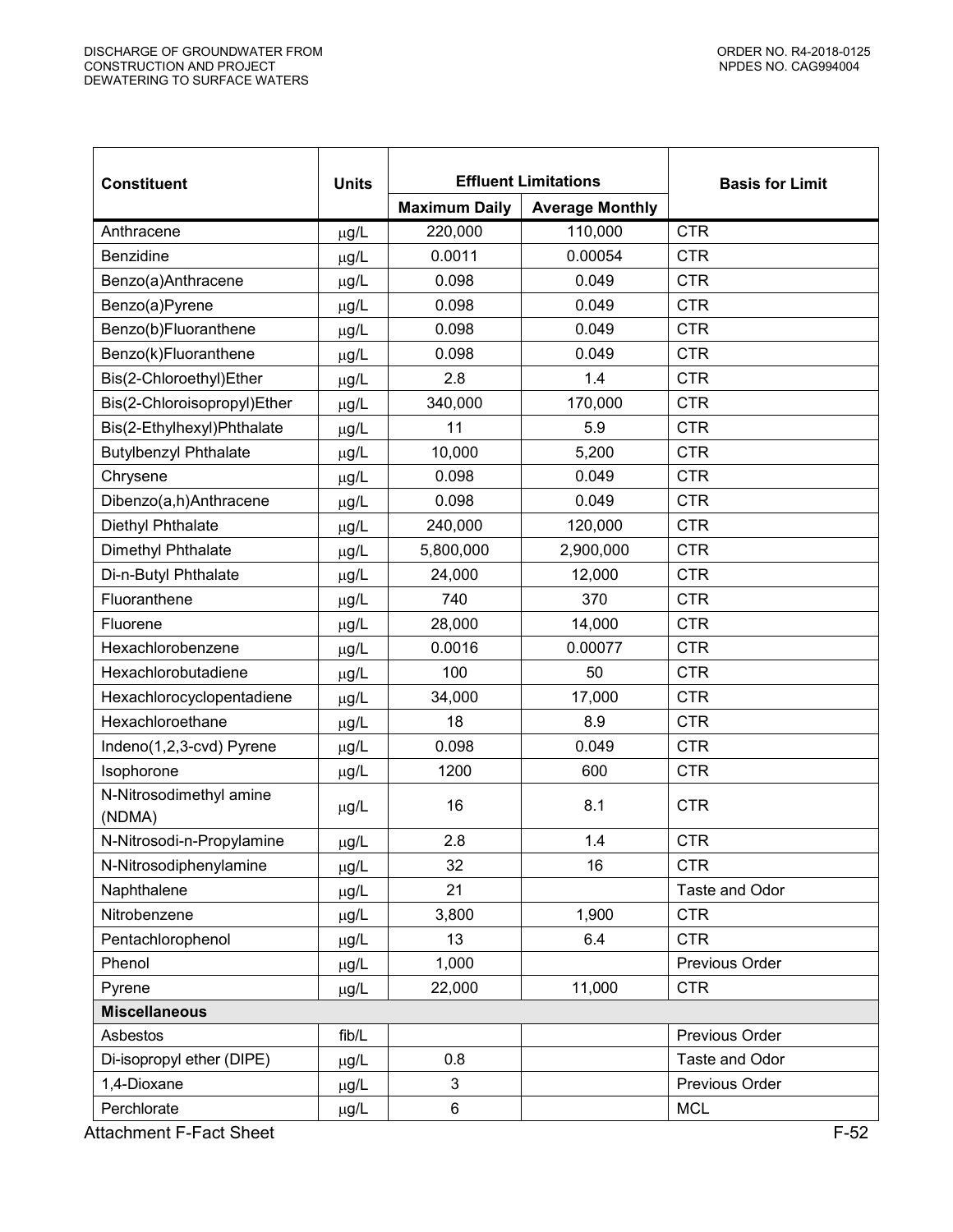| <b>Constituent</b>           | <b>Units</b> | <b>Effluent Limitations</b> |                        | <b>Basis for Limit</b> |
|------------------------------|--------------|-----------------------------|------------------------|------------------------|
|                              |              | <b>Maximum Daily</b>        | <b>Average Monthly</b> |                        |
| 2,3,7,8-TCDD (Dioxin)        | $\mu$ g/L    | 0.000000028                 | 0.000000014            | <b>CTR</b>             |
| Tertiary butyl alcohol (TBA) | $\mu$ g/L    | 12                          |                        | <b>Previous Order</b>  |
| Total petroleum hydrocarbons | μg/L         | 100                         |                        | <b>Previous Order</b>  |

# <span id="page-52-1"></span><span id="page-52-0"></span>**X. RATIONALE FOR RECEIVING WATER LIMITATIONS**

#### **A. Surface Water**

The Basin Plan contains numeric and narrative water quality objectives applicable to all surface waters within the Los Angeles Region. Water quality objectives include an objective to maintain the high quality waters pursuant to federal regulations (40 CFR § 131.12) and State Water Board Resolution No. 68-16. Receiving water limitations in the tentative Order are included to ensure protection of beneficial uses of the receiving water and are based on the water quality objectives contained in the Basin Plan.

### <span id="page-52-2"></span>**B. Groundwater (Not Applicable)**

# <span id="page-52-4"></span><span id="page-52-3"></span>**XI. RATIONALE FOR PROVISIONS**

#### **A. Standard Provisions**

Standard Provisions, which apply to all NPDES permits in accordance with 40 CFR section 122.41, and additional conditions applicable to specified categories of permits in accordance with 40 CFR section 122.42, are provided in Attachment D. The Discharger must comply with all standard provisions and with those additional conditions that are applicable under section 122.42.

Sections 122.41(a)(1) and (b) through (n) of 40 CFR establish conditions that apply to all state-issued NPDES permits. These conditions must be incorporated into the permits either expressly or by reference. If incorporated by reference, a specific citation to the regulations must be included in the Order. Section 123.25(a)(12) of 40 CFR allows the state to omit or modify conditions to impose more stringent requirements. In accordance with 40 CFR section 123.25, this Order omits federal conditions that address enforcement authority specified in 40 CFR sections 122.41(j)(5) and (k)(2) because the enforcement authority under the California Water Code is more stringent. In lieu of these conditions, this Order incorporates by reference California Water Code section 13387(e).

#### <span id="page-52-6"></span><span id="page-52-5"></span>**B. Special Provisions**

# **1. Reopener Provisions**

These provisions are based on 40 CFR Part 123 and the previous Order. The Regional Water Board may reopen the permit to modify permit conditions and requirements.

**a.** This Order may be modified, revoked and reissued, or terminated for cause. Reasons for modification may include new information on the impact of discharges regulated under this Order become available, promulgation of new effluent standards and/or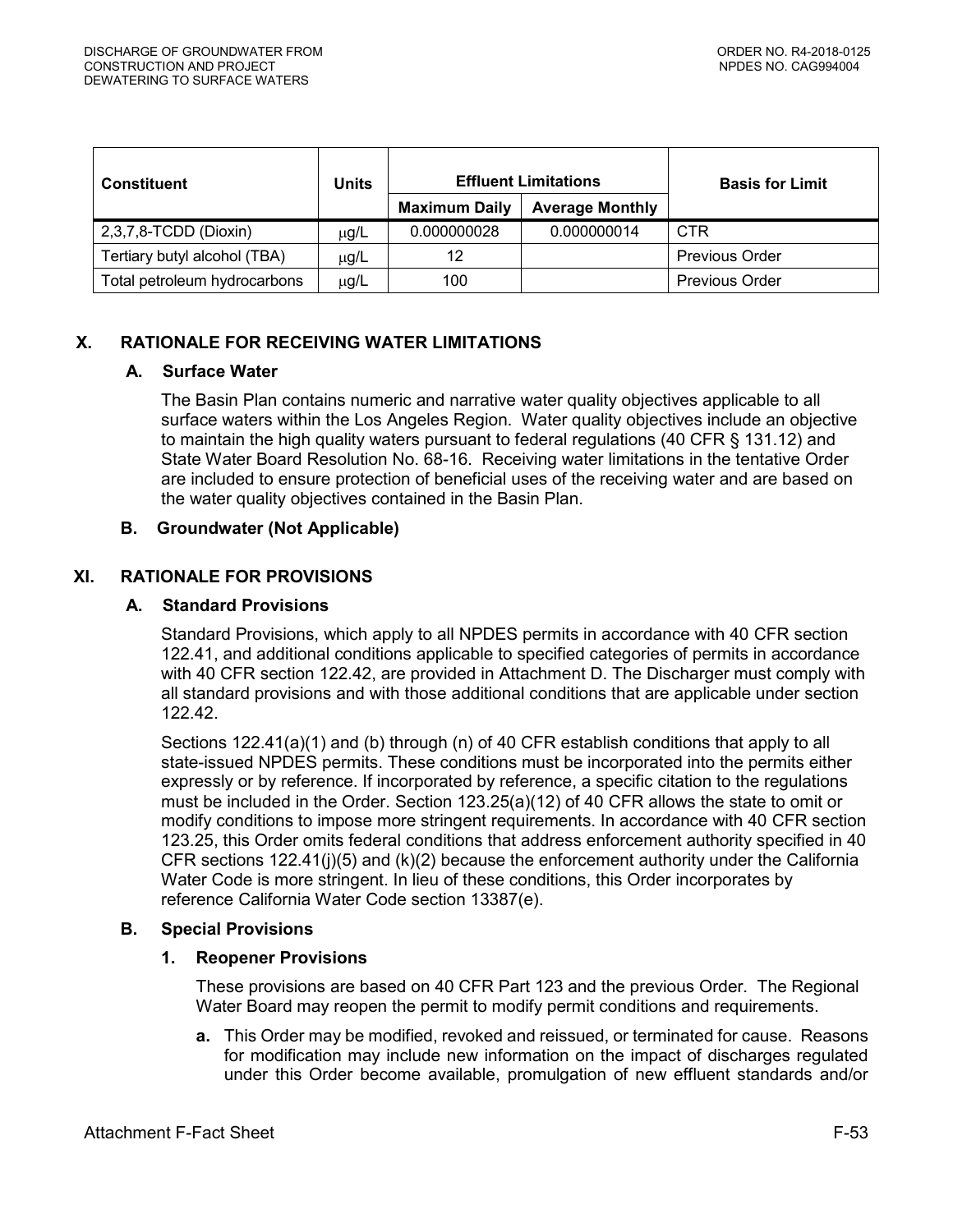regulations, adoption of new policies and/or water quality objectives, and/or new judicial decisions affecting requirements of this Order.

**b.** Pursuant to 40 CFR sections 122.62 and 122.63, this Order may be modified, revoked and reissued, or terminated for cause. Reasons for modification may include new information on the impact of discharges regulated under this Order become available, promulgation of new effluent standards and/or regulations, adoption of new policies and/or water quality objectives, and/or new judicial decisions affecting requirements of this Order. In addition, if receiving water quality is threatened due to discharges covered under this General Permit, this General Permit will be reopened to incorporate more stringent effluent limitations for the constituents creating the threat. TMDLs have not been developed for all the parameters and receiving waters on the CWA section 303(d) list. When TMDLs are developed and if applicable this General Permit may be reopened to incorporate appropriate limits. In addition, if TMDL identifies that a particular discharge covered under this General Permit is a load that needs to be reduced; this General Permit will be reopened to incorporate appropriate TMDL based limit and/or to remove any applicable exemptions.

### <span id="page-53-0"></span>**2. Special Studies and Additional Monitoring Requirements (Not Applicable)**

### <span id="page-53-1"></span>**3. Best Management Practices and Pollution Prevention**

All Dischargers are encouraged to implement Best Management Practices and Pollution Prevention Plans to minimize pollutant concentrations in the discharge.

#### <span id="page-53-2"></span>**4. Construction, Operation, and Maintenance Specifications**

All owners or operators authorized discharge under the General Permit shall maintain and update, as necessary, a Groundwater Treatment System Operation and Maintenance (O&M) Manual to assure efficient and effective treatment of contaminated groundwater (concentrations above water quality criteria and goals). The O&M Manual shall address, but not limited to, the following.

The O&M manual shall specify both normal operating and critical maximum or minimum values for treatment process variables including influent concentrations, flow rates, water levels, temperatures, time intervals, and chemical feed rates.

The O&M manual shall specify an inspection and maintenance schedule for active and reserve system and shall provide a log sheet format to document inspection observations and record completion of maintenance tasks.

The O&M manual shall include a Contingency and Notification Plan. The plan shall include procedures for reporting personnel to assure compliance with this General Permit, as well as authorization letters from the Executive Officer.

The O&M manual shall specify safeguards to prevent noncompliance with limitations and requirements of the General Permit resulting from equipment failure, power loss, vandalism, or ten-year return frequency rainfall.

- <span id="page-53-3"></span>**5. Special Provisions for Municipal Facilities (POTWs Only) (Not Applicable)**
- <span id="page-53-4"></span>**6. Other Special Provisions (Not Applicable))**
- <span id="page-53-5"></span>**7. Compliance Schedules (Not Applicable)**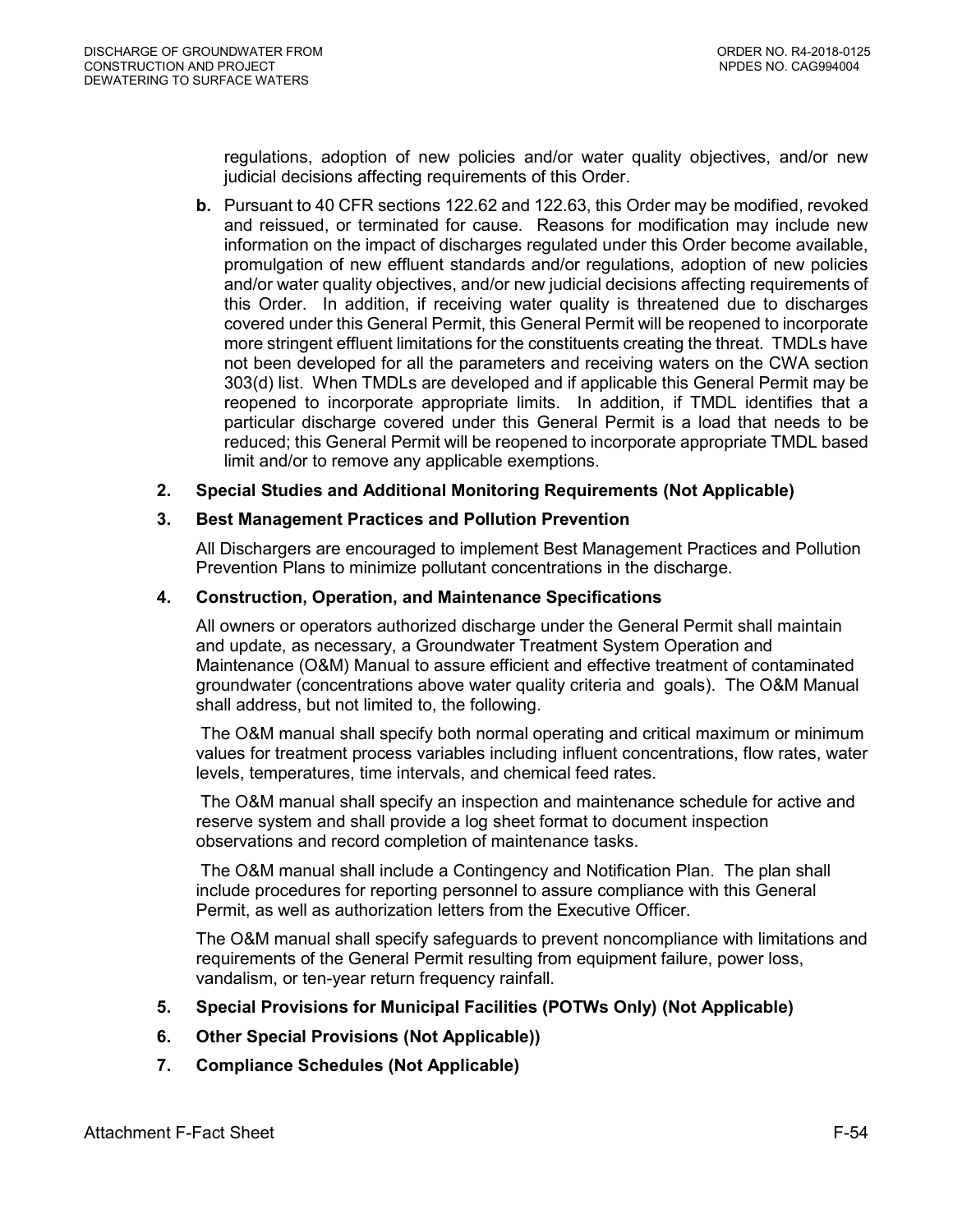# <span id="page-54-0"></span>**XII. RATIONALE FOR MONITORING AND REPORTING REQUIREMENTS**

Section 122.48 of 40 CFR section requires all NPDES permits to specify recording and reporting of monitoring results. Sections 13267 and 13383 of the CWC authorize the Regional Water Board to require technical and monitoring reports. The MRP (see sample MRP) establishes monitoring and reporting requirements to implement federal and state requirements. The following provides the rationale for the monitoring and reporting requirements contained in the MRP for this Order.

### <span id="page-54-1"></span>**A. Influent Monitoring (Not applicable)**

#### <span id="page-54-2"></span>**B. Effluent Monitoring**

Monitoring for pollutants expected to be present in the discharge will be required as established in the tentative MRP (Attachment G) and as required in the "Policy for Implementation of Toxics Standards for Inland Surface Waters, Enclosed Bays, and Estuaries of California" adopted March 2, 2000.

To demonstrate compliance with effluent limitations established in this Order, the Order carries over the existing monitoring requirements for all parameters. Monitoring will be required as appropriate to ensure compliance with final effluent limitations. Acute toxicity monitoring is also carried over and is required annually, at a minimum.

### <span id="page-54-3"></span>**C. Whole Effluent Toxicity Testing Requirements**

WET protects the receiving water quality from the aggregate toxic effect of a mixture of pollutants in the effluent. An acute toxicity test is conducted over a short time period and measures mortality. A chronic toxicity test is conducted over a longer period of time and may measure mortality, reproduction and growth.

The Order includes limitations for acute toxicity, and therefore, monitoring requirements are included in the MRP to determine compliance with the effluent limitations established in Limitations and Discharge Requirements, Effluent Limitations, of this Order. The Regional Water Board has determined that discharges will not contribute to long-term toxic effects within the receiving water. However, for those discharges to receiving waters with chronic toxicity TMDL effluent limitation, chronic toxicity limitation is specified. In addition, the Discharger is required to implement chronic toxicity testing as outlined in the Monitoring and Reporting Program (MRP).

#### <span id="page-54-5"></span><span id="page-54-4"></span>**D. Receiving Water Monitoring**

- **1. Surface Water (Not Applicable)**
- **2. Groundwater (Not Applicable)**

# <span id="page-54-7"></span><span id="page-54-6"></span>**E. Other Monitoring Requirements (Not Applicable)**

#### <span id="page-54-8"></span>**XIII. PUBLIC PARTICIPATION**

The Regional Water Board has considered the issuance of waste discharge requirements (WDRs) that will serve as a General NPDES permit for Discharges of Groundwater from Construction and Project Dewatering to Surface Waters in Coastal Watersheds of Los Angeles and Ventura Counties. As a step in the WDR adoption process, the Regional Water Board staff has developed tentative WDRs. The Regional Water Board encourages public participation in the WDR adoption process.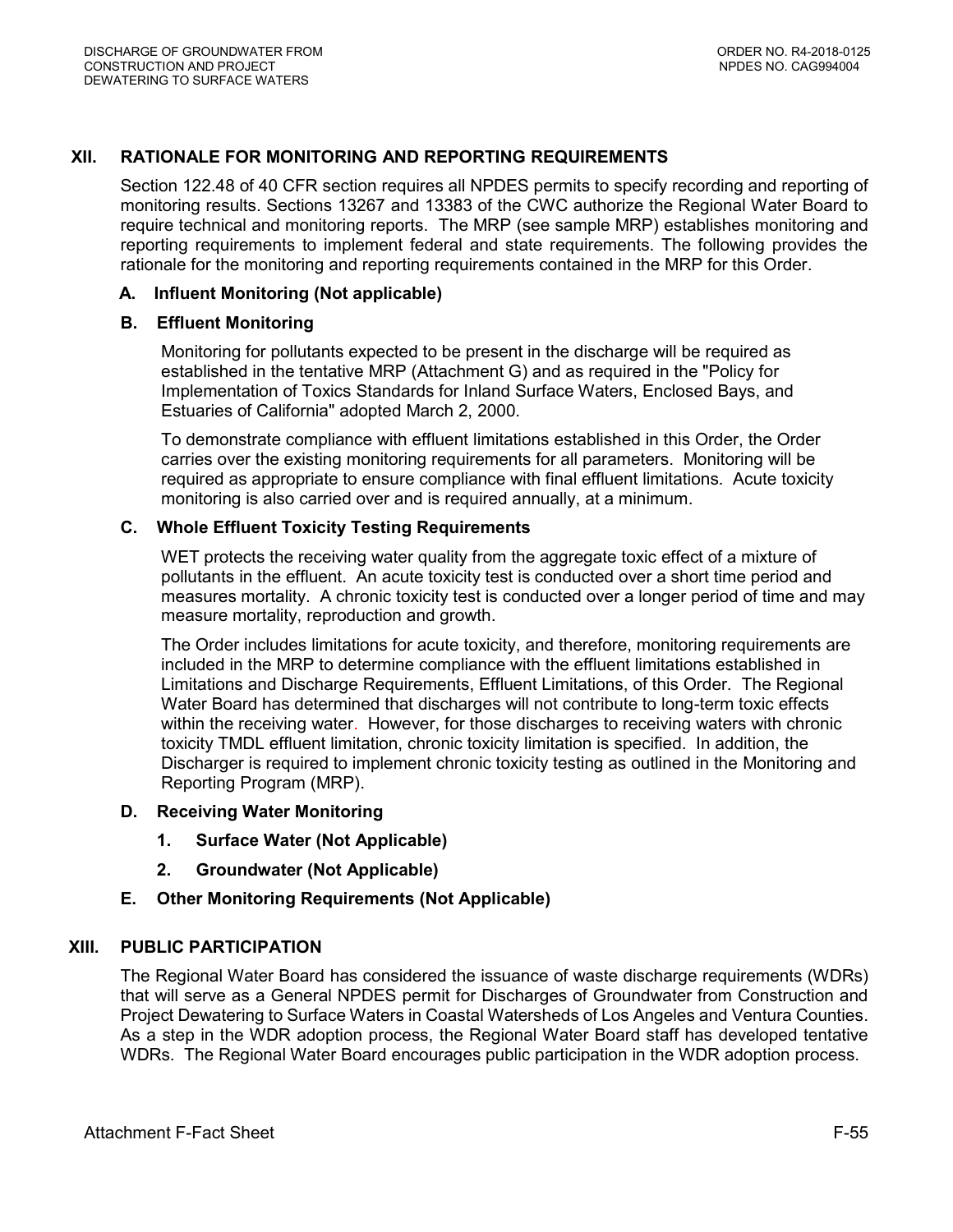### <span id="page-55-0"></span>**A. Notification of Interested Parties**

The Regional Water Board has notified the Discharger and interested agencies and persons of its intent to prescribe waste discharge requirements for the discharge and has provided them with an opportunity to submit their written comments and recommendations. Notification was provided in the Los Angeles Times and Ventura County Star.

The public had access to the agenda and any changes in dates and location through the Regional Water Board's website at: <http://www.waterboards.ca.gov/logangeles>.

#### <span id="page-55-1"></span>**B. Written Comments**

The staff determinations are tentative. Interested persons are invited to submit written comments concerning these tentative WDRs. Comments must be submitted either in person or by mail to the Executive Office at the Regional Water Board at the address above on the cover page of this Order, or submitted by email to Namiraj.jain@waterboards.ca.gov.

To be fully responded to by staff and considered by the Regional Water Board, written comments must be received at the Regional Water Board offices by 5:00 p.m. on August 13, 2018.

#### <span id="page-55-2"></span>**C. Public Hearing**

The Regional Water Board will hold a public hearing on the tentative WDRs during its regular Board meeting on the following date and time and at the following location:

Date: September 13, 2018 Time: 9 AM Location: Government Center 800 South Victoria Avenue Ventura, CA California 93009

Interested persons are invited to attend. At the public hearing, the Regional Water Board will hear testimony, if any, pertinent to the discharge and tentative WDRs. Oral testimony will also be heard; however, for accuracy of the record, important testimony should be in writing.

#### <span id="page-55-3"></span>**D. Waste Discharge Requirements Petitions**

Any aggrieved person may petition the State Water Resources Control Board to review the decision of the Regional Water Board regarding the final WDRs. The petition must be received within 30 days of the Regional Water Board's action. Petitions should be sent to the following address:

> State Water Resources Control Board Office of Chief Counsel P.O. Box 100, 1001 I Street Sacramento, CA 95812-0100

#### <span id="page-55-4"></span>**E. Information and Copying**

The tentative permit, comments received, and other information are on file and may be inspected at the address above at any time between 8:30 a.m. and 4:45 p.m., Monday through Friday. Copying of documents may be arranged through the Regional Water Board by calling (213) 576-6651.